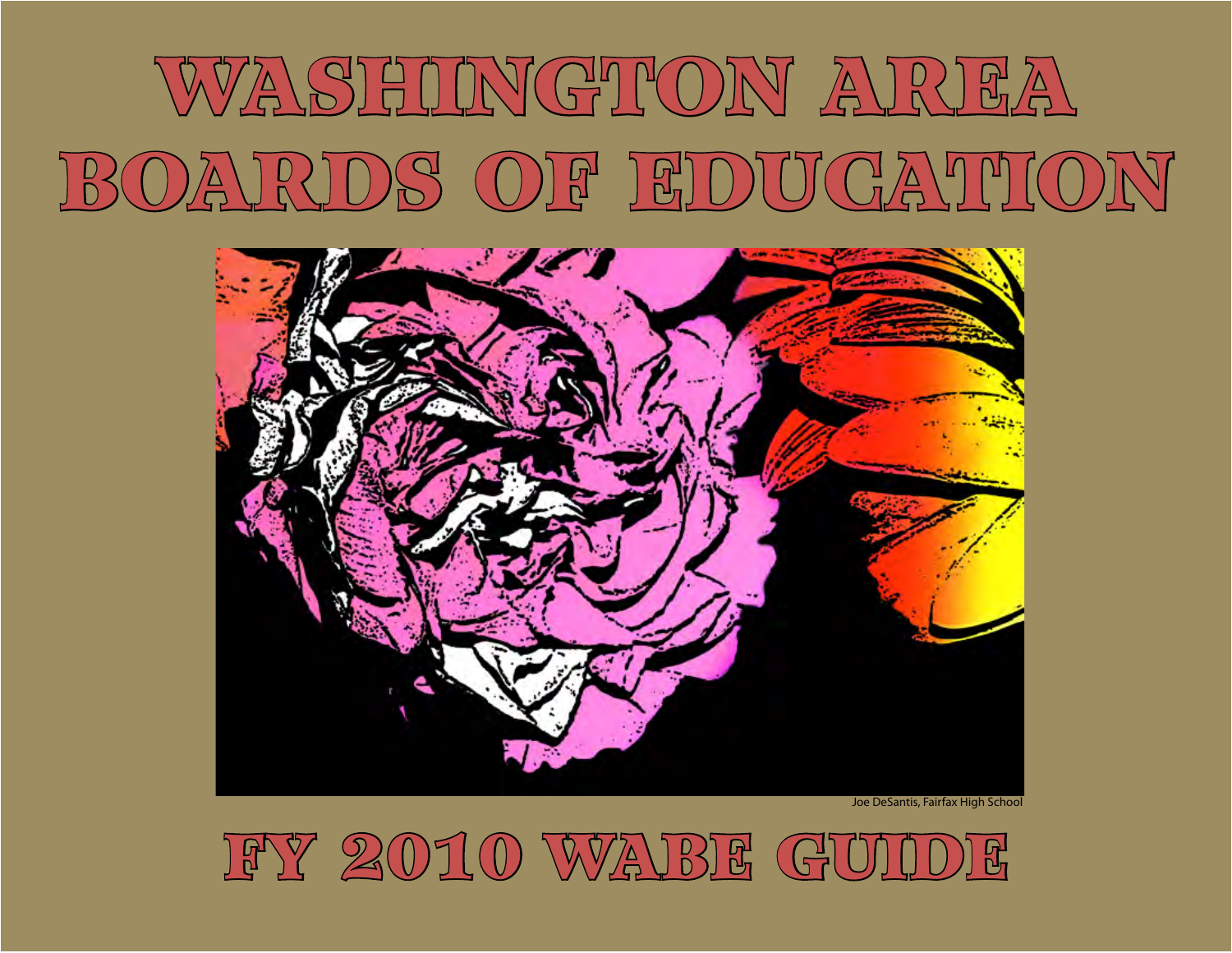# **Table of Contents**

| Highlights                                           |
|------------------------------------------------------|
|                                                      |
|                                                      |
|                                                      |
|                                                      |
|                                                      |
|                                                      |
|                                                      |
|                                                      |
|                                                      |
|                                                      |
|                                                      |
|                                                      |
| English as a Second Language (ESOL) Students  16     |
| FY 2010 Distribution of Regional ESOL Enrollment  18 |
|                                                      |
| Special Education Membership, FY 2009 Actual 20      |
| Special Education Membership, FY 2010 Approved 21    |
|                                                      |
|                                                      |
|                                                      |
|                                                      |
|                                                      |
|                                                      |
|                                                      |
|                                                      |
|                                                      |
|                                                      |
|                                                      |

**1**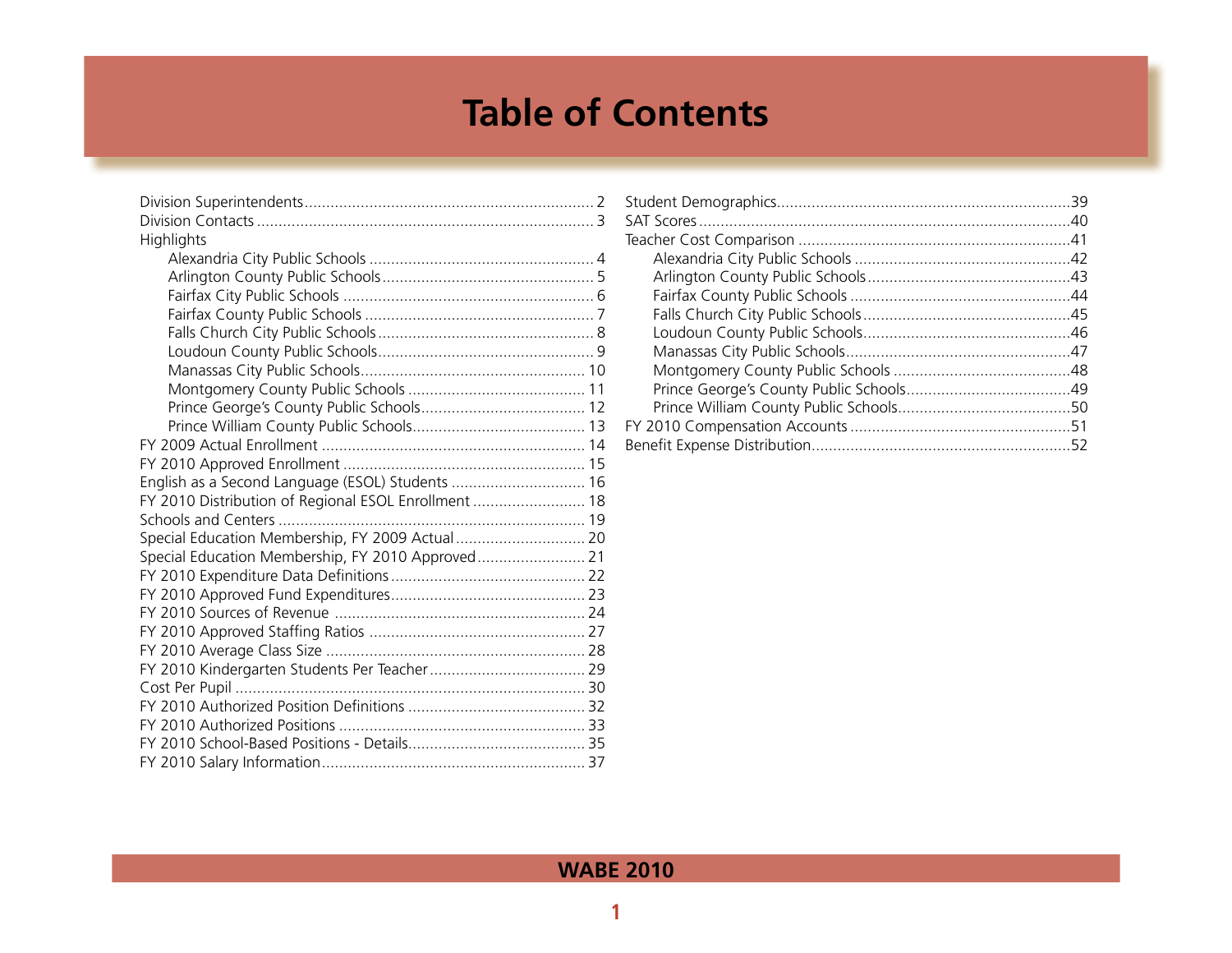### **Division Superintendents**

#### <span id="page-2-0"></span>**Alexandria City Public Schools**

Dr. Morton Sherman 2000 N. Beauregard Street Alexandria, Virginia 22311 Phone 703-824-6610, Fax 703-824-6699

#### **Arlington County Public Schools**

Dr. Patrick K. Murphy 1426 N. Quincy Street Arlington, Virginia 22207 Phone 703-228-8634, Fax 703-228-6188

#### **Fairfax City Public Schools**

Ann Monday 10455 Armstrong Street Fairfax, Virginia 22030 Phone 703-385-7911, Fax 703-359-2494

#### **Fairfax County Public Schools**

Dr. Jack D. Dale 8115 Gatehouse Road Falls Church, Virginia 22042 Phone 571-423-1010, Fax 571-423-1007

#### **Falls Church City Public Schools**

Dr. Lois F. Berlin 803 W. Broad Street, Suite 203 Falls Church, Virginia 22046 Phone 703-248-5601, Fax 703-248-5613

#### **Loudoun County Public Schools**

Dr. Edgar B. Hatrick 21000 Education Court Ashburn, Virginia 20148 Phone 571-252-1020, Fax 571-252-1003

#### **Manassas City Public Schools**

Dr. Gail E. Pope 9000 Tudor Lane Manassas, Virginia 20110 Phone 571-377-6008, Fax 703-257-8801

#### **Montgomery County Public Schools**

Dr. Jerry D. Weast Carver Educational Services Center 850 Hungerford Drive Rockville, Maryland 20850 Phone 301-279-3547, Fax 301-279-3045

#### **Prince George's County Public Schools**

Dr. William Hite 14201 School Lane Upper Marlboro, Maryland 20772 Phone 301-952-6091, Fax 301-952-6150

#### **Prince William County Public Schools**

Dr. Steven L. Walts P.O. Box 389 Manassas, Virginia 20108 Phone 703-791-8712, Fax 703-791-7309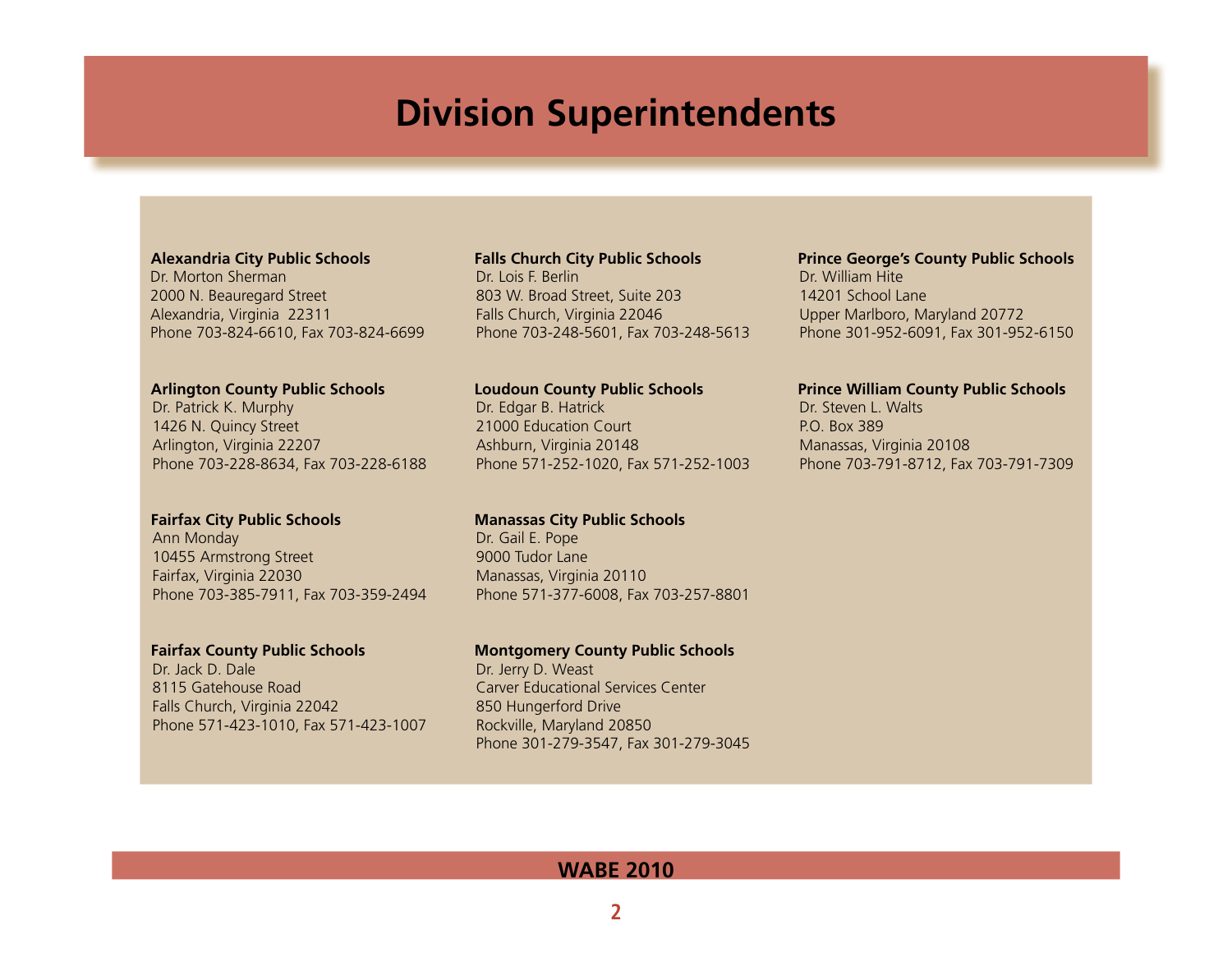### **Division Contacts**

#### <span id="page-3-0"></span>**Alexandria City Public Schools**

Cheryl Taylor Phone 703-824-6210 Fax 703-824-0382 E-mail: cheryl.taylor@acps.k12.va.us

#### **Arlington County Public Schools**

Leslie Peterson Phone 703-228-6177 Fax 703-841-0681 E-mail: [lpeterso@arlington.k12.va.us](mailto:lpeterso@arlington.k12.va.us)

#### **Fairfax City Public Schools**

Ann Monday, Division Superintendent Phone 703-385-7911 Fax 703-359-2494 E-mail: [amonday@fairfaxva.gov](mailto:amonday@fairfaxva.gov)

#### **Fairfax County Public Schools**

Chris Male Phone 571-423-3655 Fax 571-423-3607 E-mail: chris.mal[e@fcps.edu](mailto:chris.male@fcps.edu)

#### **Falls Church City Public Schools**

Hunter Kimble Phone 703-248-5605 Fax 703-248-5613 E-mail: [hkimble@fccps.org](mailto:hkimble@fccps.org)

#### **Loudoun County Public Schools**

Kristen Achterhof Phone 571-252-1414 Fax 571-252-1365 E-mail: [kristen.achterhof@loudoun.k12.](mailto:kristen.achterhof@loudoun.k12.va.us) [va.us](mailto:kristen.achterhof@loudoun.k12.va.us)

#### **Manassas City Public Schools**

Jennifer Maguire Phone 571-377-6035 Fax 703-257-8825 E-mail: [jmaguire@manassas.k12.va.us](mailto:jmaguire@manassas.k12.va.us)

#### **Montgomery County Public Schools**

Dr. Marshall C. Spatz Phone 301-279-3547 Fax 301-279-3045 E-mail: [marshall\\_c\\_spatz@mcpsmd.org](mailto:marshall_c_spatz@mcpsmd.org)

#### **Prince George's County Public Schools**

Dr. Colby White Phone 301-952-6779 Fax 301-952-6150 E-mail: [CWhite@pgcps.org](mailto:Matthew.Stanski@pgcps.org)

#### **Prince William County Public Schools**

Bob Horwath Phone 703-791-8762 Fax 703-791-8752 E-mail: [horwathb@pwcs.edu](mailto:horwathb@pwcs.edu)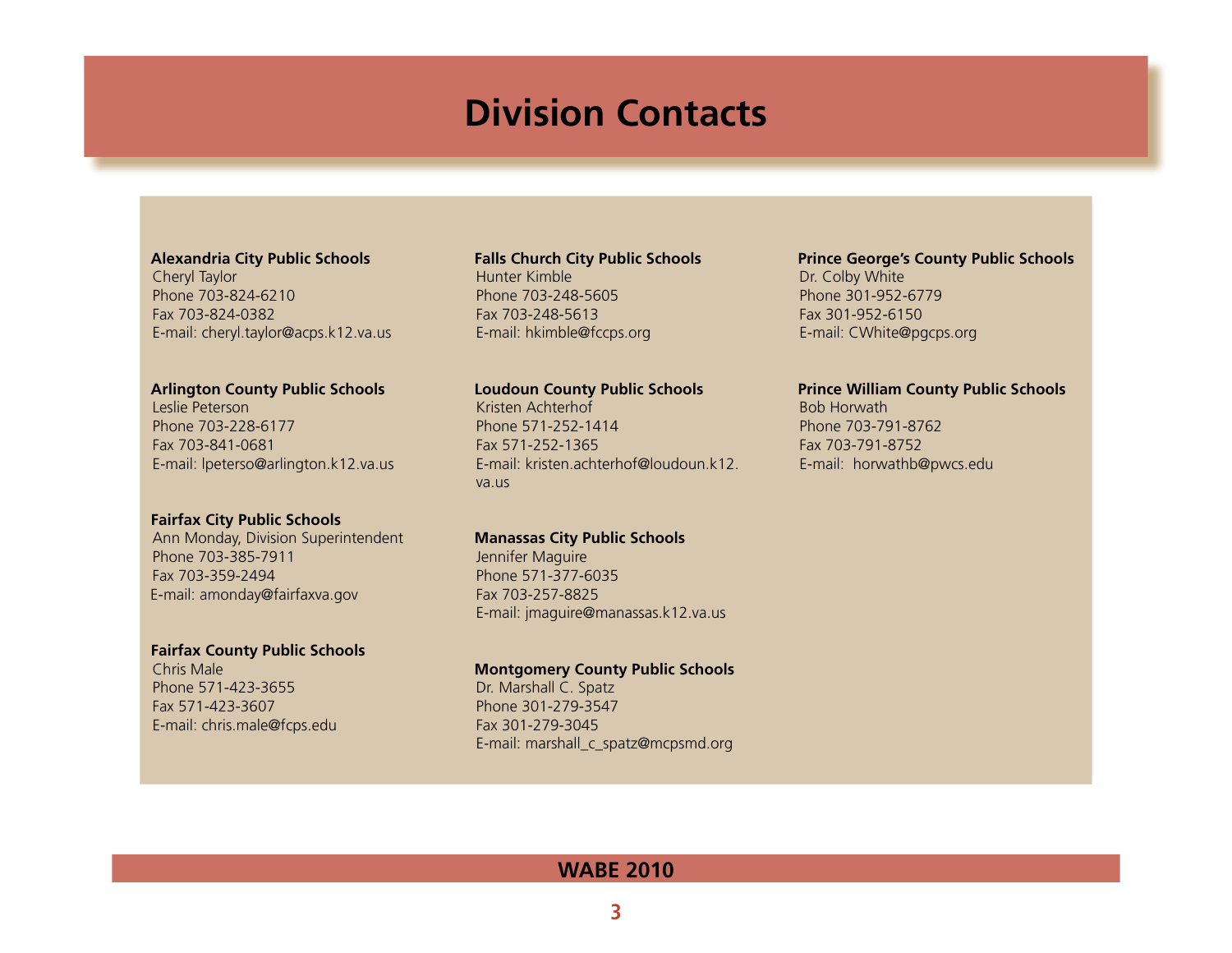### **Alexandria City Public Schools**

- <span id="page-4-0"></span>• ACPS completed a year-long strategic planning initiative in FY 2009. The division's mission is to "set the international standard for educational excellence, where all students achieve their potential and actively contribute to our local and global communities."
- The FY 2010 budget process realigned over 10 percent of the total operating fund to support the strategic plan. All elementary schools will explore and select an "exemplary program" during FY 2010.
- Alexandria's two middle schools have been reconfigured to create five smaller middle schools within the two previous campuses. The smaller school model will improve student achievement through a focus on student engagement, accountability, and the implementation of the Middle Years International Baccalaureate program.
- 69 percent of our teachers hold a master's degree or higher.
- 26 teachers have achieved National Board certification.
- 18 schools are fully accredited.\*
- All students in grades 9-12 are issued personal laptop computers, helping to increase student achievement through the full integration to technology as a tool for learning.
- Graduates from ACPS are attending nearly 150 different colleges, including Cornell, MIT, Princeton, Stanford, and Yale.
- ACPS has a state-of-the-art high school, TC Williams, which has won numerous awards for its environmentally friendly design. In June 2009, TC Williams became the first K-12 school in Virginia to achieve the Leadership in Energy and Environmental Design (LEED) Gold certification.

\*based on achievement results from 2008-2009

### **Highlights at a Glance**

| FY 2010 Cost Per Pupil                                                                                                                                                                 | \$18,003                                                                                  |
|----------------------------------------------------------------------------------------------------------------------------------------------------------------------------------------|-------------------------------------------------------------------------------------------|
| <b>Average Teacher Salary</b>                                                                                                                                                          | \$69,305                                                                                  |
| <b>Membership</b>                                                                                                                                                                      |                                                                                           |
| FY 2010 Membership<br>Percent FSOL Enrollment<br>Percent Free/Reduced Price Meal Eligible                                                                                              | 11,559<br>18.2%<br>53.0%                                                                  |
| <b>Schools</b>                                                                                                                                                                         |                                                                                           |
| Elementary<br>Middle<br>Traditional (K-8)<br>Secondary and High Schools<br>Alternative High Schools<br><b>Special Education Centers</b><br><b>Sources of Revenue</b><br>Local<br>State | 12<br>5<br>$\overline{1}$<br>$\overline{1}$<br>$\mathbf{0}$<br>$\Omega$<br>80.1%<br>13.1% |
| Other                                                                                                                                                                                  | 6.8%                                                                                      |
| <b>Authorized Positions</b>                                                                                                                                                            |                                                                                           |
| School-Based<br>Nonschool-Based                                                                                                                                                        | 91.7%<br>8.3%                                                                             |
| <b>Percent of Graduates Continuing Education</b>                                                                                                                                       | 76.7%                                                                                     |
| <b>Dropout Rate</b>                                                                                                                                                                    | 2.49%                                                                                     |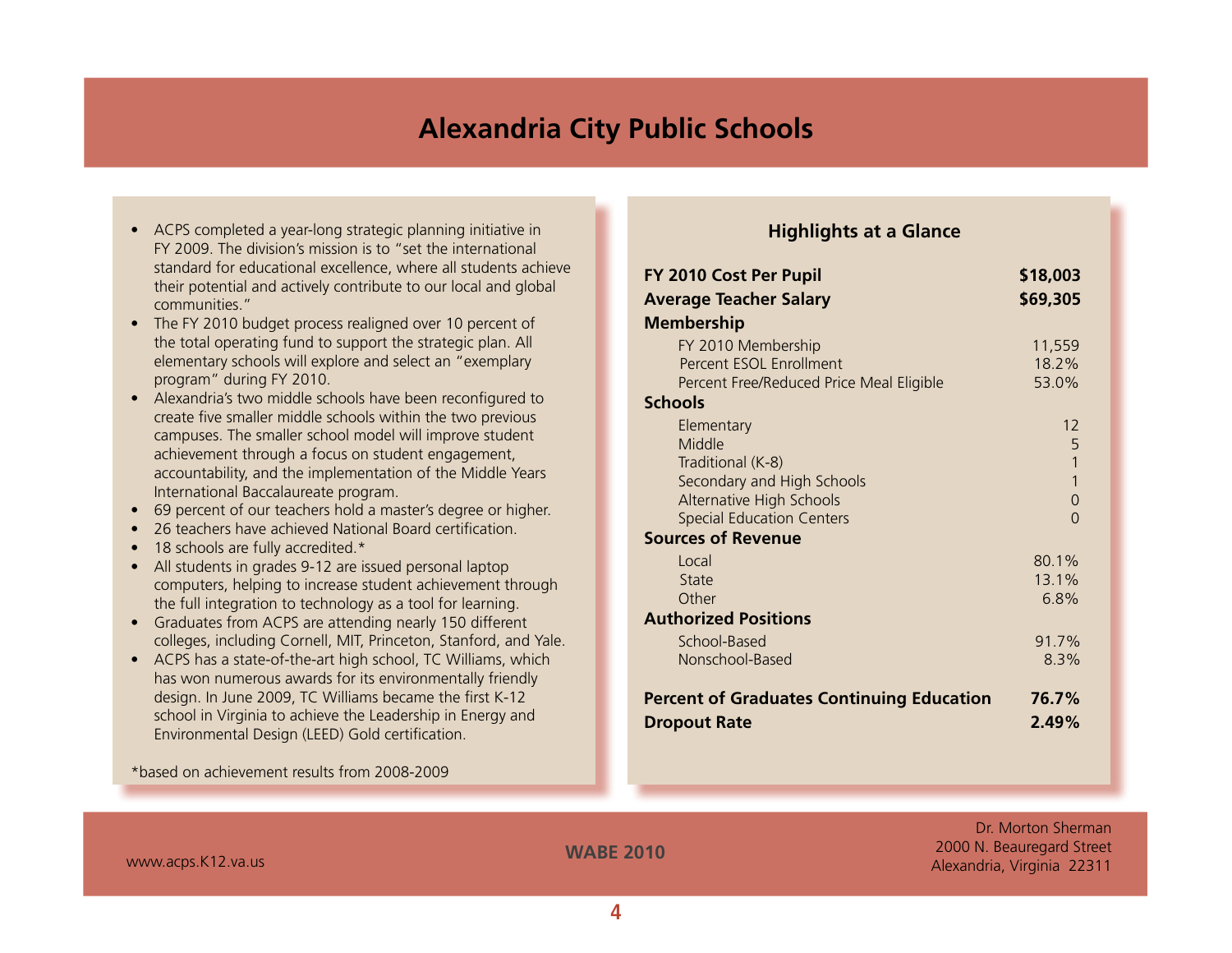### **Arlington County Public Schools**

- <span id="page-5-0"></span>• The 2009 *Newsweek/Washington Post* Challenge Index ranked all APS high schools in the top half of one percent in the U.S. This is the fourth year in a row all APS high schools made the list.
- In 2007, *Washingtonian Magazine* named Arlington "a national model for teaching diverse students."
- In the 2009 Community Satisfaction Survey, 94 percent of APS parents graded their child's school with an "A" or "B" (compared with 46 percent nationally).
- In the same survey, 86 percent of Arlingtonians said that money for schools is well spent.
- AP and IB participation has tripled since 1998. Three-fourths of all graduating seniors have taken one or more AP or IB courses.
- The average APS teacher has 13 years of experience and 78 percent have earned a master's degree or higher.
- Since 1988, APS has renewed and/or expanded 24 schools, rebuilt six schools, built one new elementary school. In the fall of 2009, the new Washington-Lee High School and Reed-Westover building projects were completed and work is currently underway to build a new Yorktown High School.
- The November 2008 Arlington School Bond was approved by 75 percent of voters. Previous bonds received similar support.
- APS received one of only six initial grants from the state of Virginia to establish a Governor's Career and Technical Academy at the Career Center. The academy provides 21st century job skills to secondary students.
- Over 450 business and community partners have formed almost 600 distinct school partnerships.
- In 2009, all APS schools were fully accredited by the Commonwealth of Virginia.
- By December 2008, 117 APS teachers had earned National Board certification, bringing the total of NBCT teachers to more than 6 percent of APS teachers.

### **Highlights at a Glance**

| FY 2010 Cost Per Pupil                           | \$18,569                 |
|--------------------------------------------------|--------------------------|
| <b>Average Teacher Salary</b>                    | \$73,783                 |
| <b>Membership</b>                                |                          |
| FY 2010 Membership                               | 20,130                   |
| Percent ESOL Enrollment                          | 17.4%                    |
| Percent Free/Reduced Price Meal Eligible*        | 31.6%                    |
| <b>Schools</b>                                   |                          |
| Elementary                                       | 22                       |
| Middle                                           | 5                        |
| Traditional (K-8)                                | $\Omega$                 |
| Secondary & High Schools                         | 4                        |
| Alternative High Schools                         | $\overline{3}$           |
| <b>Special Education Centers</b>                 | $\overline{\phantom{0}}$ |
| <b>Sources of Revenue</b>                        |                          |
| Local                                            | 82.4%                    |
| State                                            | 13.1%                    |
| Other                                            | 4.5%                     |
| <b>Authorized Positions</b>                      |                          |
| School-Based                                     | 89.4%                    |
| Nonschool-Based                                  | 10.6%                    |
| <b>Percent of Graduates Continuing Education</b> | 88.5%                    |
| <b>Dropout Rate**</b>                            | 1.8%                     |
| *FY 2009 Actual                                  |                          |
| ** 2007-2008 School Year                         |                          |

**WABE 2010**

Dr. Patrick K. Murphy 1426 N. Quincy Street [www.arlington.k12.va.us](http://www.arlington.k12.va.us) Arlington, Virginia 22207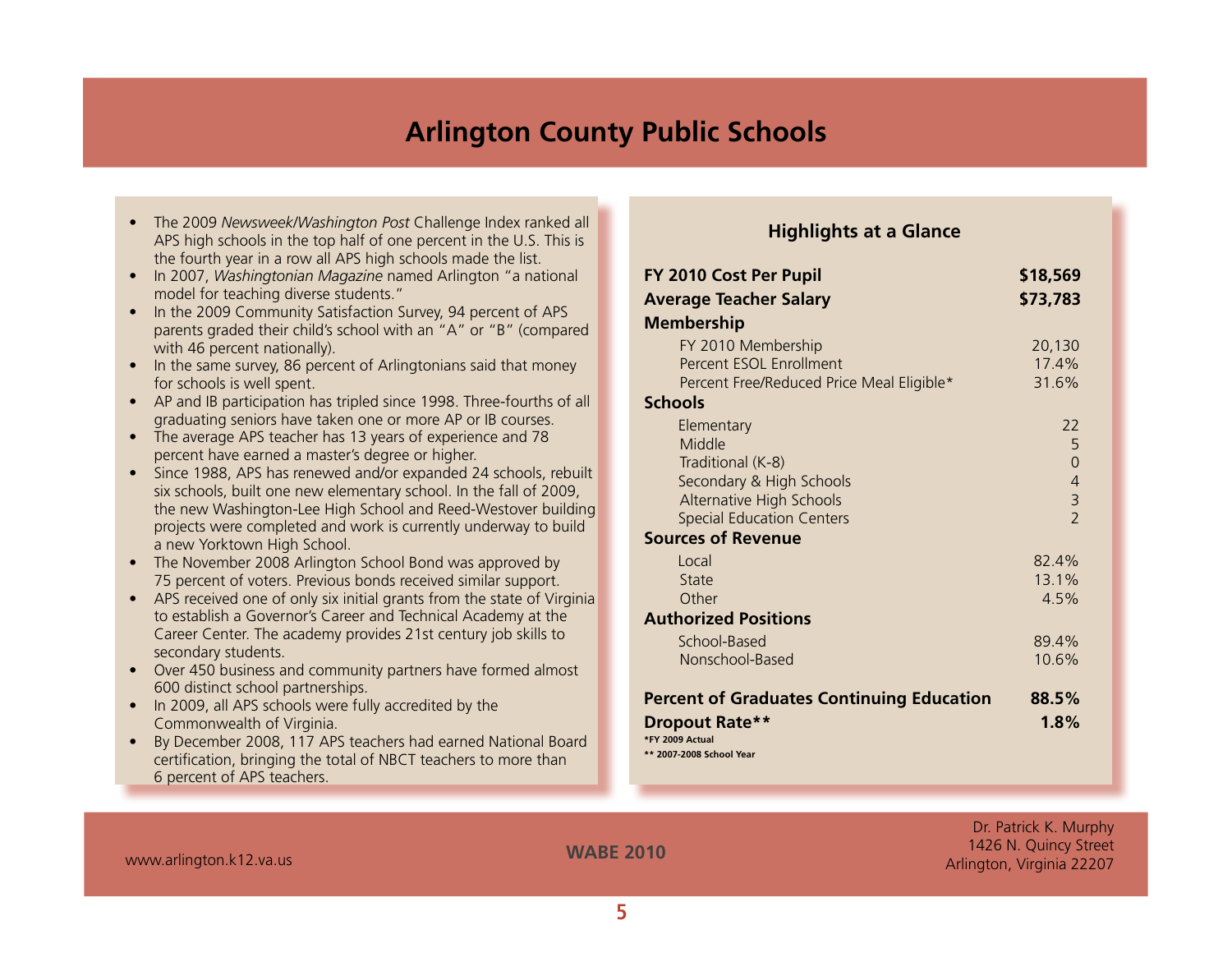### **Fairfax City Public Schools**

- <span id="page-6-0"></span>• Since 1962, the City of Fairfax School Board has contracted with Fairfax County Public Schools (FCPS) for the delivery of educational services. The City School Board owns and is responsible for its school buildings. Students in city schools have access to the same programs as are provided in all Fairfax County Public Schools.
- The City of Fairfax School Division is comprised of four buildings housing some 5,000 students in grades K-12. About 2,800 of these students are residents of the City of Fairfax, with the remainder residing in Fairfax County.

#### **City of Fairfax Schools include:**

• Daniels Run and Providence Elementary

Daniels Run and Providence elementary schools completed major renovations in 2000. Both schools provide a state of the art instructional environment, with technology available as a tool for learning. Both schools have additional resources to support a focus on mathematics, science, and technology. These schools are among the first in the region to offer world language instruction to all students. Each school has a capacity of about 800 students.

#### • Lanier Middle School

Lanier Middle School, often recognized for the rigor of its academic program, completed an extensive renovation in the spring of 2008. The newly renovated school provides a technology rich learning environment, as well as superior facilities for instruction in physical education and the arts. The capacity of Lanier is 1,100 students.

• Fairfax High School

Fairfax High School, newly renovated and rededicated in the fall of 2007, is an academic and arts showcase. Offering students a challenging academic program, including a full range of AP courses, as well as the specialized programs of the Fairfax Academy for Communication Arts, graduates are fully prepared for their futures; approximately 90 percent continue their educations in post secondary institutions. The capacity of Fairfax High School is 2,400 students.

1045 Mww.fairfaxva.gov/school/school.asp Fairfax, Virginia 22030

**WABE 2010**

Ann Monday<br>10455 Armstrong Street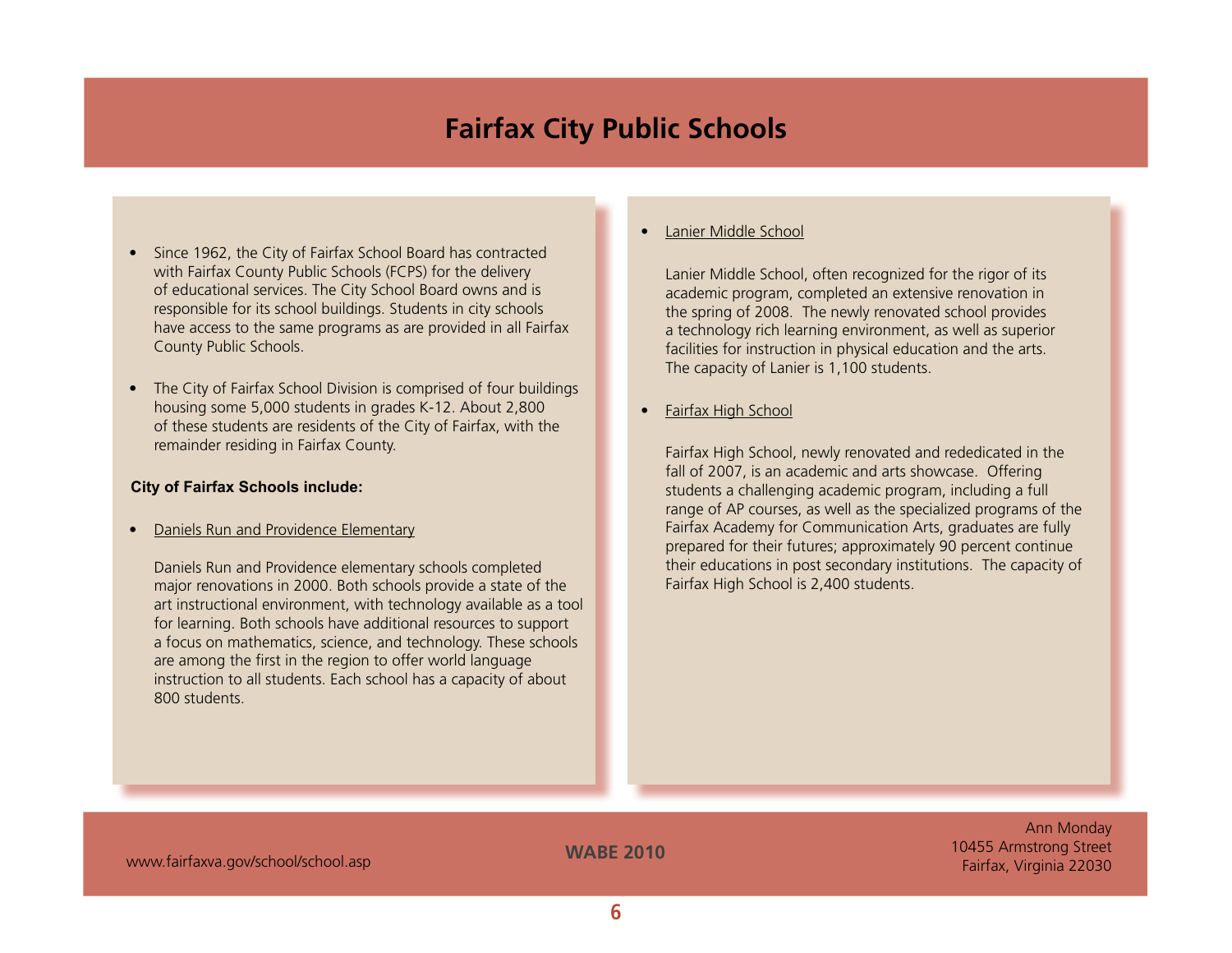### **Fairfax County Public Schools**

- <span id="page-7-0"></span>• Fairfax County Public Schools (FCPS), the nation's 12th largest school division, is a world-class school system inspiring, enabling, and empowering students to meet high academic standards, lead ethical lives, and demonstrate responsible citizenship.
- Four FCPS high schools were awarded gold medals by the *U.S. News and World Report's* 2009 ranking of America's Best High Schools, and seven high schools were awarded silver medals.
- All FCPS high schools were rated in the top five percent of the nation's high schools according to the 2009 ranking by *Newsweek*.
- Nearly 93 percent of FCPS graduates continue on to postsecondary education.
- All subgroups improved in both English and mathematics Standards of Learning (SOL) testing with SOL pass rates of nearly 93 percent in English and 90 percent in math, further narrowing achievement gaps.
- FCPS students outpace both state and national average scores on the SATs.
- The November 2009 FCPS School Bond was approved by 70 percent of voters—voicing strong support for FCPS schools.
- Despite challenging economic trends, including an FY 2010 budget which was \$64.4 million, or nearly 3 percent, less than the FY 2009 estimate, the School Board has maintained focus on student achievement while serving 5,189 more students than FY 2009. View the Student Achievement Goals and Operational Expectations and Monitoring Reports at: [www.fcps.edu/schlbd/](http://www.fcps.edu/schlbd/sg/index.htm) [sg/index.htm](http://www.fcps.edu/schlbd/sg/index.htm).

### **Highlights at a Glance**

| FY 2010 Cost Per Pupil                             | \$12,898       |
|----------------------------------------------------|----------------|
| <b>Average Teacher Salary</b>                      | \$64,653       |
| <b>Membership</b>                                  |                |
| FY 2010 Membership                                 | 173,573        |
| Percent FSOI Fnrollment                            | 12.3%          |
| Percent Free/Reduced Price Meal Eligible*          | 22.5%          |
| <b>Schools</b>                                     |                |
| Elementary                                         | 139            |
| Middle                                             | 22             |
| Traditional (K-8)                                  | $\Omega$       |
| Secondary & High Schools                           | 25             |
| Alternative High Schools                           | $\overline{3}$ |
| <b>Special Education Centers</b>                   | $\mathsf{R}$   |
| <b>Sources of Revenue</b>                          |                |
| Local                                              | 73.8%          |
| State                                              | 18.9%          |
| Other                                              | 7.3%           |
| <b>Authorized Positions</b>                        |                |
| School-Based                                       | 92.4%          |
| Nonschool-Based                                    | 7.6%           |
| <b>Percent of Graduates Continuing Education**</b> | $92.6\%$       |
| Dropout Rate**<br>*FY 2009 Actual                  | 1.5%           |
| **2007-2008 School Year                            |                |

**WABE 2010**

Dr. Jack D. Dale 8115 Gatehouse Road [www.fcps.edu](http://www.fcps.edu) **Falls Church, Virginia 22042**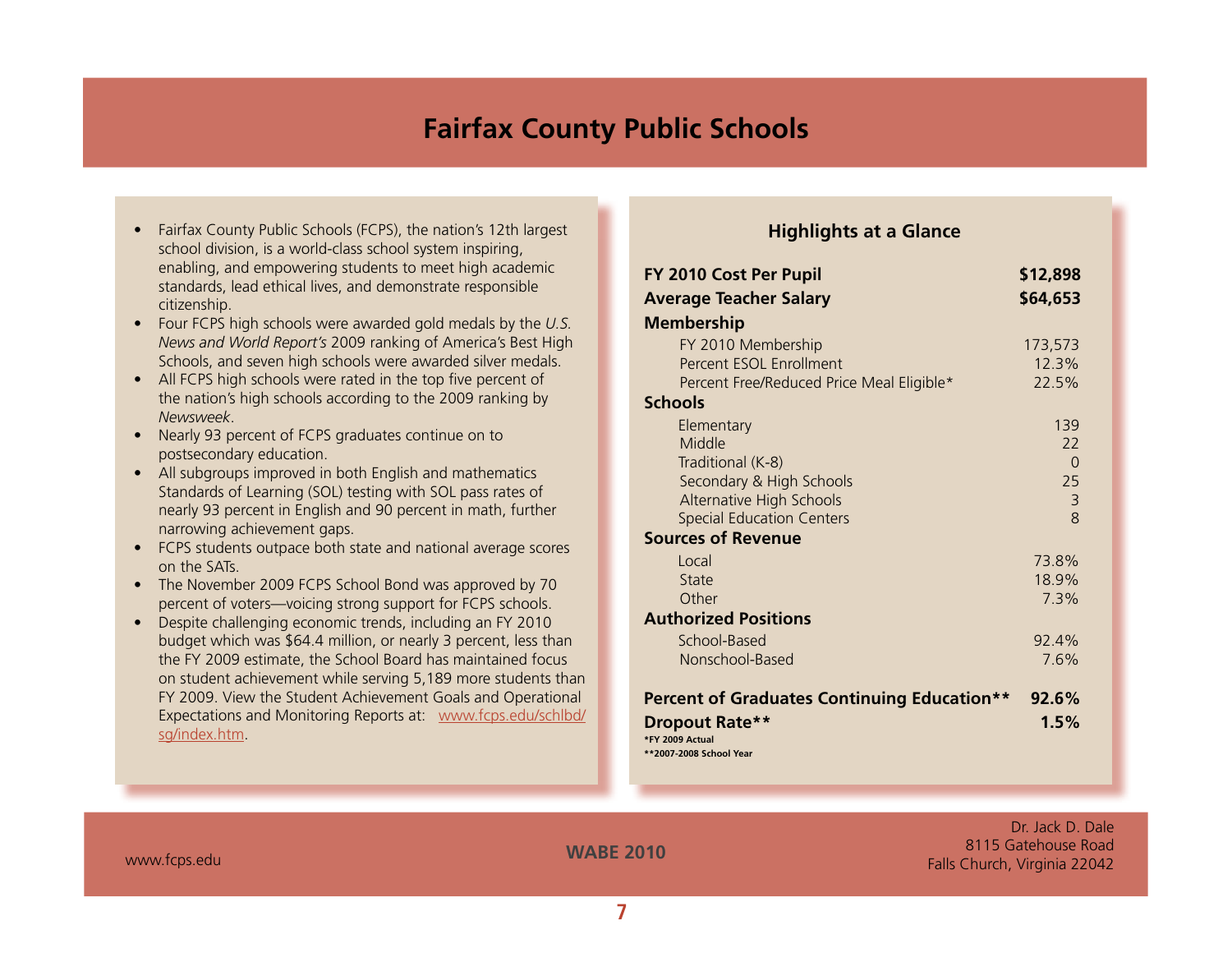### **Falls Church City Public Schools**

<span id="page-8-0"></span>

|  |  | • A small, independent, city school division since 1949. |  |  |  |  |  |
|--|--|----------------------------------------------------------|--|--|--|--|--|
|--|--|----------------------------------------------------------|--|--|--|--|--|

- All four schools fully accredited.
- Each school specializes in specific grade levels:
	- ◊ Mount Daniel Elementary (K-1)
	- ◊ Thomas Jefferson Elementary (2-4)
	- ◊ Mary Ellen Henderson Middle (5-7)
	- ◊ George Mason High (8-12)
- Consistently ranks among the top school systems in the region and nation in analyses conducted by the *Washington Post* and *Newsweek* magazine.
- Consistently recognized for excellence by the Virginia Department of Education and the U.S. Department of Education.
- Consistently scores above state and national averages on standardized tests. 2008 FCCPS SAT average of 1716 exceeds the state average of 1522 and the national average of 1511.
- Highest on-time graduation rate in Virginia 97.6%.
- 98 percent of graduates seek post-secondary education, primarily in four-year colleges and universities.
- Student body is multi-cultural. In 2008, the number of native languages spoken by students is 37.

Historical Accomplishments

- First Virginia school system to offer the challenging International Baccalaureate curriculum for high school students. (1981)
- Worked with Arlington County to become the first two Virginia school systems to develop an extended day care program, before and after school, for children of working parents. (1975)
- First Virginia school system to offer full-day kindergarten. (1973)
- First Virginia school system to voluntarily integrate schools. (1961)

### **Highlights at a Glance**

| FY 2010 Cost Per Pupil                                                                                                                                                                               | \$18,116                                                                                                                     |
|------------------------------------------------------------------------------------------------------------------------------------------------------------------------------------------------------|------------------------------------------------------------------------------------------------------------------------------|
| <b>Average Teacher Salary</b>                                                                                                                                                                        | \$66,035                                                                                                                     |
| <b>Membership</b>                                                                                                                                                                                    |                                                                                                                              |
| FY 2010 Membership<br>Percent ESOL Enrollment<br>Percent Free/Reduced Price Meal Eligible                                                                                                            | 2,021<br>11.8%<br>7.5%                                                                                                       |
| <b>Schools</b>                                                                                                                                                                                       |                                                                                                                              |
| Elementary<br>Middle<br>Traditional (K-8)<br>Secondary & High Schools<br>Alternative High Schools<br><b>Special Education Centers</b><br><b>Sources of Revenue</b><br>Local<br><b>State</b><br>Other | $\overline{2}$<br>$\overline{1}$<br>$\overline{0}$<br>$\overline{1}$<br>$\overline{1}$<br>$\Omega$<br>79.0%<br>13.4%<br>7.6% |
| <b>Authorized Positions</b>                                                                                                                                                                          |                                                                                                                              |
| School-Based<br>Nonschool-Based                                                                                                                                                                      | 91.7%<br>8.3%                                                                                                                |
| <b>Percent of Graduates Continuing Education</b><br><b>Dropout Rate</b>                                                                                                                              | 98.0%<br>0.0%                                                                                                                |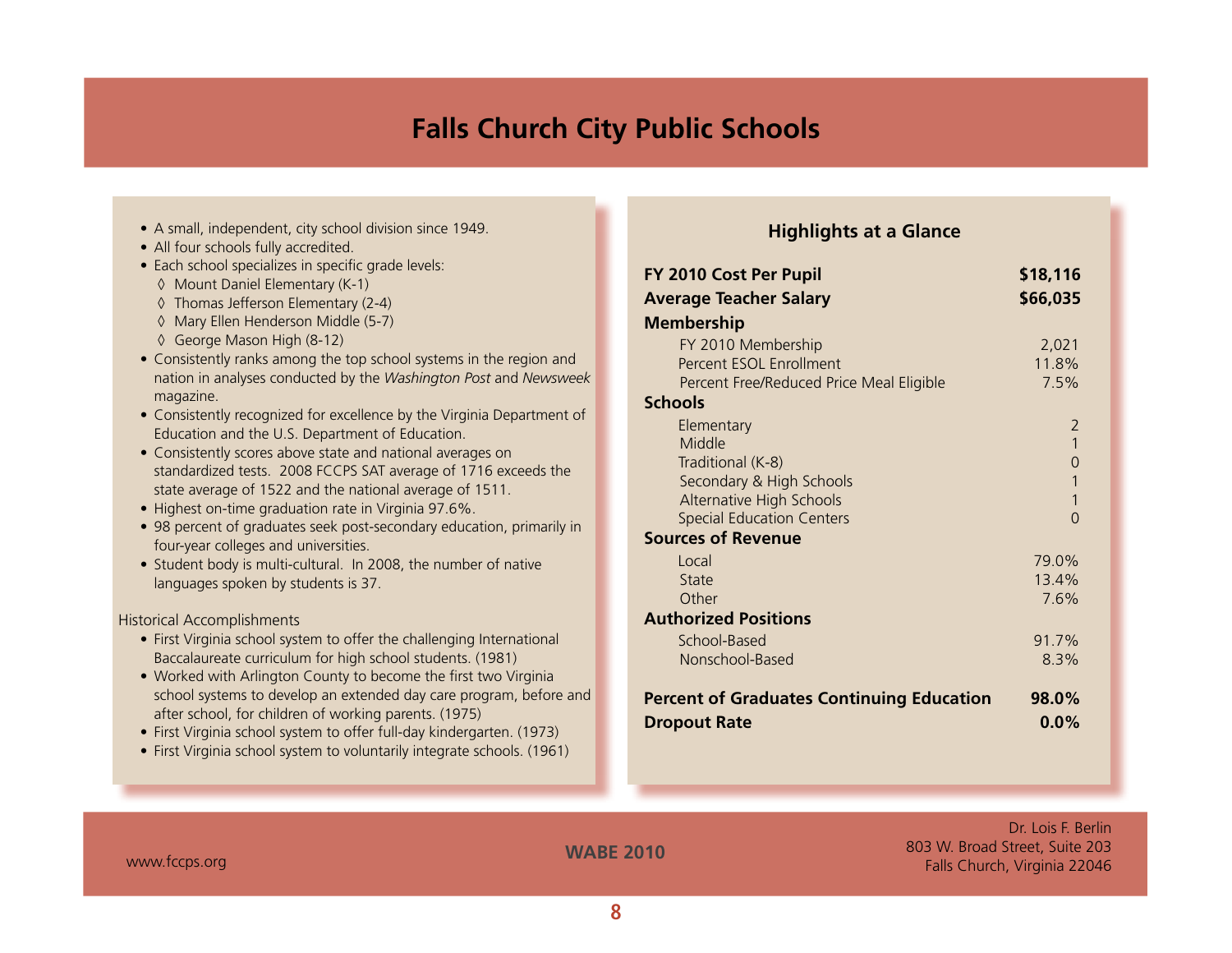### **Loudoun County Public Schools**

- <span id="page-9-0"></span>• Due to the economic conditions, the Loudoun County Public Schools FY 2010 operating budget reflects the following changes:
	- ◊ The only non-personnel items which will increase from FY 2009 are utilities and fuel. All other line items reflect decreases.
	- ◊ The operating budget totals \$732.6 million which is a decrease of \$13.0 million or 1.7 percent.
	- ◊ No step increase or COLA was given to LCPS employees.
	- ◊ Health insurance plan changes were implemented to ensure that premiums will remain at the FY 2009 level.
- Student membership is projected to increase by approximately 2,481 students or 4.4 percent.
- LCPS will continue to focus on "A Climate for Success" for each of the 59,490 students while managing 76 schools and eight educational support buildings.
- LCPS made Adequate Yearly Progress as a school division under the terms defined by No Child Left Behind for the second consecutive year.

#### **Highlights at a Glance**

| FY 2010 Cost Per Pupil                           | \$11,997 |
|--------------------------------------------------|----------|
| <b>Average Teacher Salary</b>                    | \$59,734 |
| <b>Membership</b>                                |          |
| FY 2010 Membership                               | 59,490   |
| Percent ESOL Enrollment                          | 5.7%     |
| Percent Free/Reduced Price Meal Eligible*        | 13.3%    |
| <b>Schools</b>                                   |          |
| Elementary                                       | 51       |
| Middle                                           | 12       |
| Traditional (K-8)                                | $\Omega$ |
| Secondary & High Schools                         | 11       |
| Alternative High Schools                         | 2        |
| <b>Special Education Centers</b>                 | $\Omega$ |
| <b>Sources of Revenue</b>                        |          |
| Local                                            | 68.6%    |
| State                                            | 24.4%    |
| Other                                            | 7.0%     |
| <b>Authorized Positions</b>                      |          |
| School-Based                                     | 92.1%    |
| Nonschool-Based                                  | 7.9%     |
| <b>Percent of Graduates Continuing Education</b> | 93.2%    |
| <b>Dropout Rate</b>                              | 0.96%    |
| *FY 2009 Actual                                  |          |
|                                                  |          |

**WABE 2010**

Dr. Edgar B. Hatrick 21000 Education Court [www.loudoun.k12.va.us](http://www.loudoun.k12.va.us) Ashburn, Virginia 20148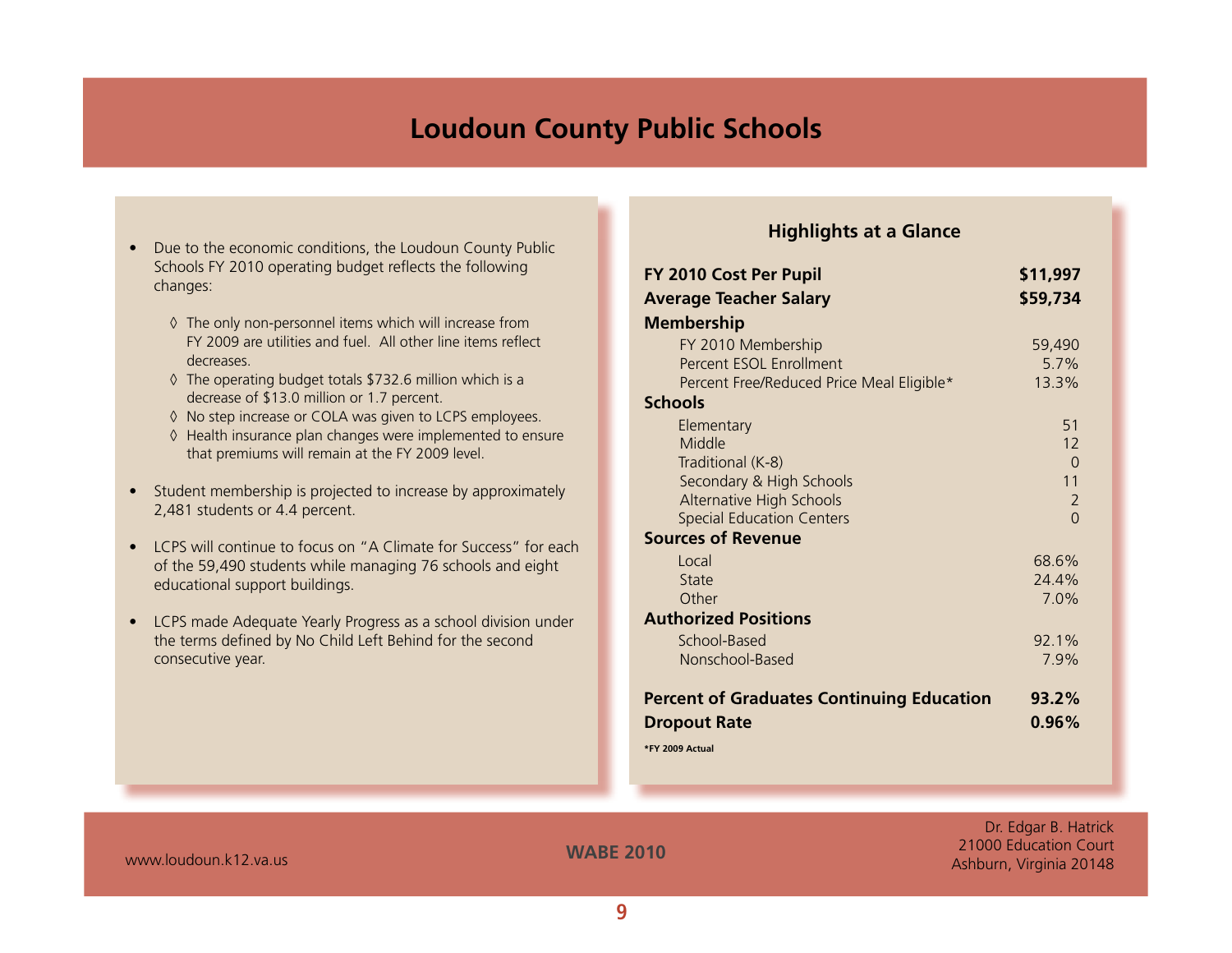### **Manassas City Public Schools**

- <span id="page-10-0"></span>• Manassas City Public Schools embraces the challenge and opportunity to serve the 21st century learner in a safe, healthy, and supportive school environment focusing on Rigor, Relevance and Relationships (the 3 Rs).
- Parallel block scheduling at the elementary level provides for reduced student teacher ratios in the core subjects of reading and mathematics and specialized learning in social studies and science.
- An intermediate school program (for 5th and 6th grades) helps to transition students from elementary to middle school.
- Students in Manassas are offered a full range of courses in career and technical education. The Osbourn High School chapter of the Future Business Leaders of America (FBLA) is recognized at the state and national levels.
- Under the "Manassas Next" initiative, a program sponsored by the City of Manassas, MCPS provides hands on activities for students across grade levels to explore and experience math, science and technology in exciting new ways through children's engineering projects.
- Robotics, Odyssey of the Mind, and "It's Academic" teams promote high level independent thinking and essential teamwork skills.
- Arrangements with GMU and NVCC provide opportunities for students to experience college level academics and obtain college credit.
- Expanded foreign language offerings complement our diverse student population.
- Manassas City Public Schools employs one of the highest percentages of highly qualified teachers in the Northern Virginia area.

### **Highlights at a Glance**

| FY 2010 Cost Per Pupil                           | \$12,192     |
|--------------------------------------------------|--------------|
| <b>Average Teacher Salary</b>                    | \$61,999     |
| <b>Membership</b>                                |              |
| FY 2010 Membership                               | 6,828        |
| Percent ESOL Enrollment                          | 28.5%        |
| Percent Free/Reduced Price Meal Eligible*        | 35.4%        |
| <b>Schools</b>                                   |              |
| Elementary                                       | 6            |
| Middle                                           | $\mathbf{1}$ |
| Traditional (K-8)                                | $\Omega$     |
| Secondary & High Schools                         | $\mathbf{1}$ |
| Alternative High Schools                         | $\mathbf{1}$ |
| <b>Special Education Centers</b>                 | $\Omega$     |
| <b>Sources of Revenue</b>                        |              |
| Local                                            | 53.5%        |
| State                                            | 37.5%        |
| Other                                            | 9.0%         |
| <b>Authorized Positions</b>                      |              |
| School-Based                                     | 93.8%        |
| Nonschool-Based                                  | 6.2%         |
| <b>Percent of Graduates Continuing Education</b> | 82.0%        |
| <b>Dropout Rate</b>                              | N/A          |
| *FY 2009 Actual                                  |              |
|                                                  |              |

[www.manassas.k12.va.us](http://www.manassas.k12.va.us) **Manassas.k12.va.us** Manassas, Virginia 20110

**WABE 2010**

Dr. Gail E. Pope 9000 Tudor Lane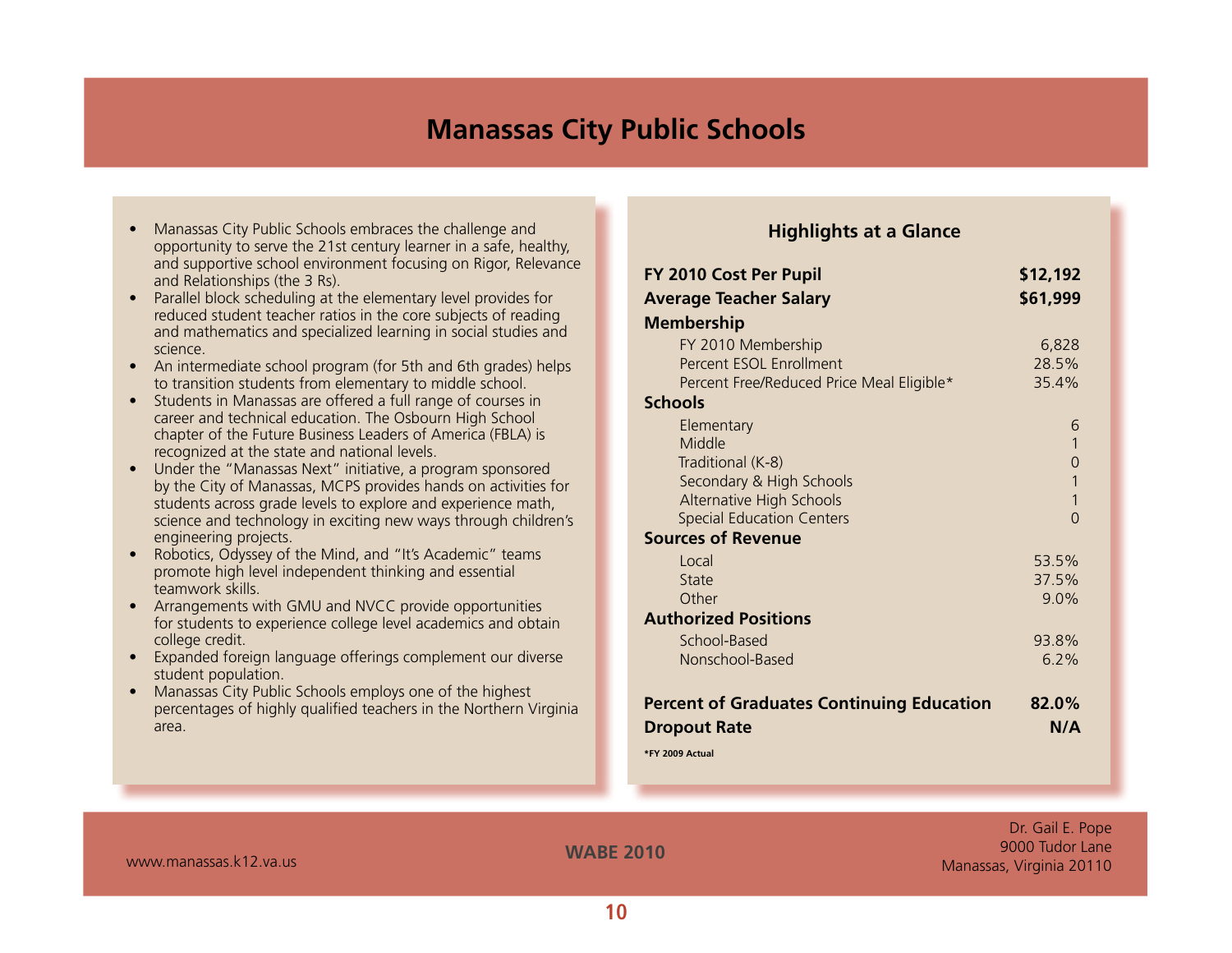### **Montgomery County Public Schools**

- <span id="page-11-0"></span>• For FY 2010, 79.5 percent of the \$2.2 billion Operating Budget is for direct instructional costs. School support services received 15.3 percent, and system wide administrative support is 2.5 percent. The remaining 2.7 percent is for enterprise fund activities, including food services.
- MCPS received an operating budget increase of \$133.1 million, or 6.4 percent, in FY 2010. However, \$79.5 million of the increase consisted of reimbursement to Montgomery County for debt service on school construction bonds. Compensation, including salaries and employee benefits, accounts for 89 percent of this total.
- During the past nine years, MCPS has added \$116.9 million in reform initiatives, the vast majority going directly to the classroom. The largest increase went to early childhood education (including full-day kindergarten in all elementary schools), class size reduction, staff development, and special education.
- In 2009, MCPS had a system-wide average SAT score of 1616 with 78 percent of students taking the test.
- Six MCPS high schools ranked among the top 110 in the nation by *Newsweek* magazine in 2009 for providing a rigorous and challenging curriculum. All MCPS high schools are listed in the top 3.5 percent nationwide.
- More than 90 percent of kindergartners have met or exceeded reading targets in each of the past three years, essentially closing the achievement gap by race, ethnicity, and socioeconomic status at this grade level.
- Nearly 50 percent of grade 5 students took advanced math in 2008-2009.

#### **Highlights at a Glance**

| FY 2010 Cost Per Pupil                           | \$15,490       |
|--------------------------------------------------|----------------|
| <b>Average Teacher Salary</b>                    | \$76,483       |
| <b>Membership</b>                                |                |
| FY 2010 Membership                               | 140,500        |
| Percent FSOL Enrollment                          | 12.1%          |
| Percent Free/Reduced Price Meal Eligible*        | 27.1%          |
| <b>Schools</b>                                   |                |
| Elementary                                       | 131            |
| Middle                                           | 38             |
| Traditional (K-8)                                | $\Omega$       |
| Secondary & High Schools                         | 25             |
| Alternative High Schools                         | $\mathbf{1}$   |
| <b>Special Education Centers</b>                 | $\overline{4}$ |
| <b>Sources of Revenue</b>                        |                |
| Local                                            | 71.3%          |
| State                                            | 20.5%          |
| Other                                            | 8.2%           |
| <b>Authorized Positions</b>                      |                |
| School-Based                                     | 93.4%          |
| Nonschool-Based                                  | 6.6%           |
| <b>Percent of Graduates Continuing Education</b> | 92.9%          |
| <b>Dropout Rate</b><br>*FY 2009 Actual           | 2.7%           |
|                                                  |                |

[www.montgomeryschoolsmd.org](http://www.montgomeryschoolsmd.org)

**WABE 2010**

Dr. Jerry D. Weast Carver Educational Services Center 850 Hungerford Drive Rockville, Maryland 20850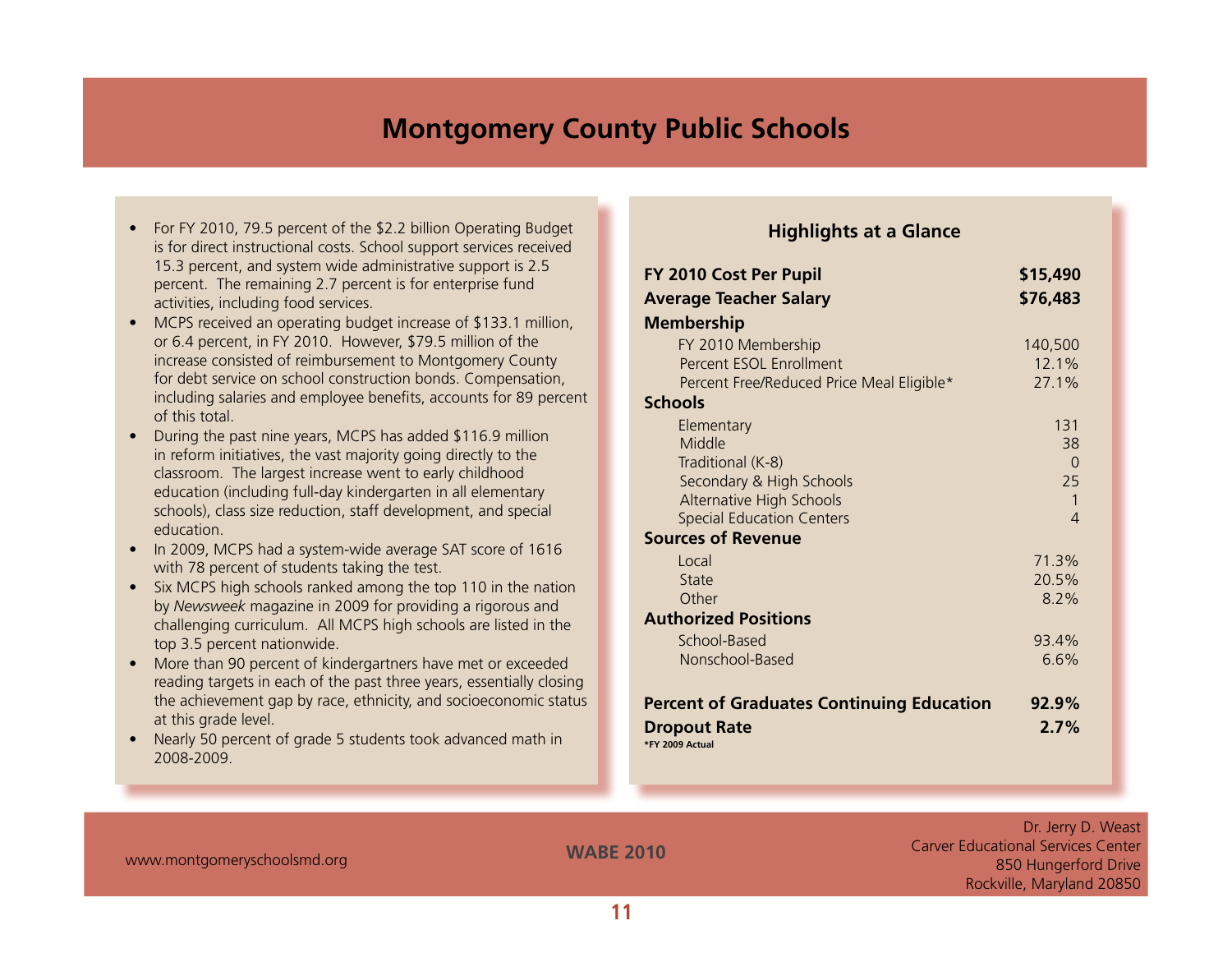### **Prince George's County Public Schools**

<span id="page-12-0"></span>Building on significant academic progress, the Board of Education of Prince George's County reconciled and approved a \$1.71 billion FY 2010 operating budget on June 25, 2009, which maintains successful programs, and funds personnel and resources necessary to better prepare students for critical state assessments.

Although the overall budget reflects a net increase in revenue of \$31.7 million over FY 2009, the revenues that support school system operation were severely reduced. The decreased revenues reflect the impact of the major challenges that the State and County faced in the current year. These challenges were largely marked by a loss in revenues associated with the housing market, including a steep rise in foreclosures and a dramatic drop in housing sales. These real property tax revenue losses, combined with a recession in the national economy and its residual regional effects resulted in reduced revenues for the County.

Notable, there was also a marked increase in revenue due to the Federal American Recovery and Reinvestment Act (ARRA). These funds were identified in the State budget, but located under Federal sources in the Board of Education budget as State Fiscal Stabilization Funds (SFSF) and Targeted Stimulus. These adjustments balance out to a net increase in revenue of \$31,723,952.

The major items that are supported by the FY 2010 operating budget include: Stimulus Grant – Title I, Special Ed, Head Start, and Technology; Special Education – K-12 Autism Initiative; Teacher Incentive Fund; and the conversion of four schools to the Pre-K 8 model, as well as the duplication of a Creative and Performing Arts Pre-K 8 model at Benjamin Foulios.

#### **Highlights at a Glance**

| FY 2010 Cost Per Pupil                             | \$12,267     |
|----------------------------------------------------|--------------|
| <b>Average Teacher Salary</b>                      | \$67,971     |
| <b>Membership</b>                                  |              |
| FY 2009 Membership                                 | 128,728      |
| Percent FSOI Fnrollment                            | 10.8%        |
| Percent Free/Reduced Price Meal Eligible*          | 46.7%        |
| <b>Schools</b>                                     |              |
| Elementary                                         | 132          |
| Middle                                             | 24           |
| Traditional (K-8)                                  | 7            |
| Secondary & High Schools                           | 25           |
| Alternative High Schools                           | 2            |
| <b>Special Education Centers</b>                   | $\mathsf{Q}$ |
| <b>Sources of Revenue</b>                          |              |
| Local                                              | 35.6%        |
| State                                              | 50.7%        |
| Other                                              | 13.7%        |
| <b>Authorized Positions</b>                        |              |
| School-Based                                       | 90.3%        |
| Nonschool-Based                                    | 9.7%         |
| <b>Percent of Graduates Continuing Education**</b> | 56.7%        |
| Dropout Rate**                                     | 1.3%         |
| *FY 2009 Actual                                    |              |
| **2007-2008 School Year                            |              |

**WABE 2010**

Dr. William Hite 14201 School Lane [www.pgcps.pg.k12.md.us](http://www.pgcps.pg.k12.md.us) example and the contract of the contract of the Upper Marlboro, Maryland 20772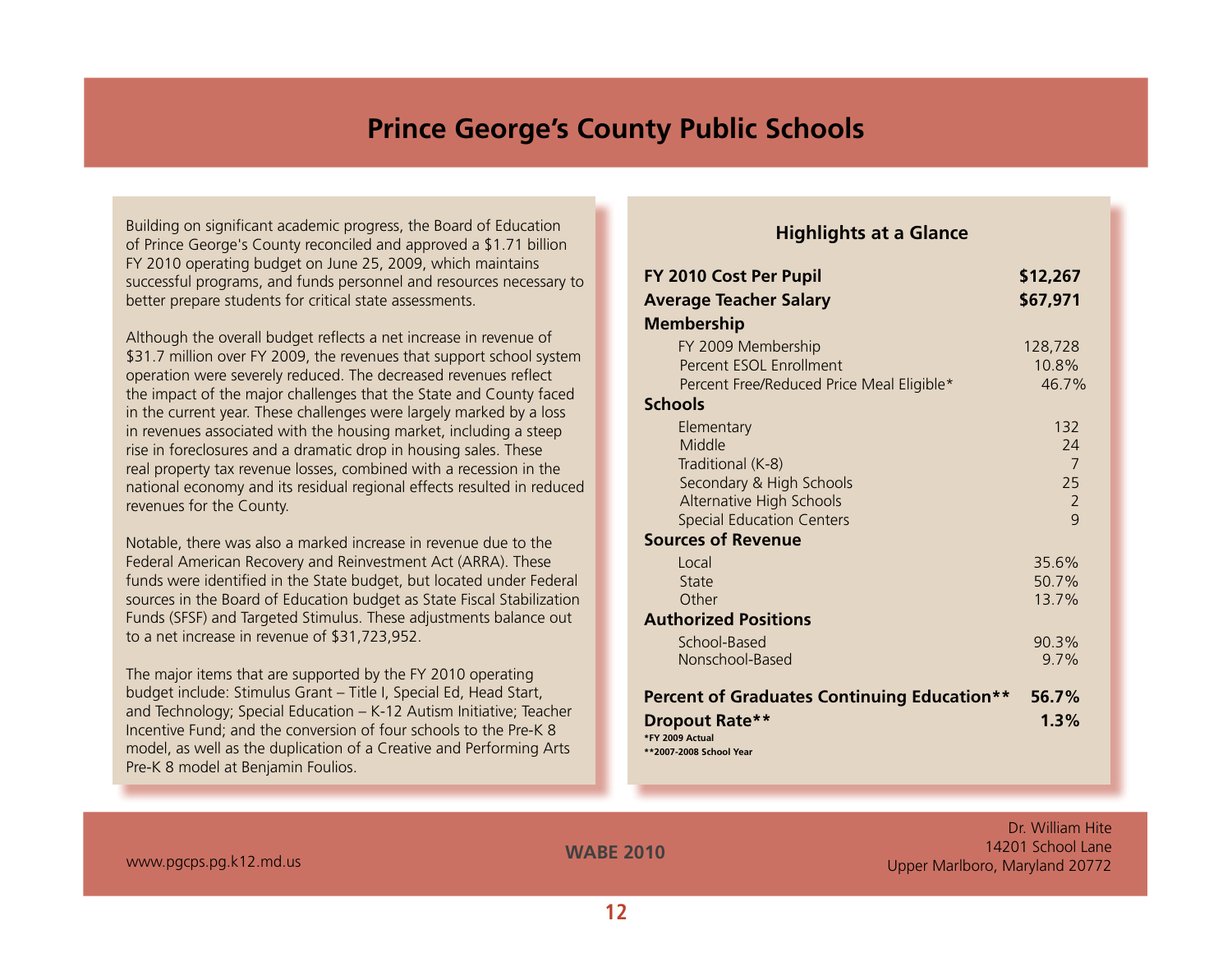### **Prince William County Public Schools**

#### <span id="page-13-0"></span>July 1, 2009

Members of the School Board, my fellow School Division employees, Prince William County community members, parents, and the students who represent the future of Prince William County and our nation:

A new fiscal year has begun, the details of which are contained in the School Board's 2009 -10 approved budget of \$785,893,698. Never in the history of Prince William County Public Schools (PWCS) has there been a budget challenge of the magnitude we faced this year. Reductions in state funding and property values in the county forced us to make many painful cuts, originally creating a gap of \$94 million. Fortunately, adjustments were made to the initial proposed budget, based on revised revenue projections, including an additional \$3.7 million after the Prince William Board of County Supervisors set the tax rate slightly higher than what was originally projected, and \$34.5 million in federal stimulus funds and Title I low income and Title VI-B special education monies.

However, even with these additional funds, the School Division is still operating with a reduction of \$13.1 million in revenue from the previous year, and at a time when we expect to enroll approximately 1,423 additional students in September. Therefore, many cuts still needed to be made, including increased class sizes that leave PWCS very close to the maximum allowable class sizes in all grade levels.

Putting this budget in perspective, I am pleased to say that PWCS continues to provide quality programs for the approximately 75,000 students we serve and has approved a 2.9 percent salary increase for all employees, all while avoiding reductions in force. While the challenges were daunting, rest assured that you have my continued pledge – and that of our 10,000 dedicated employees – that we will remain focused on doing what is in the best interest of our students.

Sincerely, Steven L. Walts Superintendent of Schools

#### **Highlights at a Glance**

| FY 2010 Cost Per Pupil                           | \$10,383       |
|--------------------------------------------------|----------------|
| <b>Average Teacher Salary</b>                    | \$59,330       |
| <b>Membership</b>                                |                |
| FY 2010 Membership                               | 75,015         |
| Percent FSOL Enrollment                          | 15.2%          |
| Percent Free/Reduced Price Meal Eligible         | 29.1%          |
| <b>Schools</b>                                   |                |
| Elementary                                       | 55             |
| Middle                                           | 15             |
| Traditional (K-8)                                | $\mathcal{P}$  |
| Secondary & High Schools                         | 10             |
| Alternative Schools (1 middle, 1 high)           | $\overline{c}$ |
| <b>Special Education Centers</b>                 | $\overline{3}$ |
| <b>Sources of Revenue</b>                        |                |
| Local                                            | 44.2%          |
| State                                            | 45.9%          |
| Other                                            | 9.9%           |
| <b>Authorized Positions</b>                      |                |
| School-Based                                     | 90.8%          |
| Nonschool-Based                                  | 9.2%           |
| <b>Percent of Graduates Continuing Education</b> | 86.7%          |
| <b>Dropout Rate</b>                              | 1.4%           |
|                                                  |                |

**WABE 2010**

Dr. Steven L. Walts P.O. Box 389 [www.pwcs.edu](http://www.pwcs.edu) Manassas, Virginia 20108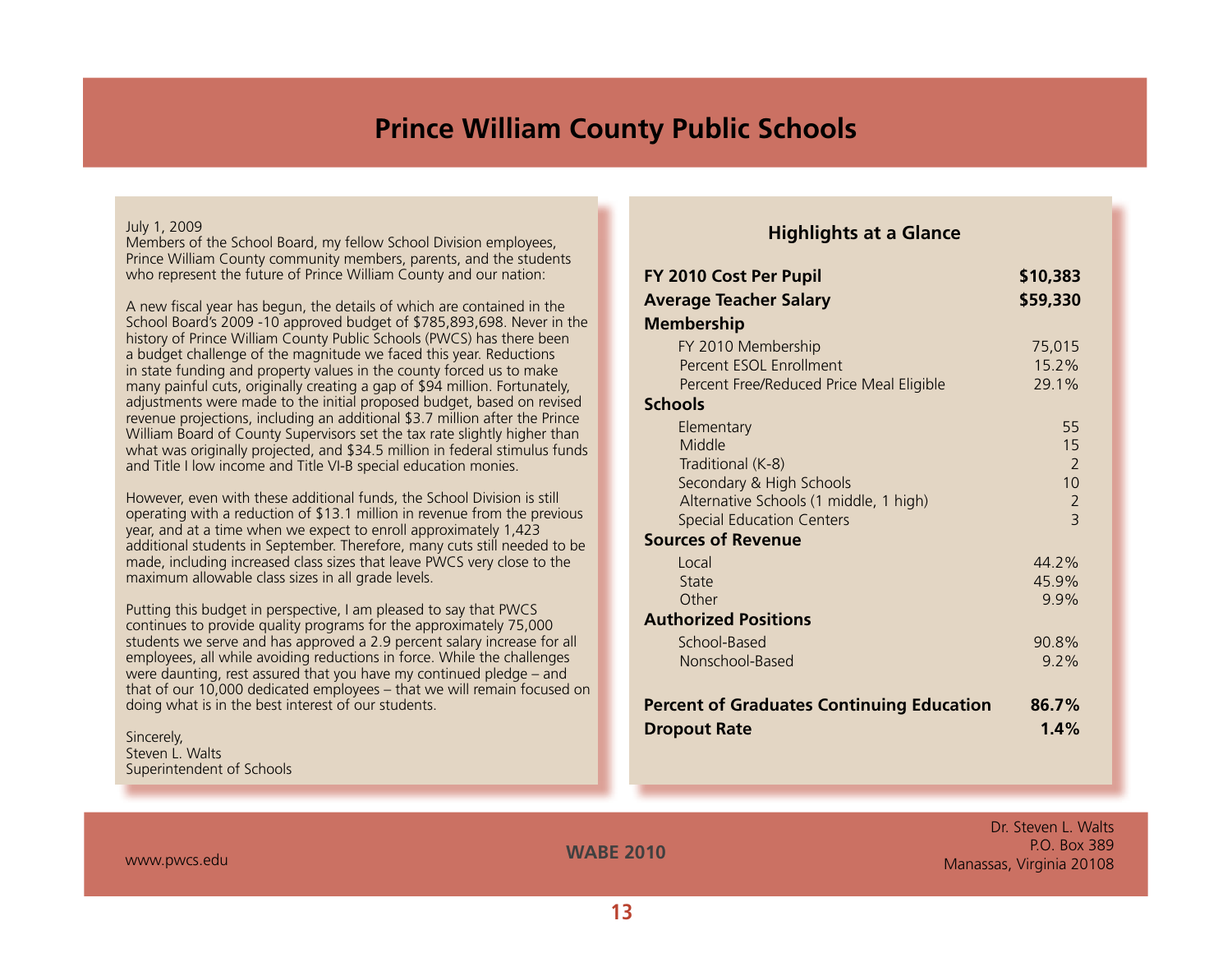### **FY 2009 Actual Enrollment**

<span id="page-14-0"></span>

| <b>School Division</b>        | Preschool* | <b>Head Start</b> | Kindergarten | Grades 1-12 | <b>Special</b><br><b>Education</b><br>Level <sub>2</sub><br>(50% or more<br>of the time) | Total<br><b>Enrollment</b> |
|-------------------------------|------------|-------------------|--------------|-------------|------------------------------------------------------------------------------------------|----------------------------|
|                               |            |                   |              |             |                                                                                          |                            |
| <b>Alexandria City</b>        | 124        | $\mathbf 0$       | 1,179        | 9,807       | 115                                                                                      | 11,225                     |
| <b>Arlington County</b>       | 940        | $\overline{0}$    | 1,697        | 15,601      | 1,307                                                                                    | 19,545                     |
| <b>Fairfax County</b>         | 2,076      | 1,118             | 11,529       | 142,820     | 11,995                                                                                   | 169,538                    |
| <b>Falls Church City</b>      | 41         | $\overline{0}$    | 138          | 1,695       | 108                                                                                      | 1,982                      |
| <b>Loudoun County</b>         | 762        | 100               | 4,423        | 49,310      | 2,414                                                                                    | 57,009                     |
| <b>Manassas City</b>          | 77         | 52                | 505          | 5,498       | 405                                                                                      | 6,537                      |
| <b>Montgomery County</b>      | 2,477      | 618               | 10,030       | 118,216     | 7,935                                                                                    | 139,276                    |
| <b>Prince George's County</b> | 4,997      | 1,099             | 9,144        | 109,557     | 3,432                                                                                    | 128,229                    |
| <b>Prince William County</b>  | 747        | 221               | 5,535        | 64,812      | 2,598                                                                                    | 73,913                     |

\* Preschool includes both special education and regular education students.

<sup>1</sup> Arlington County's preschool special education numbers do not include 24 students for preschool special education community-based services.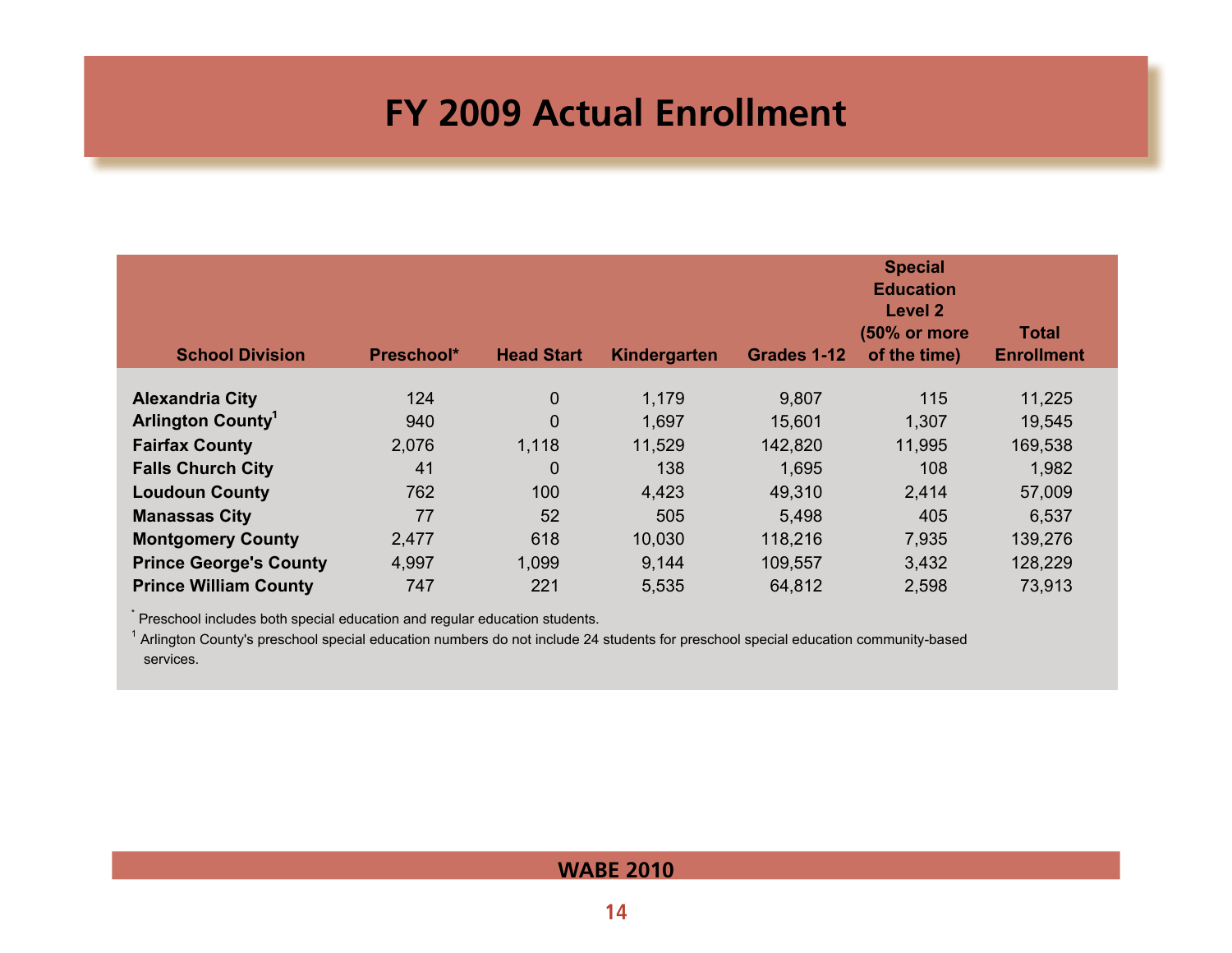# **FY 2010 Approved Enrollment**

<span id="page-15-0"></span>

| <b>School Division</b>               | Preschool* | <b>Head Start</b> | Kindergarten | Grades 1-12 | <b>Special</b><br><b>Education</b><br>Level 2<br>(50% or more<br>of the time) | <b>Total</b><br><b>Enrollment</b> |
|--------------------------------------|------------|-------------------|--------------|-------------|-------------------------------------------------------------------------------|-----------------------------------|
|                                      |            |                   |              |             |                                                                               |                                   |
| <b>Alexandria City</b>               | 152        | $\mathbf 0$       | 1,201        | 10,099      | 107                                                                           | 11,559                            |
| <b>Arlington County</b> <sup>1</sup> | 1,058      | $\mathbf 0$       | 1,716        | 15,877      | 1,479                                                                         | 20,130                            |
| <b>Fairfax County</b>                | 2,128      | 1,288             | 11,829       | 146,045     | 12,283                                                                        | 173,573                           |
| <b>Falls Church City</b>             | 42         | $\overline{0}$    | 132          | 1,737       | 110                                                                           | 2,021                             |
| <b>Loudoun County</b>                | 884        | 100               | 5,035        | 50,920      | 2,551                                                                         | 59,490                            |
| <b>Manassas City</b>                 | 85         | 52                | 539          | 5,747       | 405                                                                           | 6,828                             |
| <b>Montgomery County</b>             | 2,822      | 618               | 10,025       | 118,845     | 8,190                                                                         | 140,500                           |
| <b>Prince George's County</b>        | 5,741      | 1,099             | 8,754        | 109,515     | 3,619                                                                         | 128,728                           |
| <b>Prince William County</b>         | 413        | 221               | 5,674        | 65,521      | 3.186                                                                         | 75,015                            |

\* Preschool includes both special education and regular education students.

<sup>1</sup>Arlington County's preschool special education numbers do not include 24 students for preschool special education community-based services.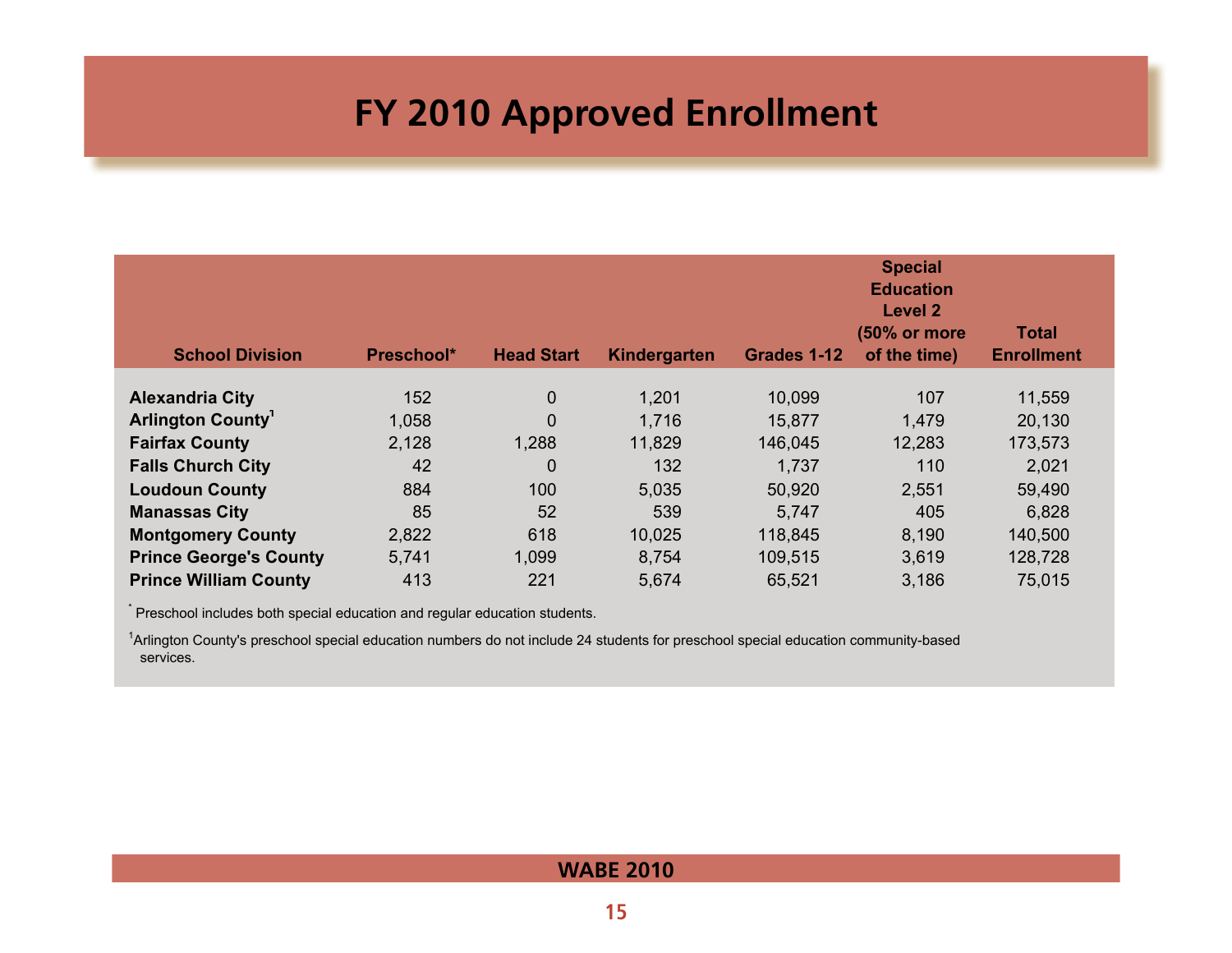# <span id="page-16-0"></span>**English for Speakers of Other Languages (ESOL) Students**

| <b>School Division</b>        | FY 2009 Actual<br><b>Enrollment</b> | FY 2010 Approved<br><b>Enrollment</b> | <b>Percentage of</b><br><b>FY 2009</b><br><b>Enrollment</b> | <b>Percentage of</b><br><b>FY 2010</b><br><b>Enrollment</b> |
|-------------------------------|-------------------------------------|---------------------------------------|-------------------------------------------------------------|-------------------------------------------------------------|
| <b>Alexandria City</b>        | 1,903                               | 2,101                                 | 17.0%                                                       | 18.2%                                                       |
| <b>Arlington County</b>       | 3,456                               | 3,503                                 | 17.7%                                                       | 17.4%                                                       |
| <b>Fairfax County</b>         | 20,689                              | 21,347                                | 12.2%                                                       | 12.3%                                                       |
| <b>Falls Church City</b>      | 228                                 | 238                                   | 11.5%                                                       | 11.8%                                                       |
| <b>Loudoun County</b>         | 3,156                               | 3,376                                 | 5.5%                                                        | 5.7%                                                        |
| <b>Manassas City</b>          | 1,910                               | 1,946                                 | 29.2%                                                       | 28.5%                                                       |
| <b>Montgomery County</b>      | 16,250                              | 17,000                                | 11.7%                                                       | 12.1%                                                       |
| <b>Prince George's County</b> | 12,626                              | 13,919                                | 9.8%                                                        | 10.8%                                                       |
| <b>Prince William County</b>  | 10,929                              | 11,403                                | 14.8%                                                       | 15.2%                                                       |

Note: Programs for English speakers of other languages use several different names in the WABE districts, including English as a Second Language, English for Speakers of Other Languages, and English Language Learners. For the purposes of this document, all such programs are referred to as English for Speakers of Other Languages, and enrollment includes only those students receiving services.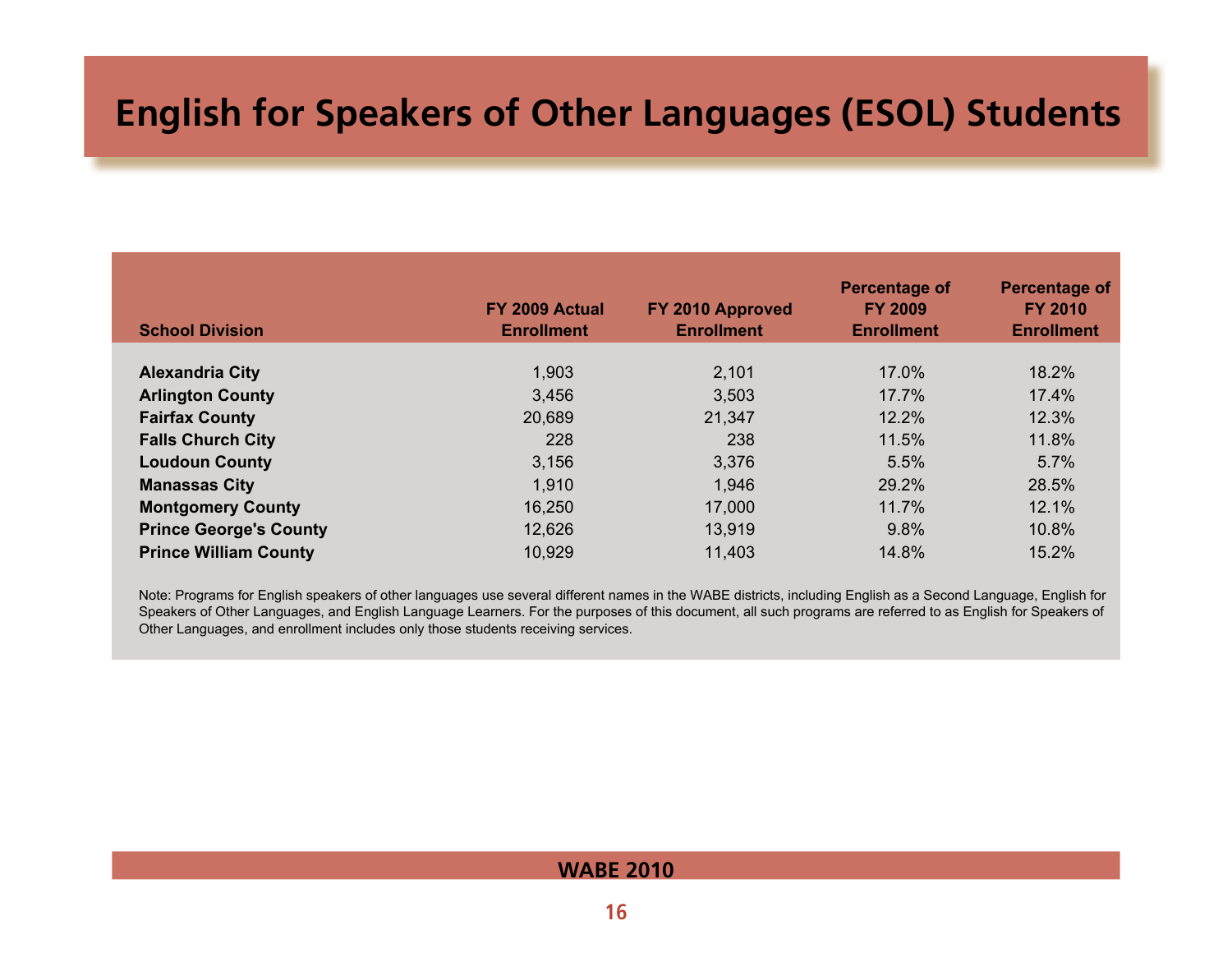# **English for Speakers of Other Languages (ESOL) Students**

**Percent of FY 2010 Total District Enrollment**

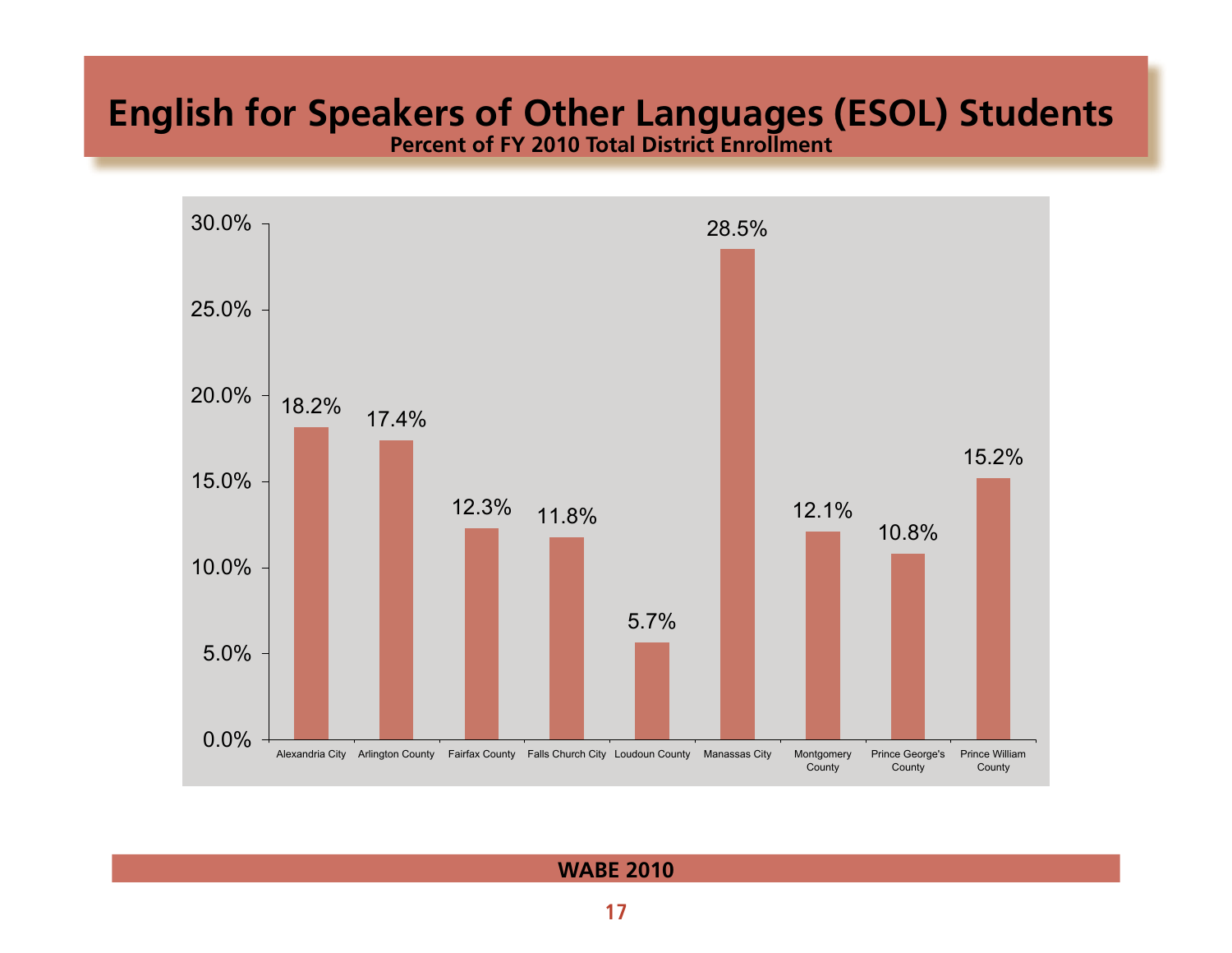### <span id="page-18-0"></span>**FY 2010 Distribution of Regional ESOL Enrollment by WABE division**

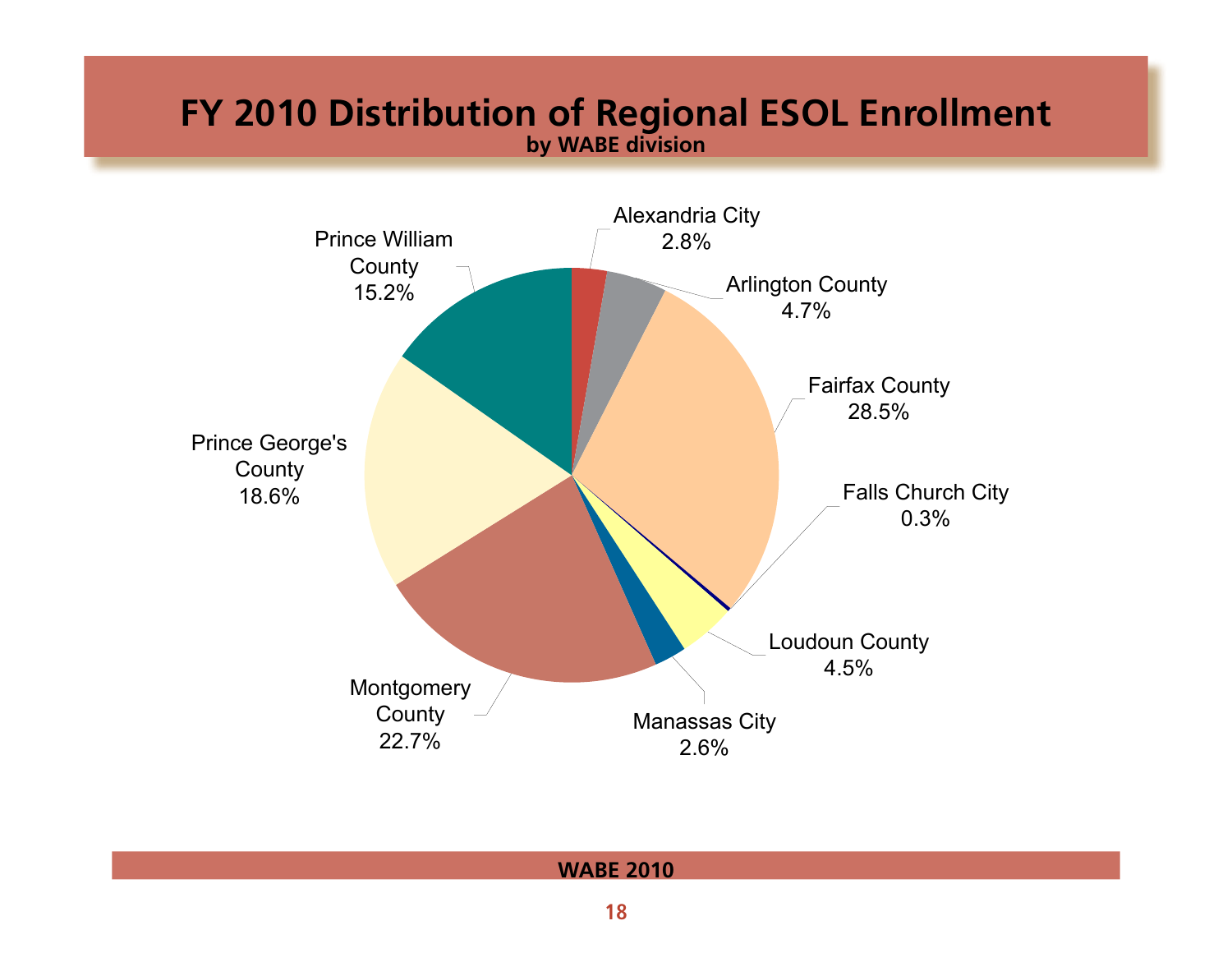### **Schools and Centers**

<span id="page-19-0"></span>

| <b>School Division</b>              | <b>Elementary</b> | <b>Middle</b> | <b>Traditional</b><br>$(K-8)$ | <b>Secondary</b> | <b>High</b> | <b>Special</b><br><b>Education</b> | <b>Alternative</b> | <b>Total</b> |
|-------------------------------------|-------------------|---------------|-------------------------------|------------------|-------------|------------------------------------|--------------------|--------------|
| Alexandria City <sup>1</sup>        | 12                | 5             |                               |                  |             |                                    |                    | 19           |
| <b>Arlington County</b>             | 22                | 5             |                               |                  | 3           | 2                                  | 3                  | 36           |
| <b>Fairfax County</b>               | 139               | 22            |                               | 4                | 21          | 8                                  | 3                  | 197          |
| <b>Falls Church City</b>            | 2                 |               |                               |                  |             |                                    |                    | 5            |
| <b>Loudoun County</b>               | 51                | 12            |                               |                  | 10          |                                    | 2                  | 76           |
| <b>Manassas City</b>                | 6                 |               |                               |                  |             |                                    |                    | 9            |
| <b>Montgomery County</b>            | 131               | 38            |                               |                  | 25          | 4                                  | 1 <sup>2</sup>     | 199          |
| Prince George's County <sup>3</sup> | 132               | 24            |                               |                  | 25          | 9                                  | 2                  | 199          |
| <b>Prince William County</b>        | 55                | 15            |                               |                  | 10          | 3                                  | 2                  | 87           |

 $1$  Alexandria City has one 9th grade center and one high school housing grades 10-12. For state purposes they are

counted as one high school. Also Jefferson Houston (K-6) is listed under traditional K-8.  $^{2}$  Career and Technology Center.

<sup>3</sup> Includes public charter schools.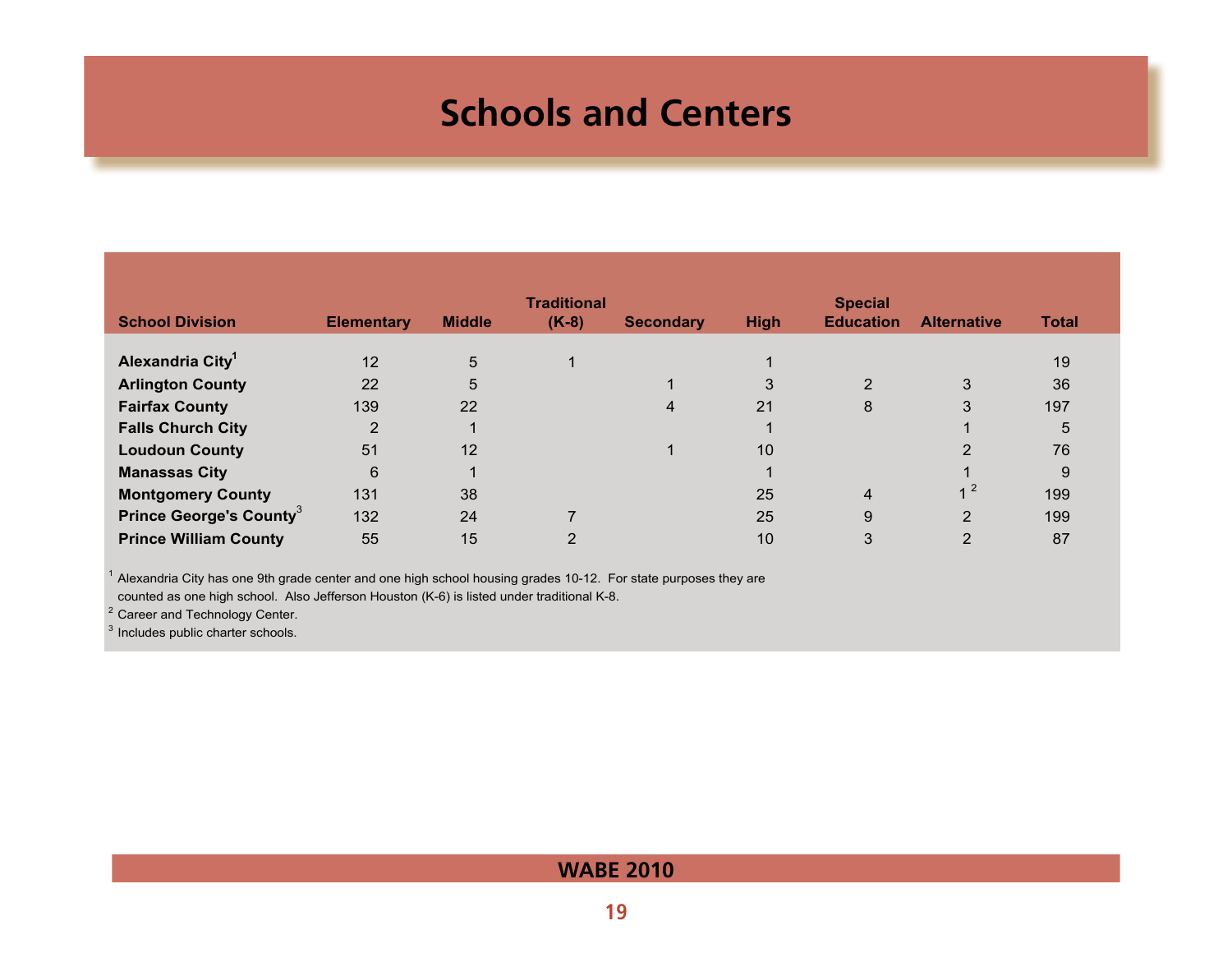### **Special Education Membership FY 2009 Actual**

<span id="page-20-0"></span>

|                               |                   |         | <b>Unduplicated Special Education Membership</b> |              |                                                   |
|-------------------------------|-------------------|---------|--------------------------------------------------|--------------|---------------------------------------------------|
| <b>School Division</b>        | <b>Pre-School</b> | Level 1 | Level 2 (50% or<br>more of time)                 | <b>Total</b> | <b>Total Special</b><br><b>Education Services</b> |
| <b>Alexandria City</b>        | 124               | 1,592   | 115                                              | 1,831        |                                                   |
| Arlington County <sup>1</sup> | 336               | 1,290   | 1,307                                            | 2,933        | 5,176                                             |
| <b>Fairfax County</b>         | 2,076             | 9,946   | 11,995                                           | 24,017       | 43,680                                            |
| <b>Falls Church City</b>      | 19                | 131     | 108                                              | 258          | 384                                               |
| <b>Loudoun County</b>         | 607               | 3,496   | 2,414                                            | 6,517        | 13,034                                            |
| <b>Manassas City</b>          | 47                | 550     | 405                                              | 1,002        | 1,162                                             |
| <b>Montgomery County</b>      | 599               | 7,951   | 7,935                                            | 16,485       | 23,421                                            |
| <b>Prince George's County</b> | 1,329             | 9,455   | 3,432                                            | 14,216       |                                                   |
| <b>Prince William County</b>  | 711               | 6,300   | 2,598                                            | 9,609        | 12,041                                            |
|                               |                   |         |                                                  |              |                                                   |

<sup>1</sup> Includes 24 students for preschool special education community-based services.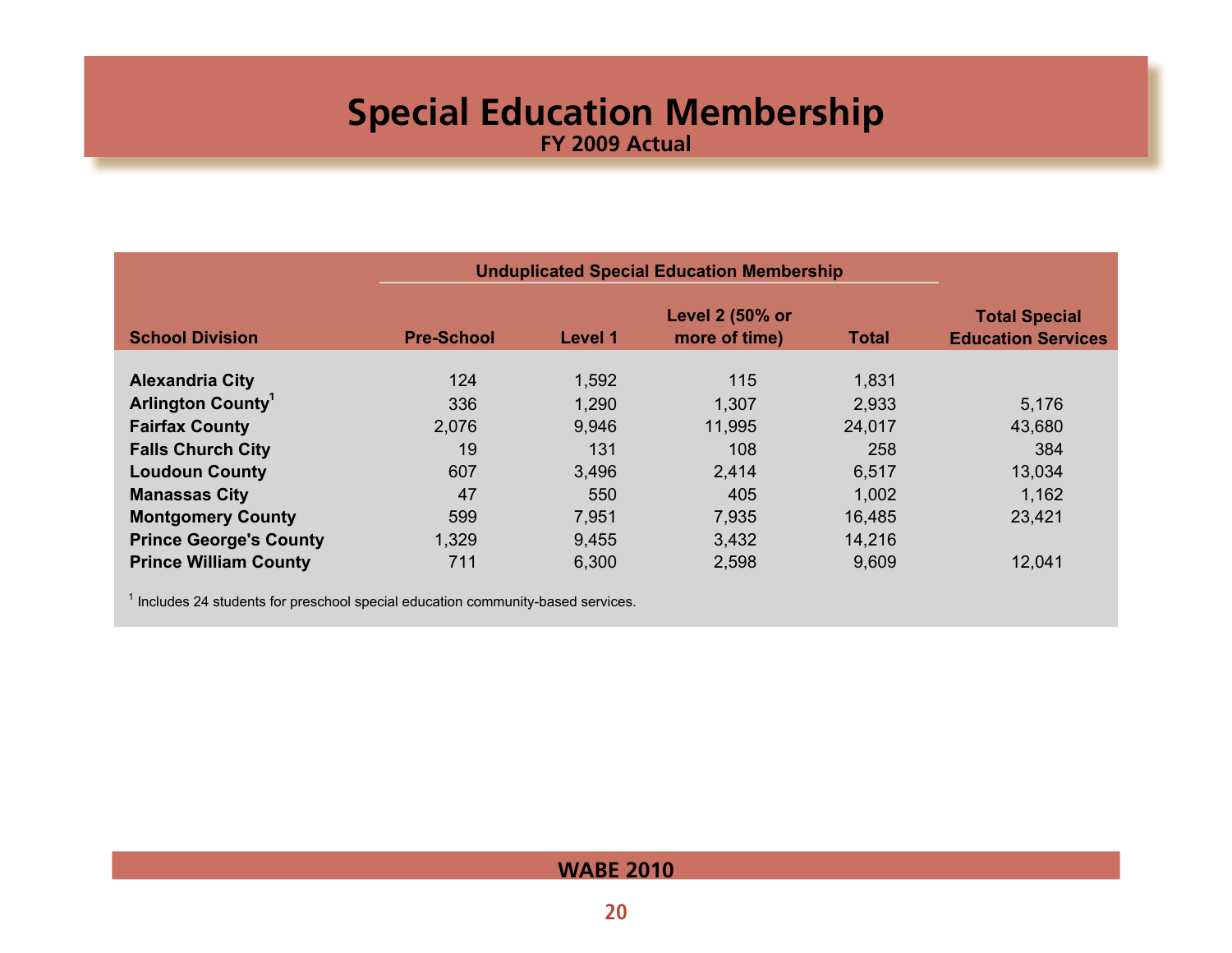### **Special Education Membership FY 2010 Approved**

<span id="page-21-0"></span>

|                                     |                   |         | <b>Unduplicated Special Education Membership</b> |              |                                                   |
|-------------------------------------|-------------------|---------|--------------------------------------------------|--------------|---------------------------------------------------|
| <b>School Division</b>              | <b>Pre-School</b> | Level 1 | Level 2 (50% or<br>more of time)                 | <b>Total</b> | <b>Total Special</b><br><b>Education Services</b> |
| <b>Alexandria City</b>              | 152               | 1,574   | 107                                              | 1,833        |                                                   |
| <b>Arlington County<sup>1</sup></b> | 316               | 1,173   | 1,479                                            | 2,968        | 5,620                                             |
| <b>Fairfax County</b>               | 2,128             | 9,952   | 12,283                                           | 24,363       | 44,029                                            |
| <b>Falls Church City</b>            | 20                | 133     | 110                                              | 263          | 390                                               |
| <b>Loudoun County</b>               | 666               | 3,671   | 2,551                                            | 6,888        | 13,776                                            |
| <b>Manassas City</b>                | 57                | 558     | 425                                              | 1,040        | 1,230                                             |
| <b>Montgomery County</b>            | 917               | 7,025   | 8,190                                            | 16,132       | 24,955                                            |
| <b>Prince George's County</b>       | 1,534             | 9,498   | 3,619                                            | 14,651       |                                                   |
| <b>Prince William County</b>        | 377               | 5,814   | 3,186                                            | 9,377        | 11,721                                            |

 $<sup>1</sup>$  Includes 24 students for preschool special education community-based services.</sup>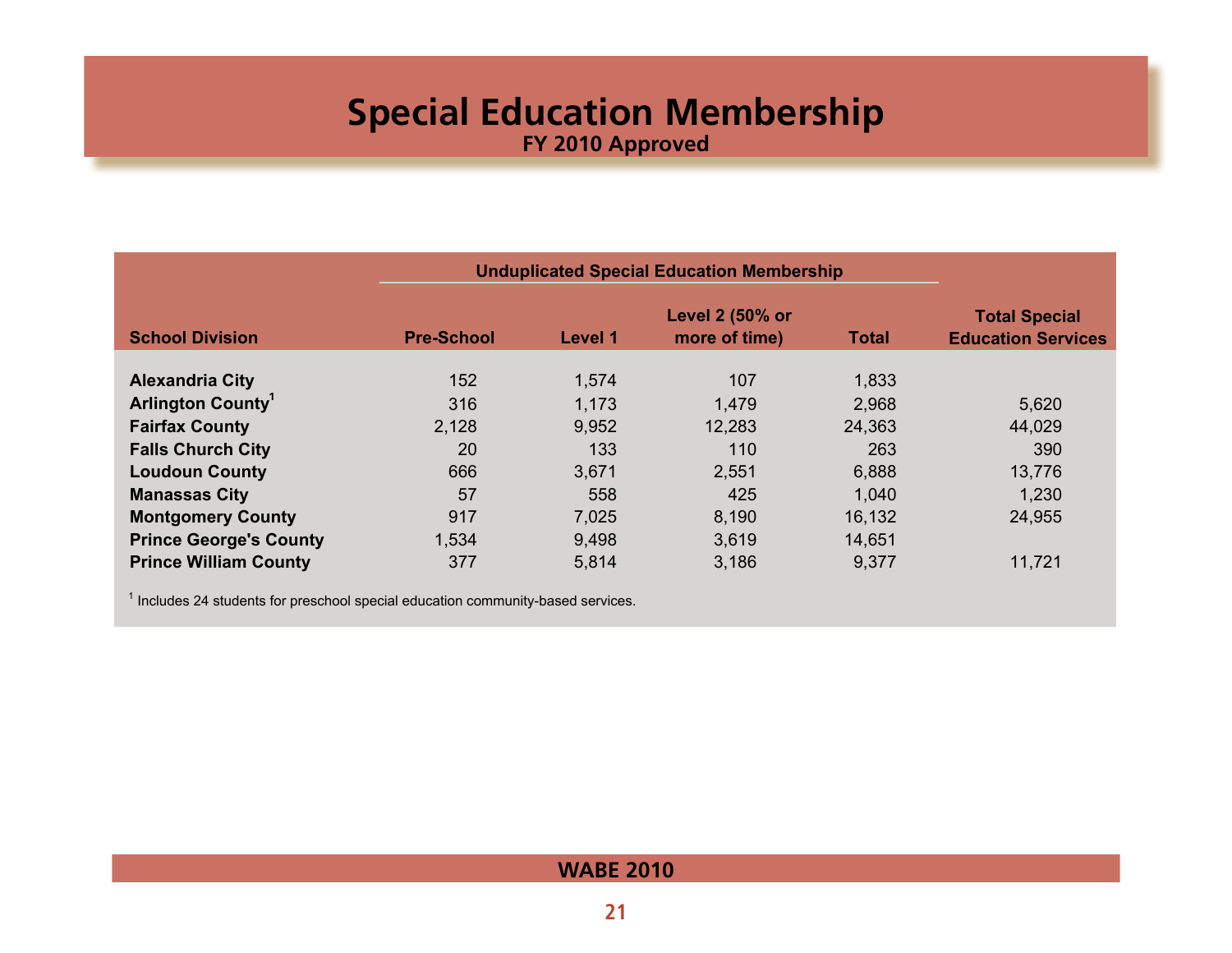### **FY 2010 Expenditure Data Definitions**

#### <span id="page-22-0"></span>**Operating Fund or Budgeted Current Expenditures**

The data in this category include all funds for day-to-day expenditures for operation of the school system such as regular and special education instruction; may include grants such as Head Start, NCLB, Impact Aid, Perkins, and grants associated with IDEA; transportation costs including costs for new and replacement buses; and building maintenance for educational programs. Budgeted current expenditures also include the employer's share of employee benefits whether paid by the school district, municipality, or the state. The expenditures are typically funded in the school operating fund.

#### **Construction and Renovation**

This category includes all expenditures (which are typically funded in a capital improvements fund or budget) for land, new construction, major renovations, and relocatable classrooms, whether funded by the school district, municipality, county, or state through bond sales or "pay-asyou-go" expenditures.

#### **Debt Service**

This category includes all payments for principal and interest on long-term debt whether paid by the school district, municipality, county, or state.

#### **Food Service**

This data include all expenditures for the school food services program regardless of the funding source (federal, state, and local subsidies and food sales).

#### **Other Governmental Funds**

This category includes other Governmental Funds expenditures not included elsewhere, such as:

- Grants budgeted in a fund other than those listed previously.
- Adult education, defined as any remedial, enrichment, or makeup course or program offered outside of the regular school year.
- Summer school, defined as any remedial, enrichment, or makeup course or program offered outside of the regular school year.
- Other expenditures not defined elsewhere and defined within the chart.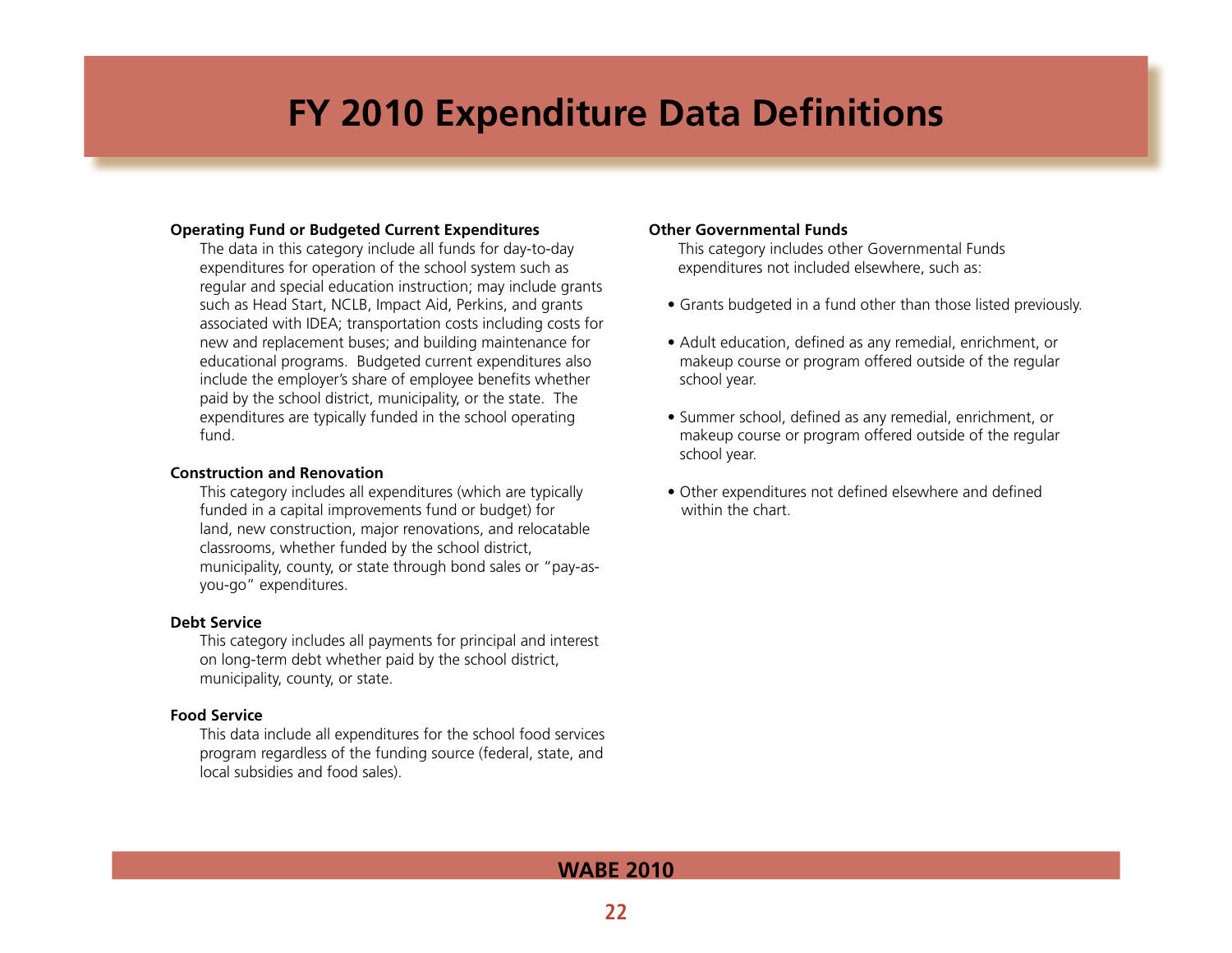### **FY 2010 Approved Fund Expenditures**

<span id="page-23-0"></span>

| <b>School Division</b>        | <b>Operating</b><br>Fund <sup>*</sup> | <b>Construction</b><br><b>Fund</b> | <b>Debt</b><br><b>Service</b> | Food<br><b>Fund</b> | <b>Other</b><br>Governmental<br>Funds** | <b>Total Expenditures</b> |
|-------------------------------|---------------------------------------|------------------------------------|-------------------------------|---------------------|-----------------------------------------|---------------------------|
| <b>Alexandria City</b>        | \$205,542,620                         | \$12,035,677                       | \$12,009,831                  | \$5,575,332         | \$6,432,584                             | \$241,596,044             |
| <b>Arlington County</b>       | \$371,254,161                         | \$30,666,047                       | \$34,093,067                  | \$6,699,592         | \$21,934,793                            | \$464,647,660             |
| <b>Fairfax County</b>         | \$2,206,711,201                       | \$164,313,232                      | \$165,347,511                 | \$75,950,649        | \$51,732,143                            | \$2,664,054,736           |
| <b>Falls Church City</b>      | \$36,882,575                          | \$1,568,000                        | \$1,187,467                   | \$943,500           | \$1,927,800                             | \$42,509,342              |
| <b>Loudoun County</b>         | \$729,366,457                         | \$1,400,000                        | \$111,485,143                 | \$23,021,430        | \$3,232,503                             | \$868,505,533             |
| <b>Manassas City</b>          | \$82,926,519                          | \$820,000                          | \$5,801,677                   | \$2,958,874         | \$0                                     | \$92,507,070              |
| <b>Montgomery County</b>      | \$2,227,112,370                       | \$166,883,000                      | \$111,292,490                 | \$47,821,972        | \$19,483,336                            | \$2,572,593,168           |
| <b>Prince George's County</b> | \$1,711,227,980                       | \$67,014,000                       | \$52,221,371                  | \$67,726,208        | \$0                                     | \$1,898,189,559           |
| <b>Prince William County</b>  | \$785,893,698                         | \$152,730,000                      | \$61,400,058                  | \$30,691,346        | \$105,079,436                           | \$1,135,794,538           |

Note: Governmental Funds only - excludes Proprietary and Fiduciary Funds.

\* Funds for entitlement grants are included in Operating Funds, even for districts that do not include those expenditures in the operating fund.

\*\*Includes Adult Education, Summer School, competitive grants and other. Numbers will not necessarily match the approved operating budget.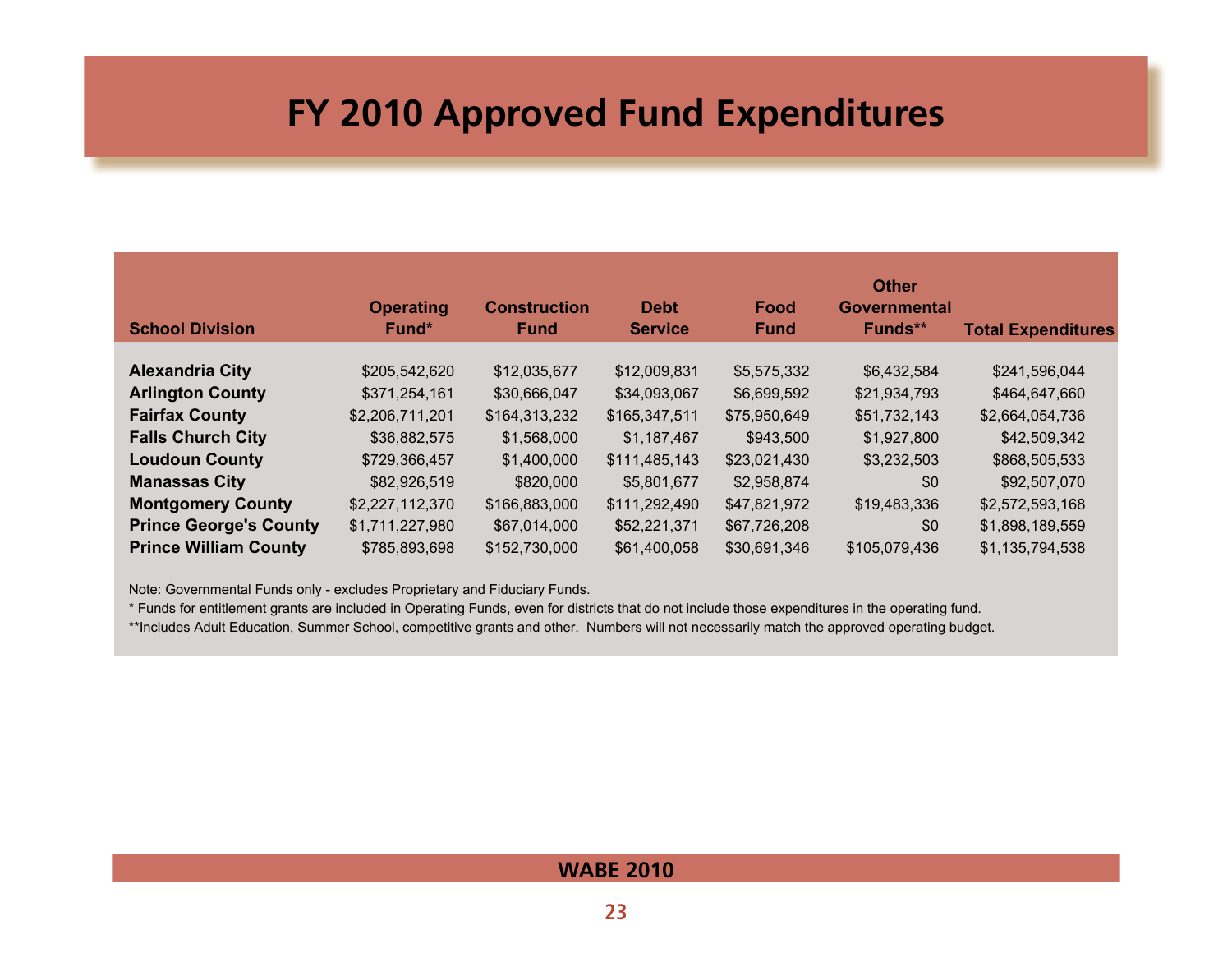# **FY 2010 Sources of Revenue**

**School Operating Fund**

<span id="page-24-0"></span>

|                               | Federal       |                            | <b>State</b>  |                            | Local           |                            | <b>Beginning Balance</b> |                            | <b>Other</b>  |                            |
|-------------------------------|---------------|----------------------------|---------------|----------------------------|-----------------|----------------------------|--------------------------|----------------------------|---------------|----------------------------|
| <b>School Division</b>        | Amount        | <b>Percent of</b><br>Total | <b>Amount</b> | <b>Percent of</b><br>Total | <b>Amount</b>   | <b>Percent</b><br>of Total | <b>Amount</b>            | <b>Percent</b><br>of Total | <b>Amount</b> | <b>Percent</b><br>of Total |
|                               |               |                            |               |                            |                 |                            |                          |                            |               |                            |
| Alexandria City *             | \$8,063,589   | 3.9%                       | \$27,008,107  | 13.1%                      | \$164,594,674   | 80.1%                      | \$4,355,938              | 2.1%                       | \$1,520,312   | 0.7%                       |
| <b>Arlington County*</b>      | \$11,819,330  | 3.2%                       | \$48,554,540  | 13.1%                      | \$305.918.291   | 82.4%                      | \$2,800,000              | 0.8%                       | \$2,162,000   | 0.6%                       |
| <b>Fairfax County</b>         | \$83,969,708  | 3.8%                       | \$416,437,548 | 18.9%                      | \$1,626,600,722 | 73.8%                      | \$28,000,000             | 1.3%                       | \$47,687,149  | 2.2%                       |
| <b>Falls Church City</b>      | \$999,600     | 2.7%                       | \$4,956,700   | 13.4%                      | \$29,136,275    | 79.0%                      | \$1,100,000              | 3.0%                       | \$690,000     | 1.9%                       |
| <b>Loudoun County</b>         | \$25,024,250  | 3.4%                       | \$177,788,087 | 24.4%                      | \$500,164,120   | 68.6%                      | \$20,000,000             | 2.7%                       | \$6,390,000   | 0.9%                       |
| Manassas City *               | \$5,682,352   | 6.1%                       | \$34,723,581  | 37.5%                      | \$49,523,010    | 53.5%                      | \$316,743                | 0.3%                       | \$2,261,384   | 2.4%                       |
| <b>Montgomery County</b>      | \$115,609,261 | 5.4%                       | \$440,089,248 | 20.5%                      | \$1,529,554,447 | 71.3%                      | \$44,200,000             | 2.1%                       | \$14,980,651  | 0.7%                       |
| <b>Prince George's County</b> | \$198,703,765 | 11.6%                      | \$866,808,937 | 50.7%                      | \$609,503,900   | 35.6%                      | \$17,396,462             | 1.0%                       | \$18,814,916  | 1.1%                       |
| <b>Prince William County</b>  | \$60,381,184  | 7.7%                       | \$360,513,219 | 45.9%                      | \$347,433,647   | 44.2%                      | \$14,238,348             | 1.8%                       | \$3,327,300   | 0.4%                       |

\* Funds for entitlement grants are included here under the School Operating Fund for consistency with other districts, although these funds are not part of the Operating Fund.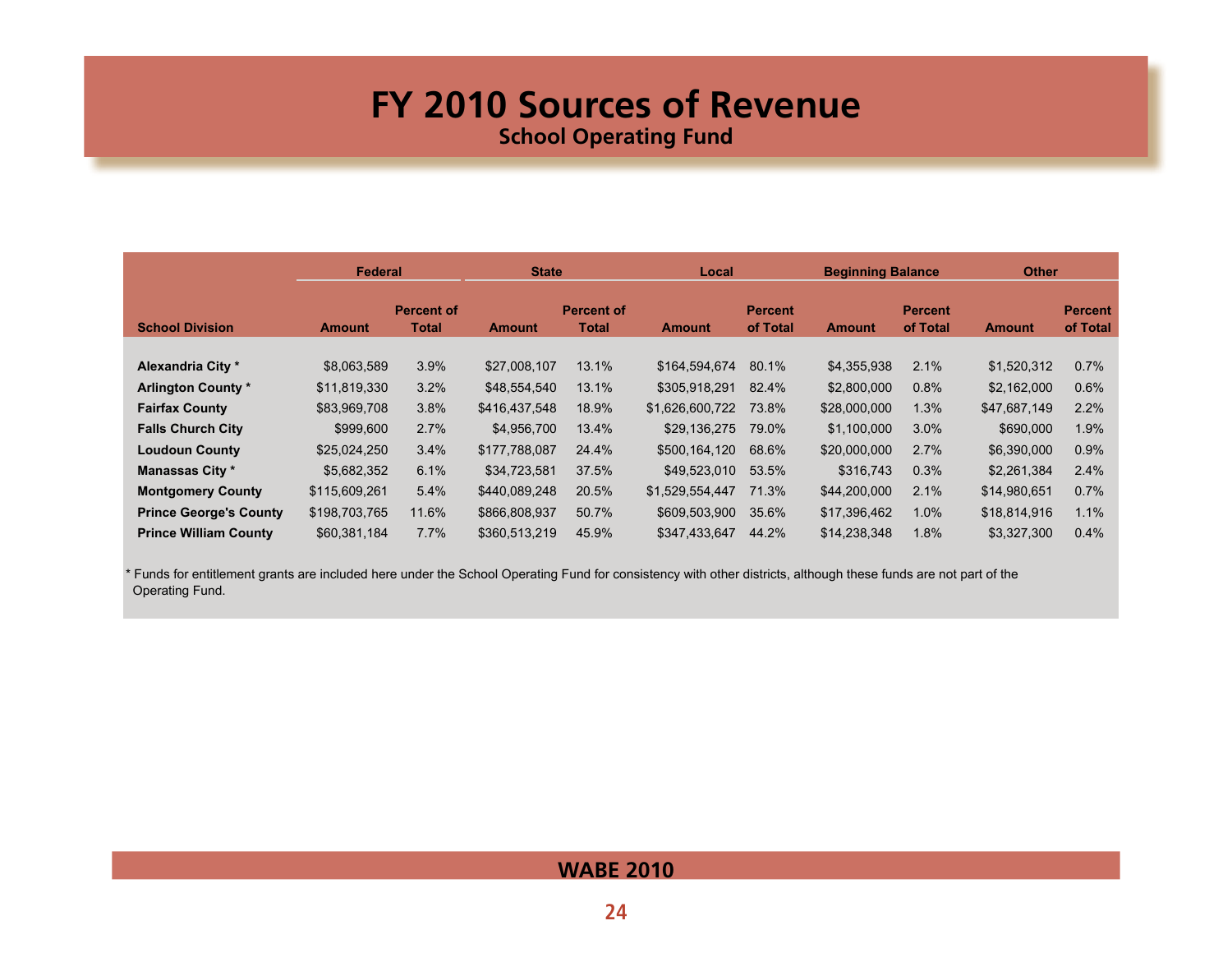# **FY 2010 Local Funding Effort**

| <b>School Division</b>        | <b>City/County</b><br><b>General Fund</b><br><b>Amount</b> | <b>City/County</b><br><b>Approved School</b><br><b>Disbursements</b> | <b>Percent of</b><br><b>General Fund</b><br><b>Disbursed to Schools</b> |
|-------------------------------|------------------------------------------------------------|----------------------------------------------------------------------|-------------------------------------------------------------------------|
| <b>Alexandria City</b>        | \$530,000,000                                              | \$164,594,674                                                        | 31.1%                                                                   |
| <b>Arlington County</b>       | \$946,761,083                                              | \$352,377,887                                                        | 37.2%                                                                   |
| <b>Fairfax County</b>         | \$3,330,427,376                                            | \$1,790,368,651                                                      | 53.8%                                                                   |
| <b>Falls Church City</b>      | \$73,087,386                                               | \$30,812,292                                                         | 42.2%                                                                   |
| <b>Loudoun County</b>         | \$1,307,343,348                                            | \$619,226,260                                                        | 47.4%                                                                   |
| <b>Manassas City</b>          | \$100,953,880                                              | \$49,523,010                                                         | 49.1%                                                                   |
| <b>Montgomery County</b>      | \$3,595,447,000                                            | \$2,020,078,000                                                      | 56.2%                                                                   |
| <b>Prince George's County</b> | \$2,580,142,000                                            | \$663,483,046                                                        | 25.7%                                                                   |
| <b>Prince William County</b>  | \$845,270,906                                              | \$407,833,705                                                        | 48.2%                                                                   |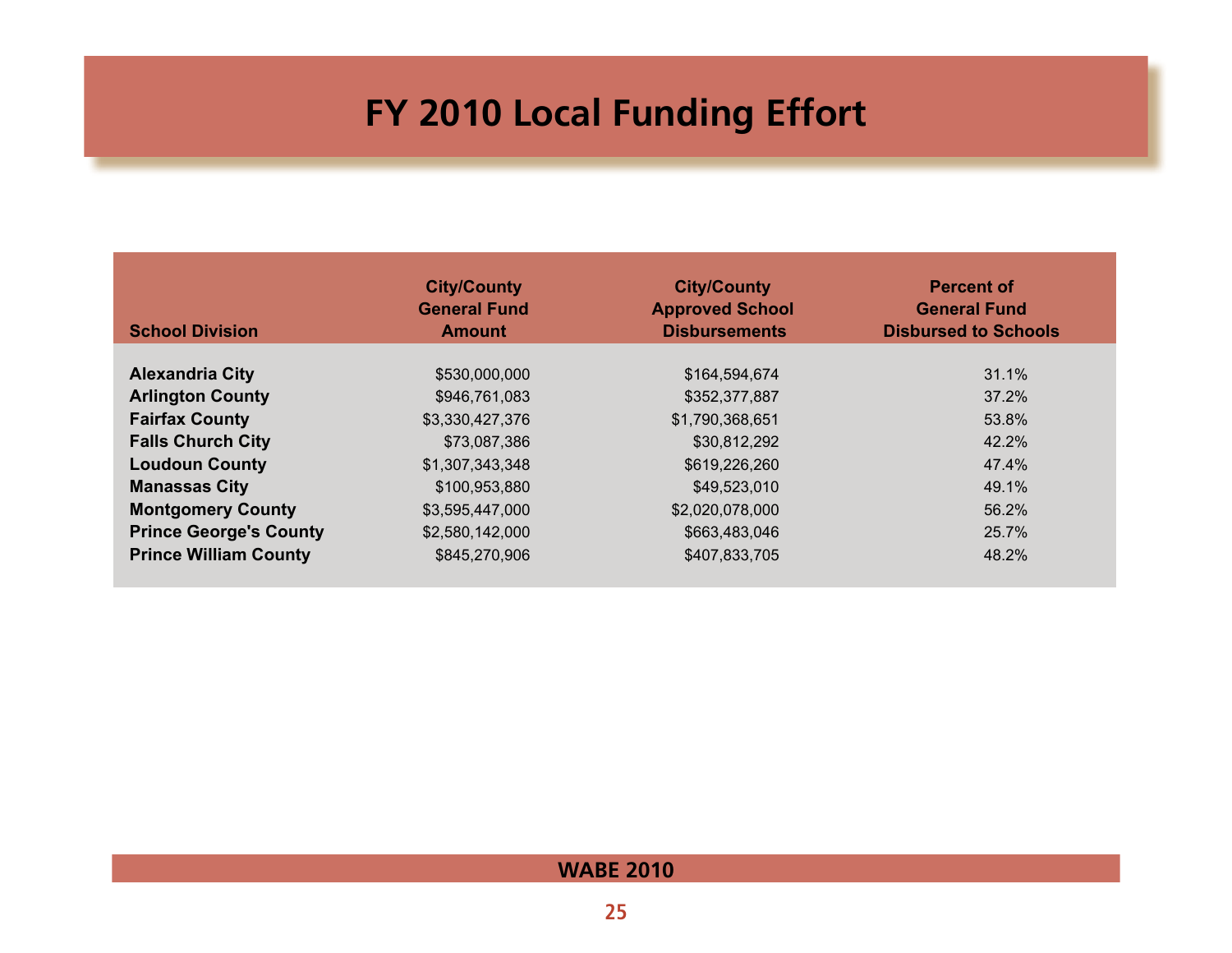### **FY 2010 Sources of Revenue**

**Percent of Total Operating Fund**

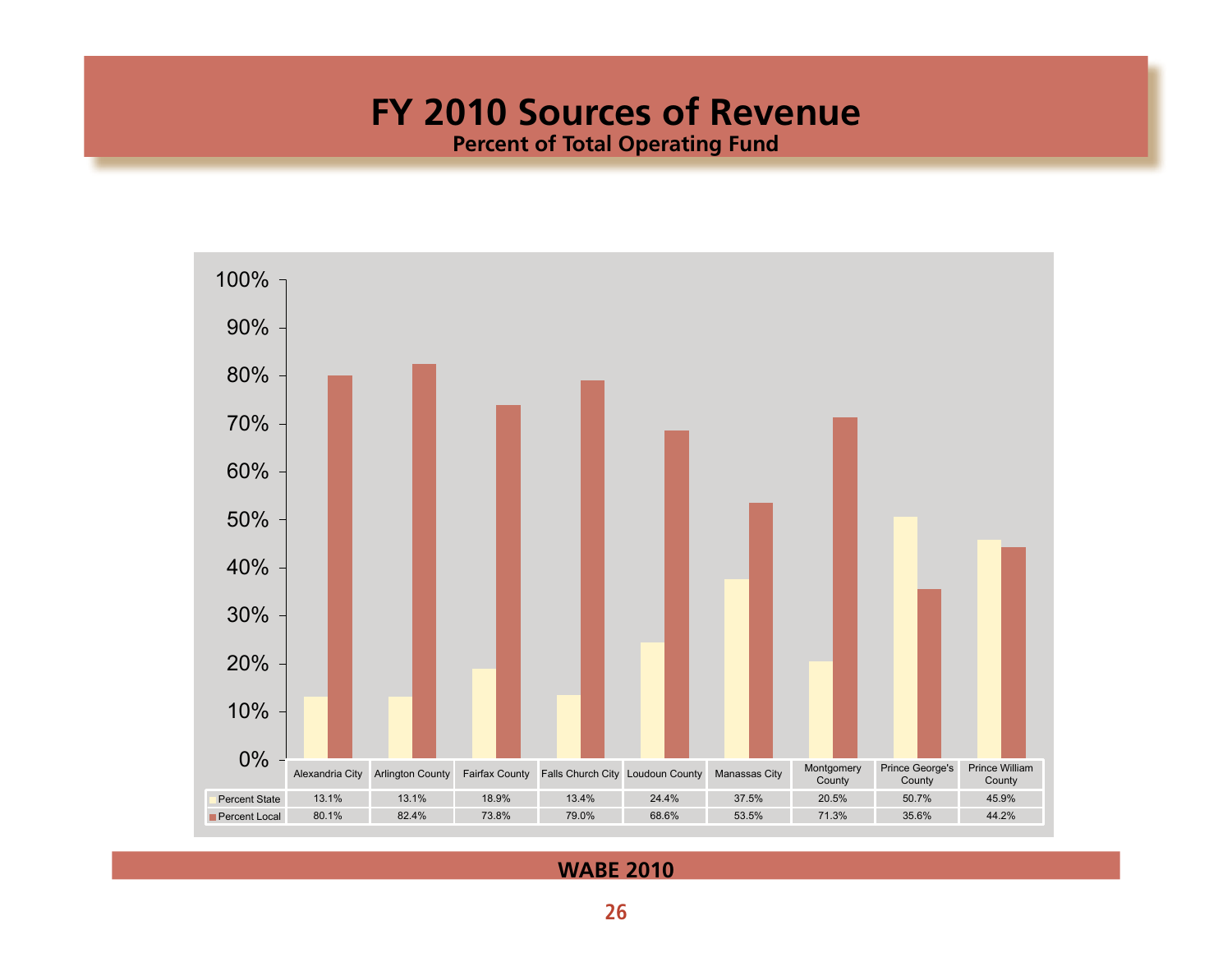### **FY 2010 Approved Staffing Ratios**

**Budgeted Ratios of Students Per Teacher**

<span id="page-27-0"></span>

| <b>School Division</b>        | Kindergarten | <b>Elementary</b> |       | Middle /<br><b>Intermediate</b> | <b>Secondary /</b><br><b>High</b> |
|-------------------------------|--------------|-------------------|-------|---------------------------------|-----------------------------------|
| <b>Alexandria City</b>        | 20.00        |                   | 20.00 | 25.00                           | 25,00                             |
|                               |              |                   |       |                                 |                                   |
| <b>Arlington County</b>       | 22.00        | Grade 1           | 20.00 | 22.40                           | 23.40                             |
|                               |              | Grades 2-3        | 22.00 |                                 |                                   |
|                               |              | Grades 4-5        | 24.00 |                                 |                                   |
| Fairfax County <sup>1</sup>   | 26.25        |                   | 26.25 | 26.90                           | 29.50                             |
| <b>Falls Church City</b>      | 22.00        |                   | 22.00 | 24.00                           | 24.00                             |
| <b>Loudoun County</b>         | 23.00        |                   | 23.00 | 22.60                           | 26.90                             |
| <b>Manassas City</b>          | 24.00        |                   | 24.00 | 25.00                           | 24.00                             |
| <b>Montgomery County</b>      | 19.10        |                   | 21.10 | 25.20                           | 26.60                             |
| <b>Prince George's County</b> | 22.00        | Grades 1-2        | 22.00 | 30.00                           | 20.39                             |
|                               |              | Grades 3-6        | 25.00 |                                 |                                   |
| <b>Prince William County</b>  | 24.00        | Grades 1-3        | 24.00 | 20.00                           | 20.30                             |
|                               |              | Grades 4-5        | 25.00 |                                 |                                   |

<sup>1</sup> Fairfax County staffing ratios also take into account the number of students eligible for free and reduced price lunch and ESOL services. For a complete listing of staffing formulas, see the Fairfax County Public Schools website.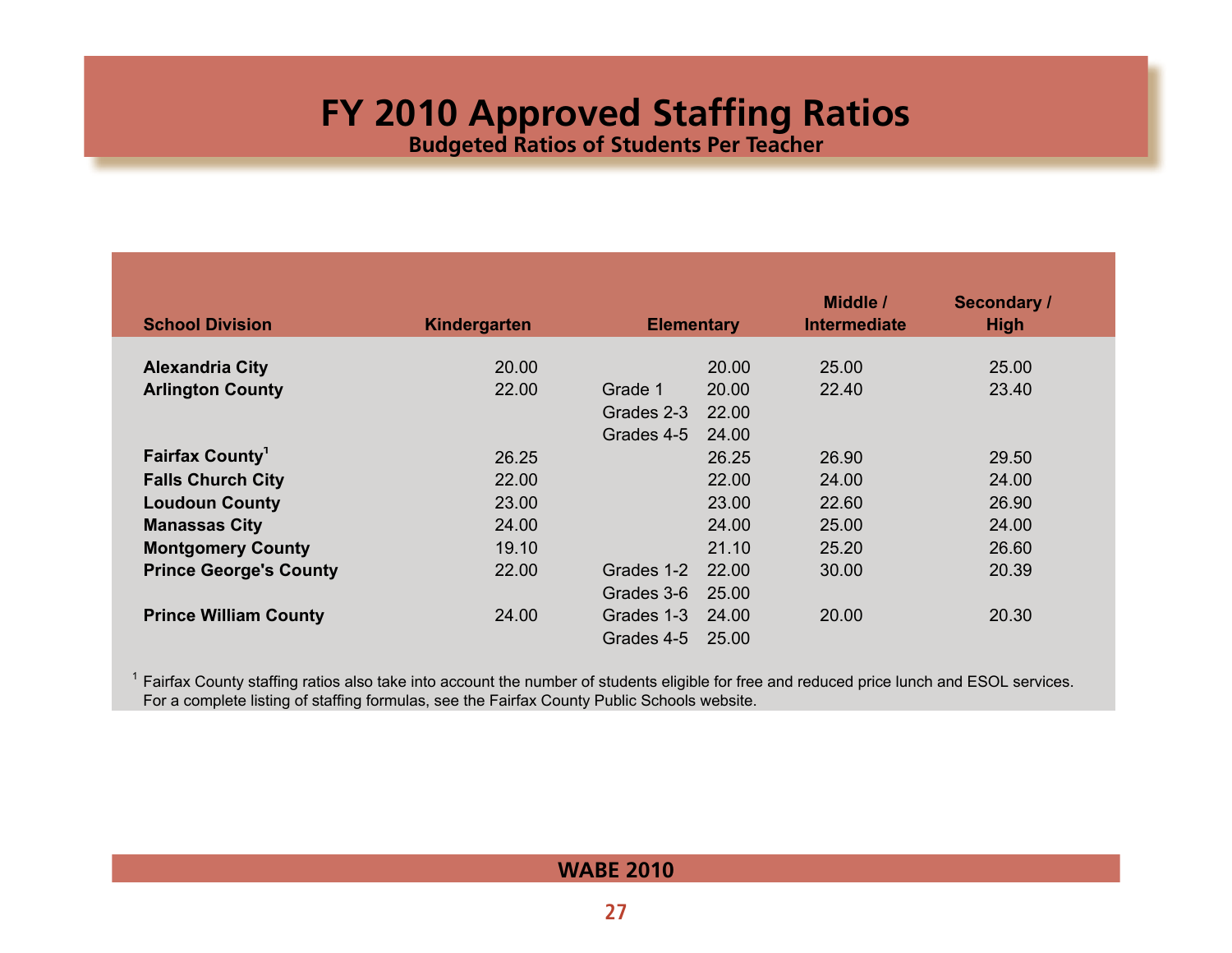### **FY 2010 Average Class Size**

<span id="page-28-0"></span>

|                               |                   | <b>Students per Classroom Teacher</b> |                                   | <b>Students per Teacher-Scale Position</b> |                                 |                                   |  |
|-------------------------------|-------------------|---------------------------------------|-----------------------------------|--------------------------------------------|---------------------------------|-----------------------------------|--|
| <b>School Division</b>        | <b>Elementary</b> | Middle /<br>Intermediate              | <b>Secondary /</b><br><b>High</b> | <b>Elementary</b>                          | Middle /<br><b>Intermediate</b> | <b>Secondary /</b><br><b>High</b> |  |
|                               |                   |                                       |                                   |                                            |                                 |                                   |  |
| <b>Alexandria City</b>        | 19.8              | 23.7                                  | 25.0                              | 8.6                                        | 16.0                            | 15.0                              |  |
| <b>Arlington County</b>       | 18.6              | 19.7                                  | 17.6                              | 9.7                                        | 15.7                            | 14.8                              |  |
| <b>Fairfax County</b>         | 21.2              | 24.1                                  | 24.9                              | 13.3                                       | 18.6                            | 19.0                              |  |
| <b>Falls Church City</b>      | 21.1              | 22.5                                  | 20.6                              | 11.9                                       | 17.5                            | 17.6                              |  |
| <b>Loudoun County</b>         | 22.4              | 19.8                                  | 24.8                              | 14.6                                       | 16.4                            | 21.4                              |  |
| <b>Manassas City</b>          | 16.0              | 22.4                                  | 21.4                              | 9.8                                        | 18.8                            | 18.5                              |  |
| <b>Montgomery County</b>      | 20.7              | 30.9                                  | 28.5                              | 12.1                                       | 19.7                            | 21.3                              |  |
| <b>Prince George's County</b> | 17.5              | 20.3                                  | 25.1                              | 12.5                                       | 11.0                            | 22.7                              |  |
| <b>Prince William County</b>  | 22.3              | 31.0                                  | 28.9                              | 14.1                                       | 20.2                            | 20.9                              |  |

Note: Classroom teachers are positions used to determine class size.

Students per teacher-scale positions include classroom teachers and other teachers such as ESOL/ESL, librarians, reading, coaches, mentors, music, art, PE, etc.

Excludes teachers and students in pre-K, kindergarten, and self-contained special education.

<sup>1</sup> Prince William County does not include alternative education classroom teachers or alternative education students in the calculation of average class size. Typically, student to teacher ratios in alternative settings are lower than in traditional classrooms.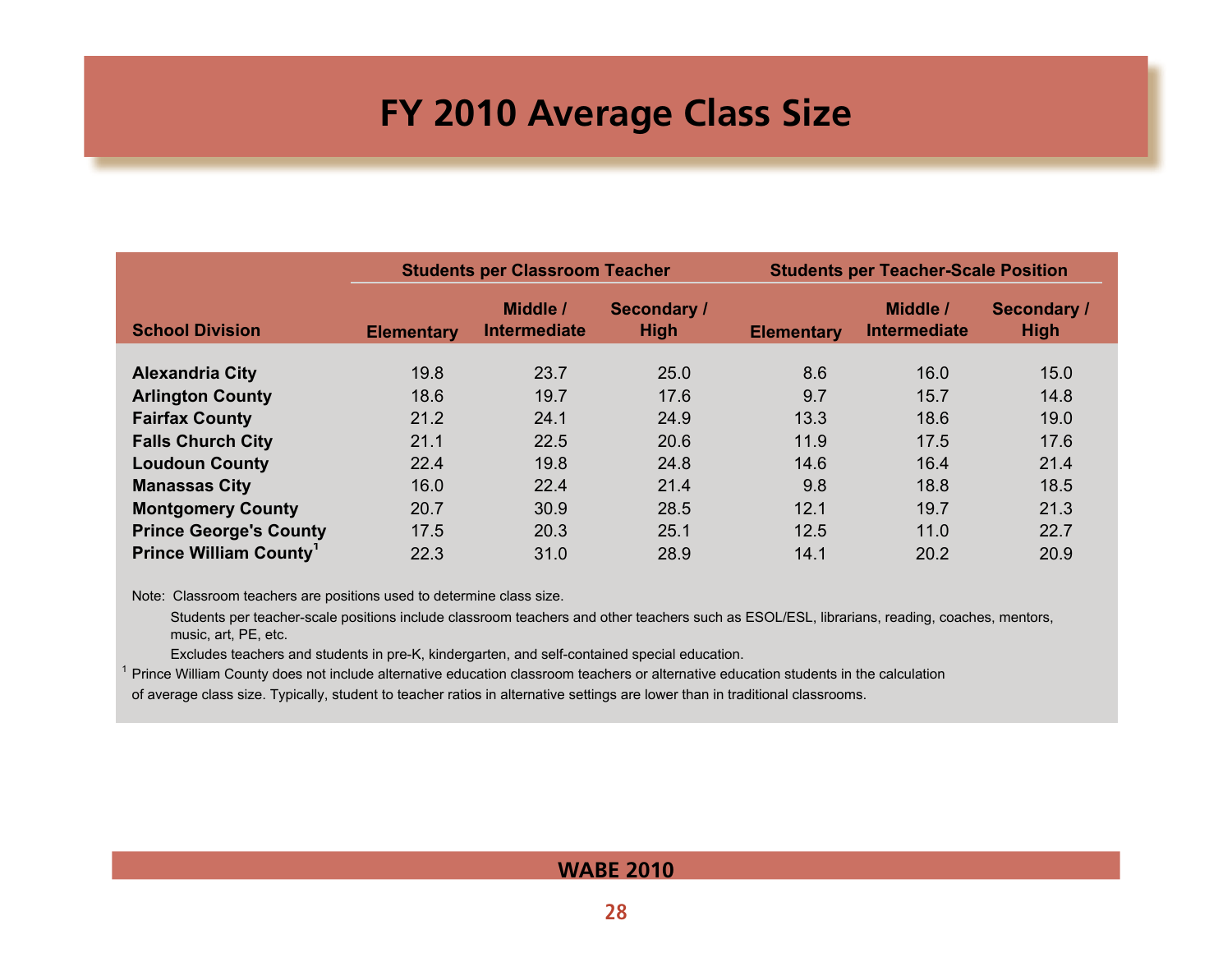### <span id="page-29-0"></span>**FY 2010 Kindergarten Students Per Teacher**

|                               |                 | Kindergarten Program Classroom Structure |              | <b>Students per Classroom</b><br><b>Teacher</b> |           |                 |
|-------------------------------|-----------------|------------------------------------------|--------------|-------------------------------------------------|-----------|-----------------|
| <b>School Division</b>        | <b>Half-Day</b> | <b>Full-Day</b>                          | <b>Total</b> | % Full-Day                                      | Half-Day* | <b>Full-Day</b> |
| <b>Alexandria City</b>        | 0               | 13                                       | 13           | 100.0%                                          |           | 19.7            |
| <b>Arlington County</b>       | 0               | 22                                       | 22           | 100.0%                                          |           | 18.6            |
| <b>Fairfax County</b>         | 37              | 101                                      | 138          | 73.2%                                           | 22.8      | 22.0            |
| <b>Falls Church City</b>      | $\mathbf 0$     |                                          |              | 100.0%                                          |           | 22.0            |
| <b>Loudoun County</b>         | 51              | $\overline{0}$                           | 51           | N/A                                             | 19.7      | N/A             |
| <b>Manassas City</b>          | 0               | 5                                        | 5            | 100.0%                                          |           | 22.5            |
| <b>Montgomery County</b>      | $\overline{0}$  | 131                                      | 131          | 100.0%                                          |           | 18.2            |
| <b>Prince George's County</b> | 0               | 148                                      | 148          | 100.0%                                          |           | 22.5            |
| <b>Prince William County</b>  | 0               | 55                                       | 55           | 100.0%                                          |           | 24.2            |

Note: Excludes pre-K teachers and students and self-contained special education teachers and students.

Half-day teachers teach two kindergarten classes per day.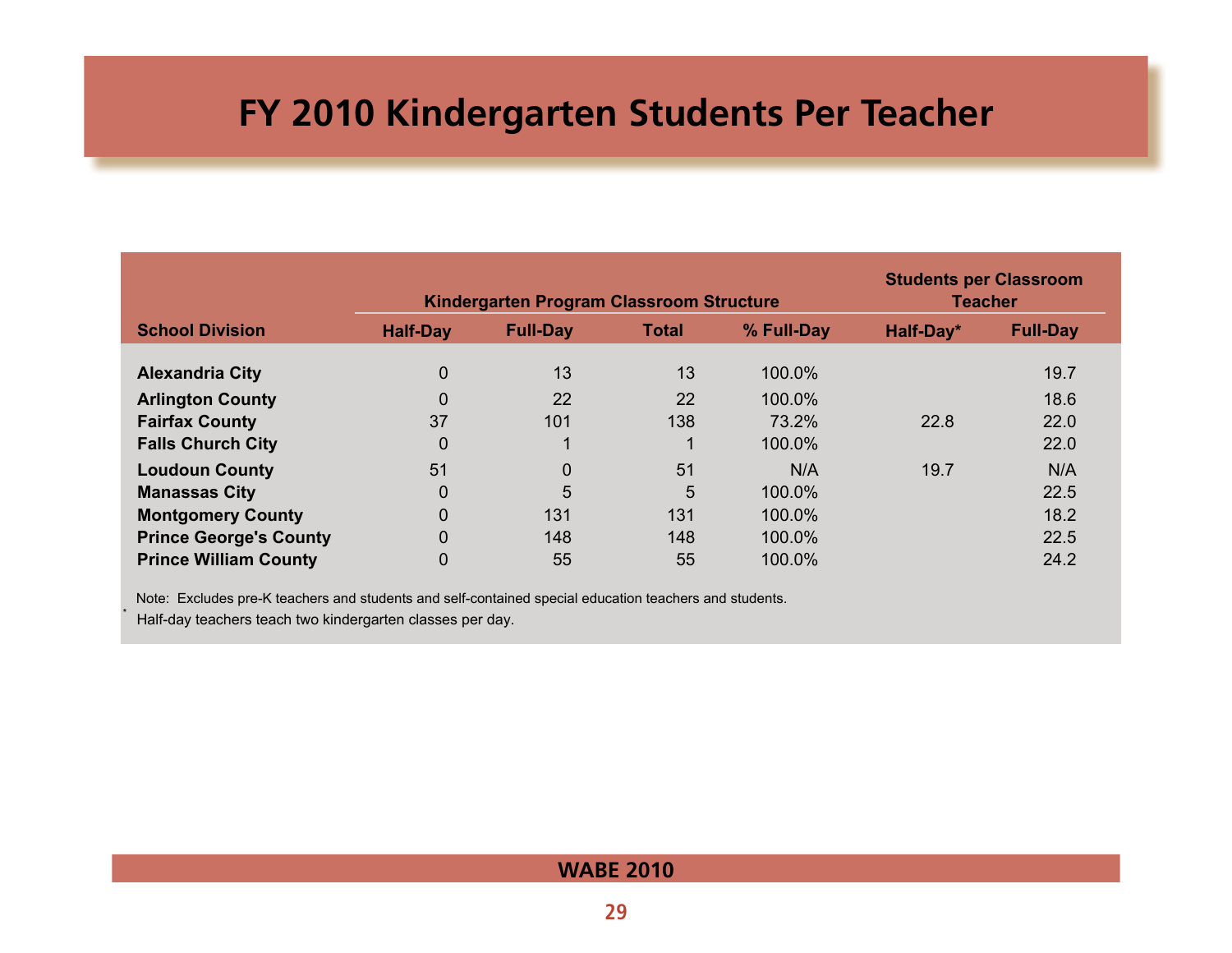### **Cost Per Pupil**

<span id="page-30-0"></span>

| <b>School Division</b>        | <b>FY 2008</b><br><b>Approved</b> | <b>FY 2009</b><br><b>Approved</b> | <b>FY 2010</b><br><b>Approved</b> |
|-------------------------------|-----------------------------------|-----------------------------------|-----------------------------------|
| <b>Arlington County</b>       | \$18,563                          | \$19,538                          | \$18,569                          |
| <b>Falls Church City</b>      | \$18,474                          | \$18,311                          | \$18,116                          |
| <b>Alexandria City</b>        | \$19,341                          | \$19,078                          | \$18,003                          |
| <b>Montgomery County</b>      | \$14,705                          | \$15,252                          | \$15,490                          |
| <b>Fairfax County</b>         | \$13,407                          | \$13,340                          | \$12,898                          |
| <b>Prince George's County</b> | \$12,107                          | \$12,517                          | \$12,267                          |
| <b>Manassas City</b>          | \$12,067                          | \$13,105                          | \$12,192                          |
| <b>Loudoun County</b>         | \$12,751                          | \$12,780                          | \$11,997                          |
| <b>Prince William County</b>  | \$10,429                          | \$10,776                          | \$10,383                          |
|                               |                                   |                                   |                                   |

Note: Uniform formulas were developed by the WABE committee for consistency areawide. These numbers are comparable; however, the cost per pupil reported here may differ from that reported in individual districts' budget documents or other reports.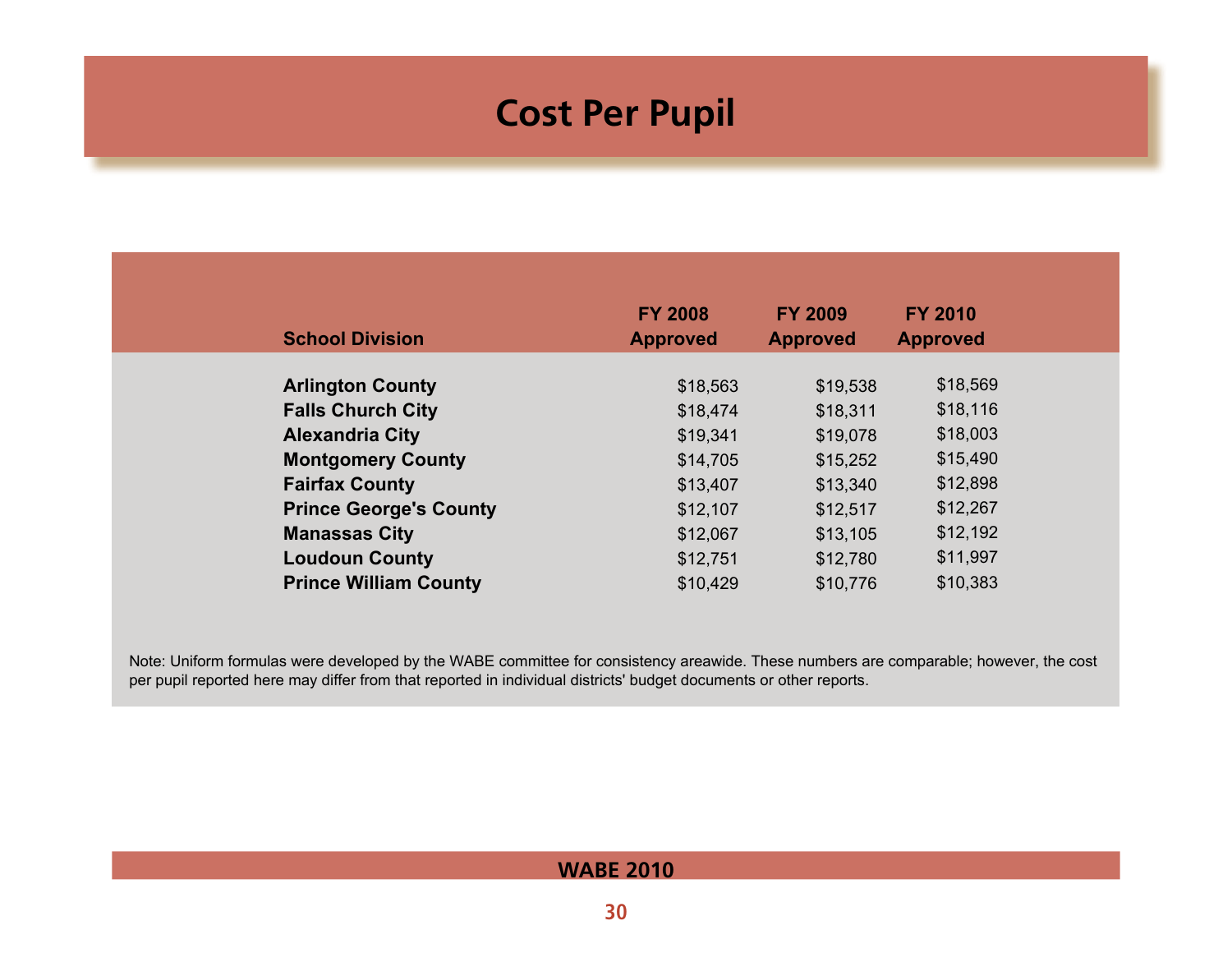### **Cost Per Pupil**

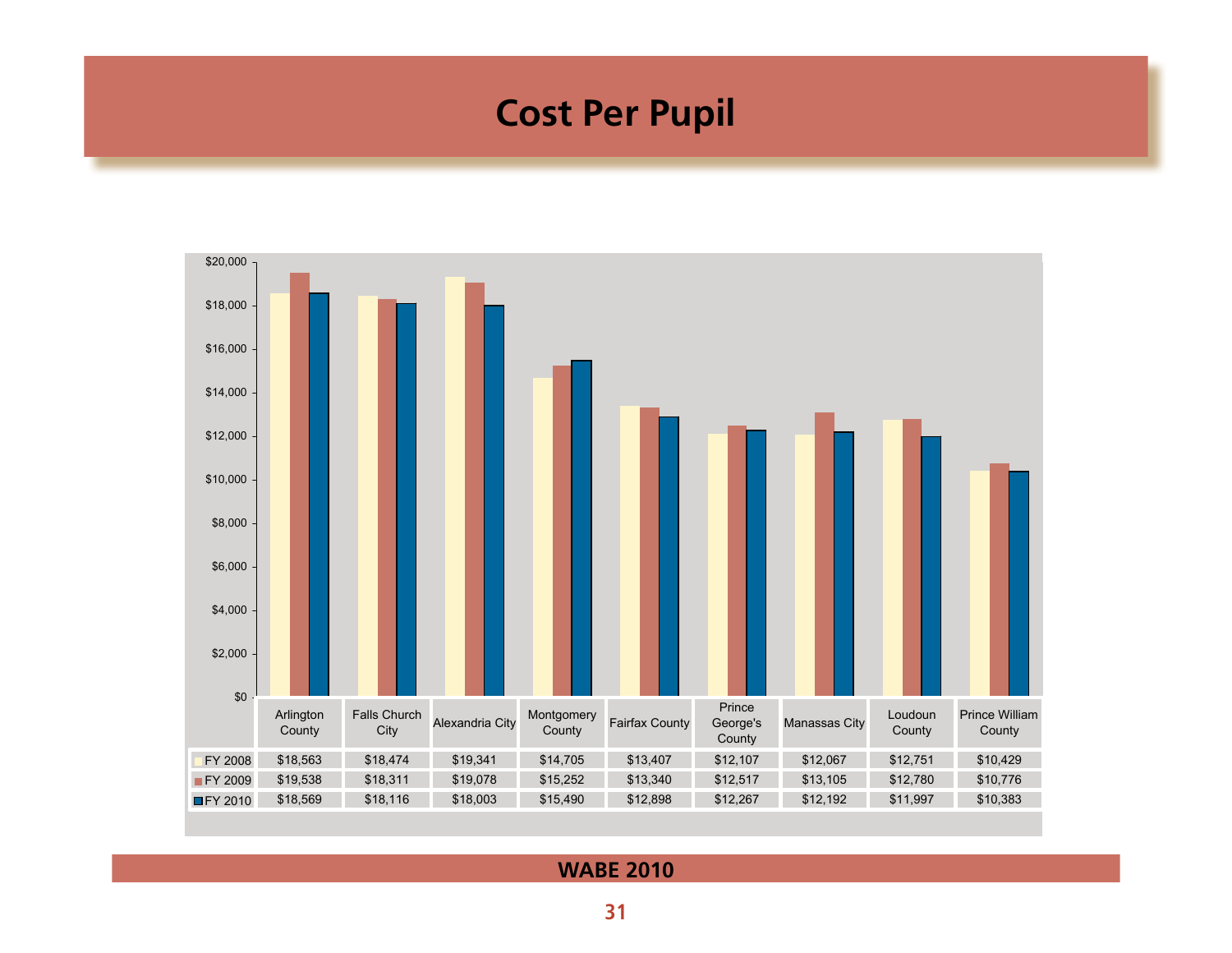### <span id="page-32-0"></span>**FY 2010 Authorized Position Definitions**

**(for charts on pages 33 - 36)**

#### **School-Based Positions**

- Teachers: Include all instructors under contract, regular classroom teachers, special education teachers, ESOL, coaches, mentors, vocational education teachers, speech therapists, physical therapists, guidance counselors, librarians, homebound teachers under contract, music, physical education, and itinerant teachers.
- School-Based Administrators: Include principals, assistant principals, guidance directors, and student activity directors.
- Instructional Assistants: Include instructional aides and teacher aides.
- Nonmanagement/All Others: Include school clerical staff, custodial staff, and other school-based support positions.

#### **Nonschool-Based Positions**

- Technical /Support: Include accountants, financial analysts, personnel analysts, management analysts, computer programmers and analysts, professional engineers, and architects.
- Management: Include directors, coordinators, senior analysts, department administrators and supervisors, special assistants, executive assistants, and area administrators.
- Educational Specialists: Examples include curriculum specialists, program specialists, nonschool-based social workers, psychologists, and psychometrists.
- Clerical: Include nonschool-based clerical staff.
- Custodial/Maintenance: Include nonschool-based custodial, maintenance, print shop, and warehouse employees.

#### **Leadership Team/Cabinet**

• Division, deputy, associate, assistant, and area superintendents.

#### **Other Positions**

• Bus drivers, bus drivers' aides, and cafeteria staff.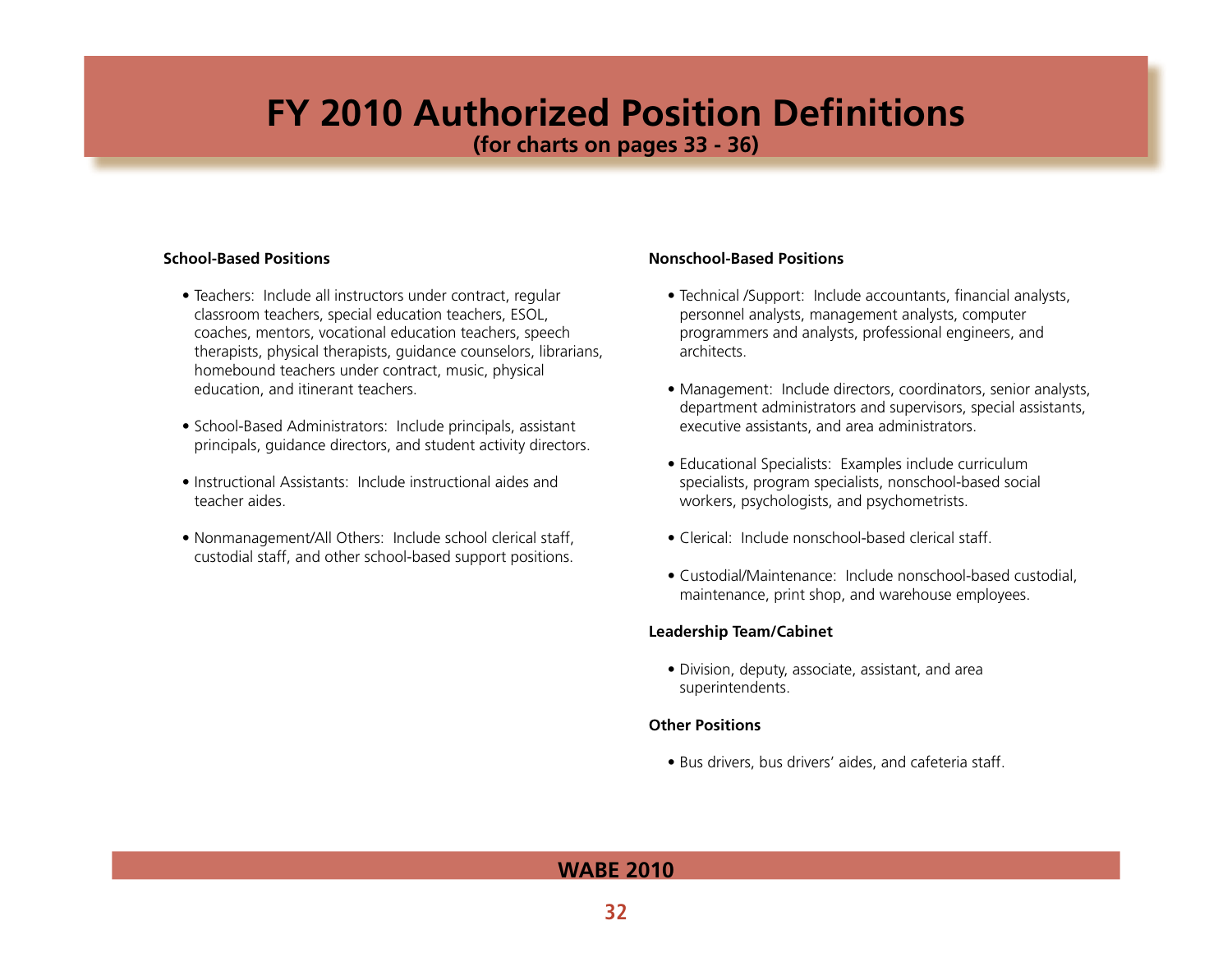# **FY 2010 Authorized Positions**

**School Operating Fund**

<span id="page-33-0"></span>

|                                                                                    | <b>Alexandria</b> | <b>Arlington</b> | Fairfax       | <b>Falls Church</b> | Loudoun       |
|------------------------------------------------------------------------------------|-------------------|------------------|---------------|---------------------|---------------|
|                                                                                    | <b>City</b>       | <b>County</b>    | <b>County</b> | <b>City</b>         | <b>County</b> |
| <b>School-Based Positions</b>                                                      |                   |                  |               |                     |               |
| Teachers                                                                           | 1,203.2           | 2,024.0          | 14, 147. 7    | 196.1               | 4,787.1       |
| School-Based Administrators <sup>1</sup>                                           | 44.5              | 95.5             | 636.0         | 11.2                | 260.0         |
| <b>Educational Specialists</b>                                                     | 47.1              | 33.8             | 333.0         | 5.4                 | 97.5          |
| <b>Instructional Assistants</b>                                                    | 190.6             | 463.0            | 2,708.6       | 61.6                | 1,092.2       |
| Nonmanagement/All Others'                                                          | 226.1             | 425.6            | 2,863.5       | 58.8                | 929.3         |
| <b>Total School-Based Positions</b>                                                | 1,711.5           | 3,041.7          | 20,688.8      | 333.1               | 7,166.1       |
| <b>Nonschool-Based Positions</b>                                                   |                   |                  |               |                     |               |
| Leadership Team                                                                    | 5.0               | 9.0              | 19.0          | 3.0                 | 9.0           |
| Technical/Support                                                                  | 36.0              | 96.8             | 624.4         | 8.4                 | 120.8         |
| Management                                                                         | 41.0              | 52.7             | 160.0         | 7.0                 | 99.8          |
| <b>Educational Specialists</b>                                                     | 14.3              | 51.8             | 135.5         | 3.1                 | 39.0          |
| <b>Office Support Staff</b>                                                        | 37.9              | 62.5             | 257.1         | 3.0                 | 147.6         |
| Custodial/Maintenance                                                              | 21.0              | 86.5             | 501.0         | 5.5                 | 201.5         |
| <b>Total Nonschool-Based Positions</b>                                             | 155.2             | 359.3            | 1,697.0       | 30.0                | 617.7         |
| <b>TOTAL AUTHORIZED POSITIONS</b> <sup>2</sup>                                     | 1,866.7           | 3,401.0          | 22,385.8      | 363.1               | 7,783.7       |
| (School Based + Non-School Based)<br>Other Operating Fund Positions <sup>3,4</sup> | 123.0             | 152.5            | 35.0          | 11.3                | 866.0         |
| Total Non-Operating Fund Positions <sup>o</sup>                                    | 181.8             | 217.3            | 460.2         | 9.6                 | 84.3          |

 $<sup>1</sup>$  See pages 35 and 36 for further details.</sup>

 $^2$  Entitlement grant positions are included here although these positions are not part of the School Operating Fund.

In previous years, Total Authorized Positions included Other Operating Fund Positions.

 $3$  Includes bus drivers, bus drivers' aides, and security.

<sup>4</sup> Fairfax County contracts for bus drivers and aides.

5 Includes all positions funded in Other Funds. Arlington Note: Total Non-Operating Fund Positions exclude entitlement grant FTEs since these FTEs are included in above numbers.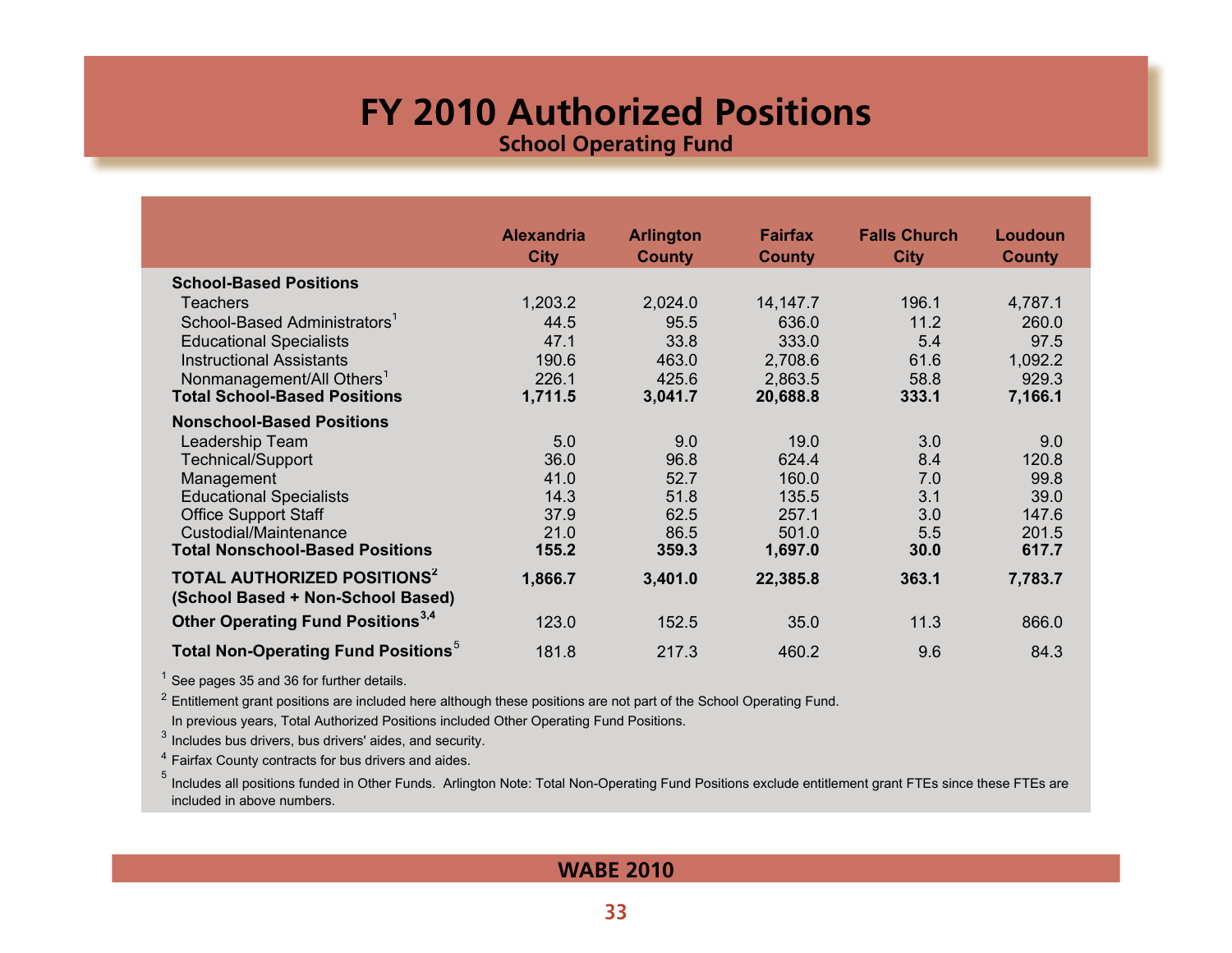# **FY 2010 Authorized Positions**

**School Operating Fund**

|                                                                              | <b>Manassas City</b> | <b>Montgomery</b><br><b>County</b> | <b>Prince George's</b><br><b>County</b> | <b>Prince William</b> |
|------------------------------------------------------------------------------|----------------------|------------------------------------|-----------------------------------------|-----------------------|
|                                                                              |                      |                                    |                                         | <b>County</b>         |
| <b>School-Based Positions</b>                                                |                      |                                    |                                         |                       |
| <b>Teachers</b>                                                              | 534.9                | 11,063.7                           | 9,575.6                                 | 5,360.1               |
| School-Based Administrators <sup>1</sup>                                     | 22.0                 | 511.0                              | 729.0                                   | 212.4                 |
| <b>Educational Specialists</b>                                               | 30.5                 | 153.9                              | 408.6                                   | 125.9                 |
| <b>Instructional Assistants</b>                                              | 111.0                | 2,619.4                            | 1,477.7                                 | 689.1                 |
| Nonmanagement/All Others <sup>1</sup>                                        | 116.7                | 2,972.3                            | 1,940.4                                 | 1,137.4               |
| <b>Total School-Based Positions</b>                                          | 815.1                | 17,320.3                           | 14,131.3                                | 7,524.9               |
| <b>Nonschool-Based Positions</b>                                             |                      |                                    |                                         |                       |
| Leadership Team                                                              | 3.0                  | 21.0                               | 17.0                                    | 11.0                  |
| <b>Technical/Support</b>                                                     | 13.0                 | 67.9                               | 208.0                                   | 134.0                 |
| Management                                                                   | 14.0                 | 289.7                              | 175.2                                   | 148.0                 |
| <b>Educational Specialists</b>                                               | 2.0                  | 196.0                              | 203.0                                   | 31.7                  |
| <b>Office Support Staff</b>                                                  | 11.7                 | 229.9                              | 298.2                                   | 139.6                 |
| Custodial/Maintenance                                                        | 10.0                 | 426.4                              | 608.6                                   | 302.0                 |
| <b>Total Nonschool-Based Positions</b>                                       | 53.7                 | 1,230.9                            | 1,510.0                                 | 766.3                 |
| TOTAL AUTHORIZED POSITIONS <sup>2</sup><br>(School Based + Non-School Based) | 868.8                | 18,551.2                           | 15,641.3                                | 8,291.2               |
| Other Operating Fund Positions <sup>3,4</sup>                                | 70.0                 | 1,782.9                            | 1,304.5                                 | 814.5                 |
| <b>Total Non-Operating Fund Positions</b> <sup>5</sup>                       | 37.0                 | 618.0                              | 1,345.8                                 | 555.4                 |

 $<sup>1</sup>$  See pages 35 and 36 for further details.</sup>

 $2$  Entitlement grant positions are included here although these positions are not part of the School Operating Fund.

In previous years, Total Authorized Positions included Other Operating Fund Positions.

 $3$  Includes bus drivers, bus drivers' aides, and security.

<sup>4</sup> Fairfax County contracts for bus drivers and aides.

<sup>5</sup> Includes all positions funded in Other Funds. Arlington Note: Total Non-Operating Fund Positions exclude entitlement grant FTEs since these FTEs are included in above numbers.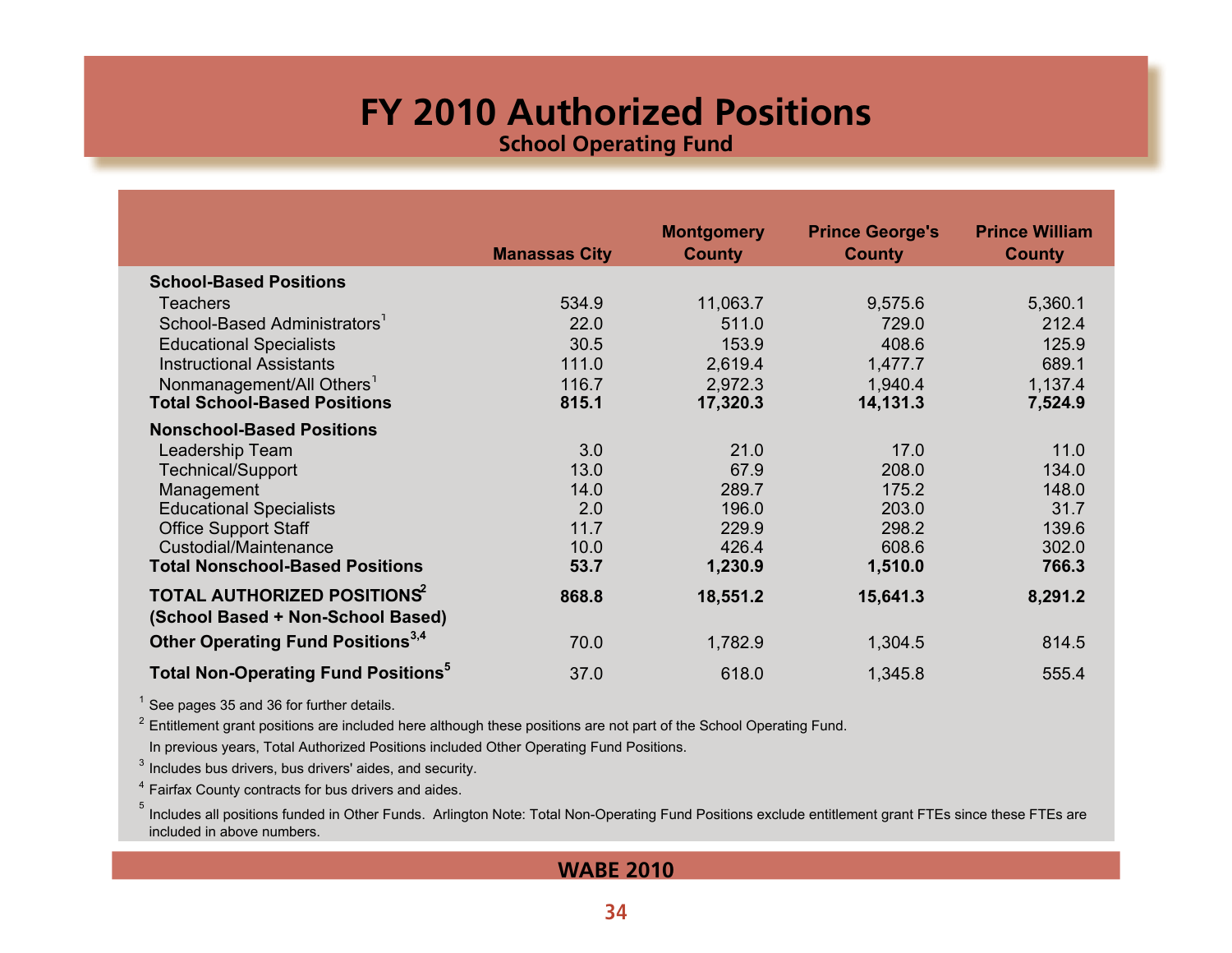# <span id="page-35-0"></span>**FY 2010 School-Based Positions - Details**

|                                     | <b>Alexandria</b> | <b>Arlington</b> | Fairfax       | <b>Falls Church</b> | Loudoun       |
|-------------------------------------|-------------------|------------------|---------------|---------------------|---------------|
|                                     | <b>City</b>       | <b>County</b>    | <b>County</b> | <b>City</b>         | <b>County</b> |
| <b>Administrators</b>               |                   |                  |               |                     |               |
| Principals                          | 19.0              | 36.0             | 195.0         | 4.0                 | 79.0          |
| <b>Assistant Principals</b>         | 23.5              | 36.0             | 359.0         | 5.0                 | 104.0         |
| <b>Guidance Directors</b>           | 1.0               | 9.0              | 54.0          | 1.0                 | 11.0          |
| <b>Student Activity Directors</b>   | 1.0               | 3.0              | 25.0          | 0.2                 | 0.0           |
| Other                               | 0.0               | 11.5             | 3.0           | 1.0                 | 66.0          |
| Nonmanagement / All Others          |                   |                  |               |                     |               |
| <b>School Office Staff</b>          | 93.5              | 172.7            | 1,038.0       | 15.0                | 341.0         |
| <b>Custodial Staff</b>              | 87.8              | 194.0            | 1,367.5       | 24.5                | 451.5         |
| <b>Noninstructional Specialists</b> | 0.0               | 13.0             | 296.5         | 3.6                 | 40.0          |
| Cafeteria Staff                     | 0.0               | 0.0              | 0.0           | 8.7                 | 0.0           |
| Grants                              | 0.0               | 0.0              | 0.0           | 0.0                 | 0.0           |
| Security                            | 27.8              | 0.0              | 161.5         | 3.0                 | 13.0          |
| Other                               | 17.0              | 45.9             | 0.0           | 4.0                 | 83.8          |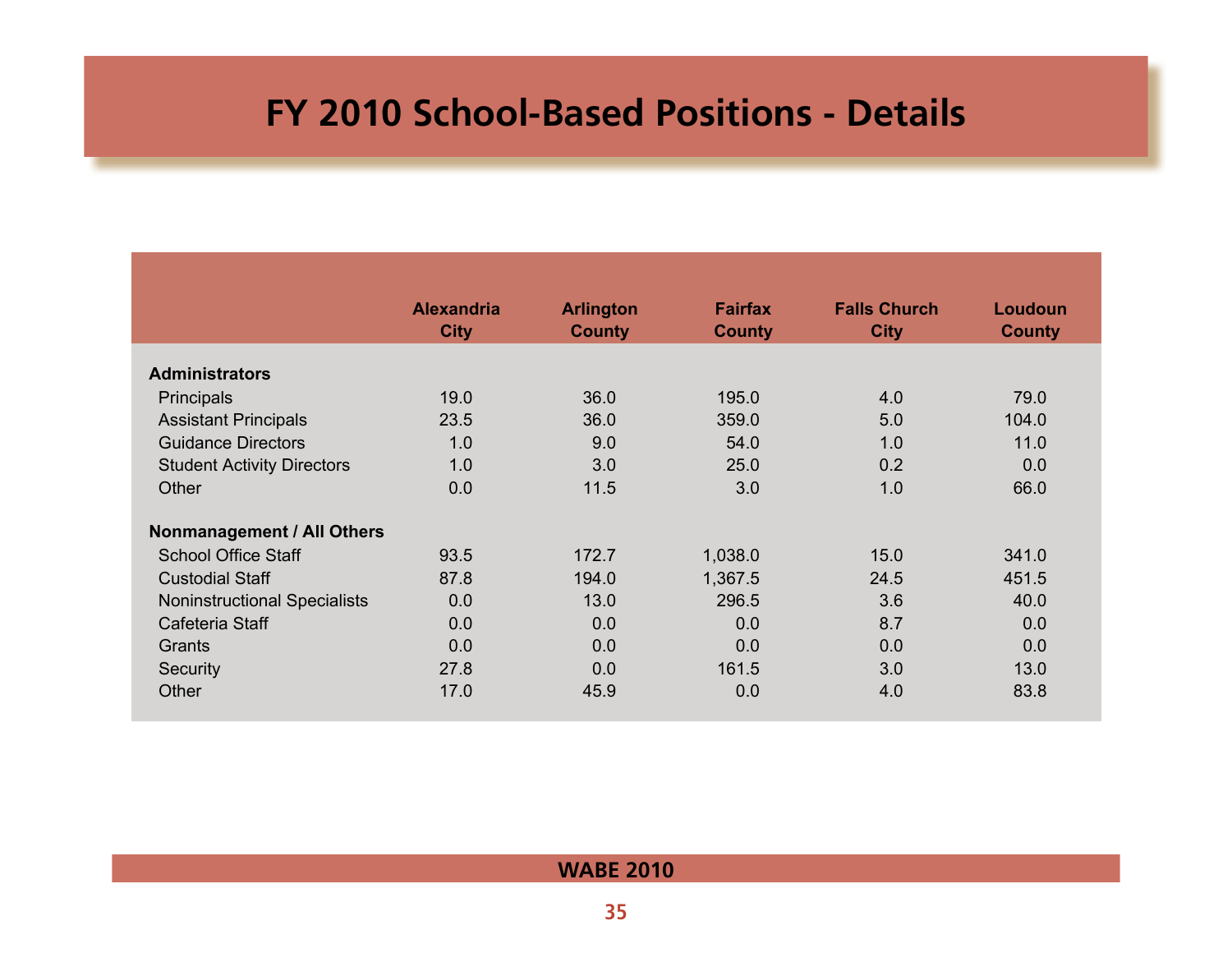### **FY 2010 School-Based Positions - Details**

|                                     | <b>Manassas</b><br><b>City</b> | <b>Montgomery</b><br><b>County</b> | <b>Prince George's</b><br><b>County</b> | <b>Prince William</b><br><b>County</b> |
|-------------------------------------|--------------------------------|------------------------------------|-----------------------------------------|----------------------------------------|
|                                     |                                |                                    |                                         |                                        |
| <b>Administrators</b>               |                                |                                    |                                         |                                        |
| <b>Principals</b>                   | 8.0                            | 202.0                              | 209.0                                   | 88.0                                   |
| <b>Assistant Principals</b>         | 12.0                           | 283.0                              | 298.0                                   | 105.4                                  |
| <b>Guidance Directors</b>           | 1.0                            | 0.0                                | 0.0                                     | 9.0                                    |
| <b>Student Activity Directors</b>   | 1.0                            | 0.0                                | 0.0                                     | 10.0                                   |
| Other                               | 0.0                            | 26.0                               | 222.0                                   | 0.0                                    |
| Nonmanagement / All Others          |                                |                                    |                                         |                                        |
| <b>School Office Staff</b>          | 45.0                           | 689.7                              | 644.8                                   | 482.0                                  |
| <b>Custodial Staff</b>              | 51.5                           | 1,243.3                            | 1,113.6                                 | 436.8                                  |
| <b>Noninstructional Specialists</b> | 6.0                            | 0.0                                | 0.0                                     | 52.0                                   |
| Cafeteria Staff                     | 0.0                            | 0.0                                | 0.0                                     | 37.1                                   |
| Grants                              | 0.0                            | 717.3                              | 0.0                                     | 0.0                                    |
| Security                            | 5.0                            | 222.0                              | 182.0                                   | 57.0                                   |
| Other                               | 9.2                            | 100.0                              | 0.0                                     | 72.5                                   |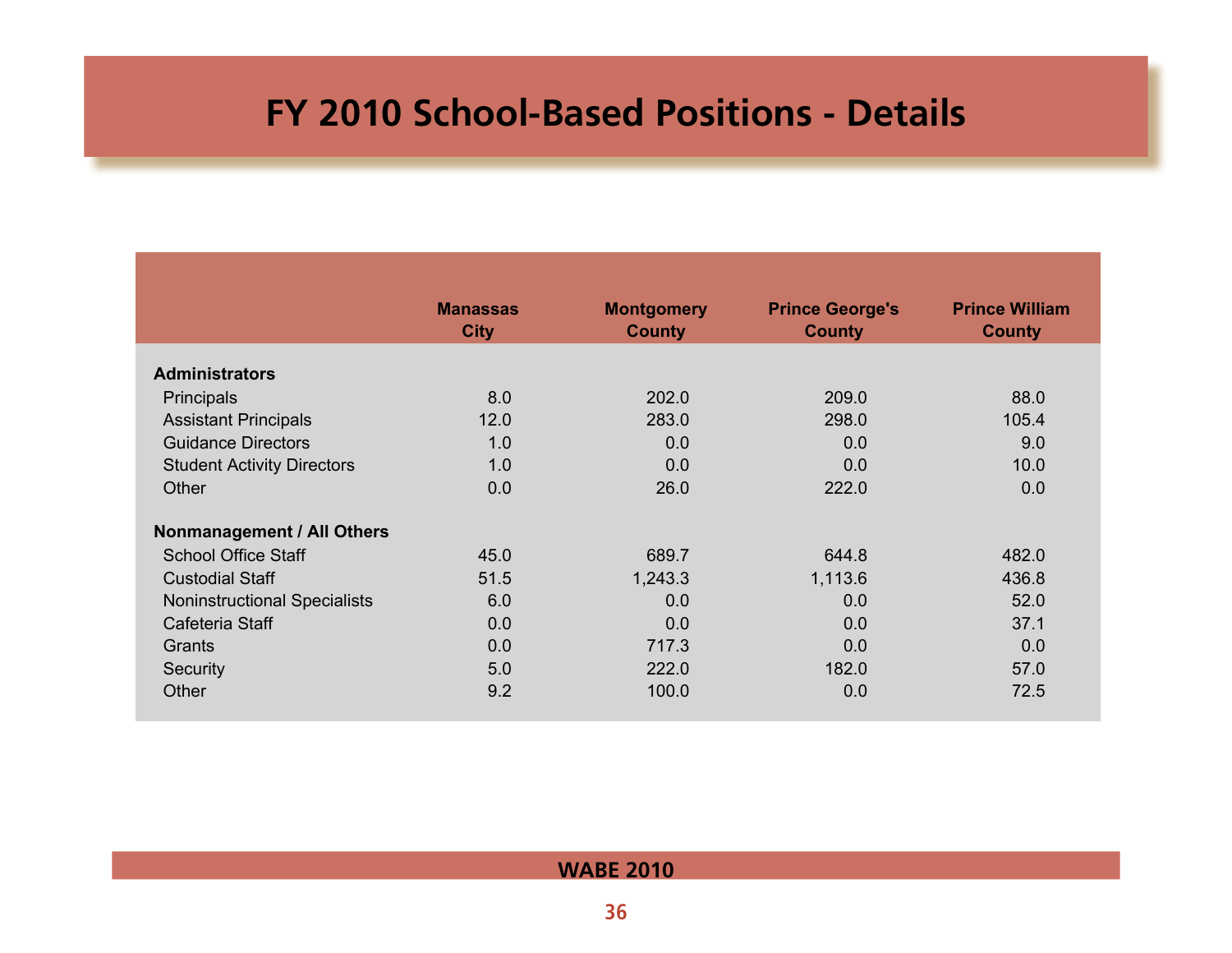### **FY 2010 Salary Information**

**Teacher and Instructional Assistant Salaries**

<span id="page-37-0"></span>

|                                      |                                 |                            | <b>Teacher Salary</b>                           |                |                                               |                                               | <b>Instructional Ass't.</b> |                                   |                                 |
|--------------------------------------|---------------------------------|----------------------------|-------------------------------------------------|----------------|-----------------------------------------------|-----------------------------------------------|-----------------------------|-----------------------------------|---------------------------------|
| <b>School Division</b>               | <b>Scheduled</b><br><b>Days</b> | <b>Hours</b><br>per<br>Day | Step $1 +$<br><b>Bachelors</b><br><b>Degree</b> | <b>Average</b> | Step $1 +$<br><b>Masters</b><br><b>Degree</b> | Step $9 +$<br><b>Masters</b><br><b>Degree</b> | <b>Maximum</b>              | <b>Beainning</b><br><b>Hourly</b> | <b>Maximum</b><br><b>Hourly</b> |
|                                      |                                 |                            |                                                 |                |                                               |                                               |                             |                                   |                                 |
| <b>Alexandria City</b>               | 194                             | 7.25                       | \$43,116                                        | \$69,305       | \$49,454                                      | \$65,269                                      | \$95,856                    | \$14.44                           | \$23.63                         |
| <b>Arlington County</b> <sup>1</sup> | 194                             | 7.50                       | \$43,910                                        | \$73,783       | \$48,412                                      | \$66,848                                      | \$101,298                   | \$13.96                           | \$27.71                         |
| <b>Fairfax County</b>                | 194                             | 7.50                       | \$44,389                                        | \$64,653       | \$49,823                                      | \$59,191                                      | \$92,094                    | \$13.81                           | \$27.74                         |
| Falls Church City <sup>2</sup>       | 191                             | 7.50                       | \$44,290                                        | \$66,035       | \$49,440                                      | \$62,388                                      | \$97,440                    | \$14.68                           | \$25.91                         |
| <b>Loudoun County</b>                | 194                             | 7.00                       | \$42,639                                        | \$59,734       | \$47,863                                      | \$55,568                                      | \$96,195                    | \$14.09                           | \$27.01                         |
| <b>Manassas City</b>                 | 195                             | 8.00                       | \$42,585                                        | \$61,999       | \$47,368                                      | \$56,585                                      | \$93,615                    | \$14.59                           | \$25.54                         |
| <b>Montgomery County</b>             | 195                             | 8.00                       | \$46,410                                        | \$76,483       | \$51,128                                      | \$67,723                                      | \$103,634                   | \$17.01                           | \$27.35                         |
| <b>Prince George's County</b>        | 192                             | 7.50                       | \$44,799                                        | \$67.971       | \$51.413                                      | \$63,020                                      | \$91,752                    | \$14.45                           | \$27.40                         |
| <b>Prince William County</b>         | 195                             | 7.00                       | \$42,863                                        | \$59,330       | \$47,971                                      | \$57,309                                      | \$97,723                    | \$13.72                           | \$28.03                         |

 $<sup>1</sup>$  194 scheduled workdays and 6 unscheduled days. Teachers in Career Advancement Program (CAP) follow different salary schedule. Maximum Teacher Salary is</sup> \$106,360 in CAP.

 $2$  Includes 191 scheduled workdays and 9 unscheduled days.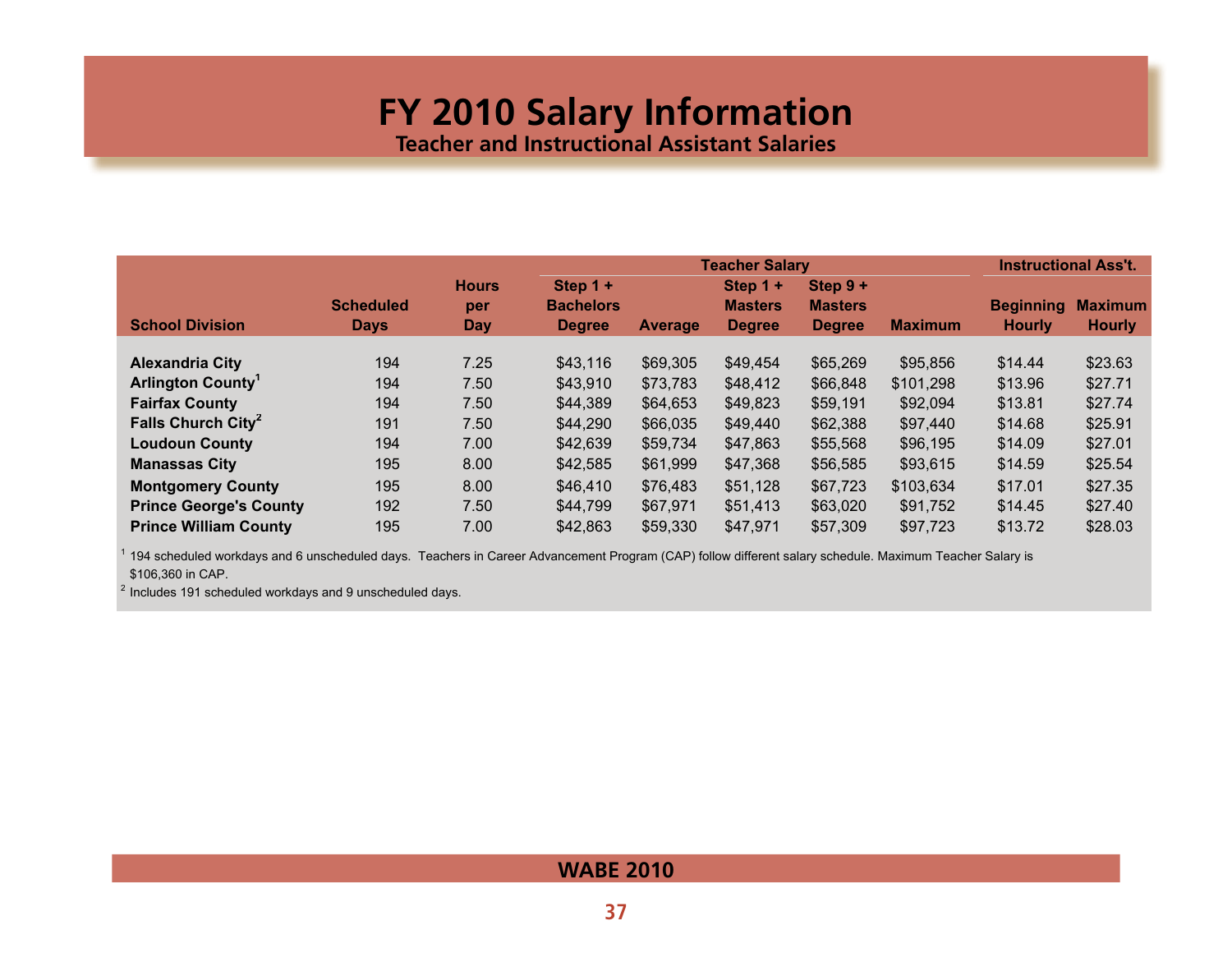# **FY 2010 Salary Information**

**Bus Driver and School Board Salaries**

|                                     | <b>Bus Driver Salary</b>          |                                 | <b>School Board</b> |                                |                                     |  |
|-------------------------------------|-----------------------------------|---------------------------------|---------------------|--------------------------------|-------------------------------------|--|
| <b>School Division</b>              | <b>Beginning</b><br><b>Hourly</b> | <b>Maximum</b><br><b>Hourly</b> | <b>Members</b>      | <b>Member</b><br><b>Salary</b> | <b>Chairperson</b><br><b>Salary</b> |  |
| <b>Alexandria City</b>              | \$16.25                           | \$26.59                         | 9                   | \$15,000                       | \$17,000                            |  |
| <b>Arlington County<sup>1</sup></b> | \$17.11-\$19.59                   | \$27.71-\$31.69                 | 5                   | \$21,608                       | \$23,608                            |  |
| <b>Fairfax County</b>               | \$16.91                           | \$29.77                         | 12                  | \$20,000                       | \$22,000                            |  |
| <b>Falls Church City</b>            | \$20.34                           | \$35.90                         | $\overline{7}$      | \$1,200                        | \$1,800                             |  |
| <b>Loudoun County</b>               | \$16.14                           | \$30.95                         | 9                   | \$20,000                       | \$22,000                            |  |
| <b>Manassas City</b>                | \$16.89                           | \$29.56                         | $\overline{7}$      | \$6,000                        | \$7,100                             |  |
| <b>Montgomery County</b>            | \$16.36                           | \$25.96                         | $\overline{7}$      | \$18,500                       | \$22,500                            |  |
| <b>Prince George's County</b>       | \$16.68                           | \$30.35                         | 9                   | \$18,000                       | \$19,000                            |  |
| <b>Prince William County</b>        | \$14.99 <sup>2</sup>              | $$30.62$ <sup>2</sup>           | 8                   | \$12,000                       | \$13,100                            |  |
|                                     | $$15.73$ <sup>3</sup>             | \$32.15 <sup>3</sup>            |                     |                                |                                     |  |

1 Salary per hour varies among type of bus driver. Regular bus driver begins at \$17.11/hr and maximum salary is \$27.71/hr. Bus driver special needs begins at \$18.31/hr and maximum salary is \$29.62/hr. Bus driver on-the-job training specialist begins at \$19.59/hr and maximum salary is \$31.69/hr.

<sup>2</sup> With VRS

<sup>3</sup> Without VRS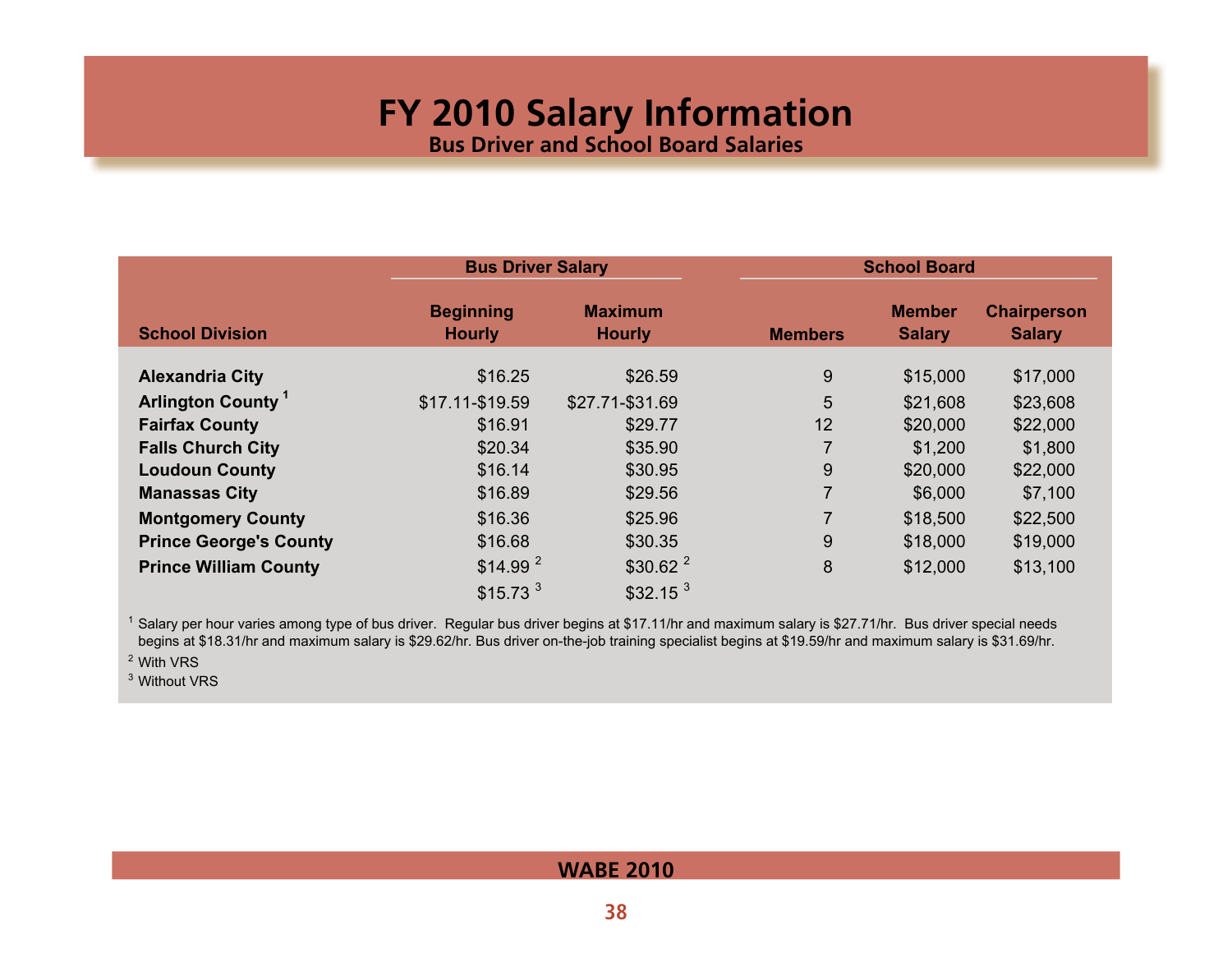# **Student Demographics**

<span id="page-39-0"></span>

|                               |                                  |                      |                 | Free or Reduced Price Lunch Eligibility <sup>2</sup> |
|-------------------------------|----------------------------------|----------------------|-----------------|------------------------------------------------------|
|                               | <b>Percent of Graduates</b>      |                      |                 |                                                      |
|                               | <b>Going on to Postsecondary</b> | <b>Dropout</b>       | <b>Students</b> | <b>Percent of District</b>                           |
| <b>School Division</b>        | Education <sup>1</sup>           | Rate <sup>1</sup>    | <b>Eligible</b> | <b>Enrollment</b>                                    |
|                               |                                  |                      |                 |                                                      |
| <b>Alexandria City</b>        | 76.7%                            | 2.5%                 | 6,126           | 53.0%                                                |
| <b>Arlington County</b>       | 88.5%                            | $1.8\%$ <sup>3</sup> | 6,195           | $31.6\%$ <sup>4</sup>                                |
| <b>Fairfax County</b>         | $92.6\%$ <sup>3</sup>            | $1.5\%$ <sup>3</sup> | 39,019          | 22.5%                                                |
| <b>Falls Church City</b>      | 98.0%                            | 0.0%                 | 152             | 7.5%                                                 |
| <b>Loudoun County</b>         | 93.2%                            | 0.96%                | 7,594           | $13.3\%$ <sup>4</sup>                                |
| <b>Manassas City</b>          | 82.0%                            | n/a                  | 2,320           | 35.4% $4$                                            |
| <b>Montgomery County</b>      | 92.9%                            | 2.7%                 | 37,692          | $27.1\%$ <sup>4</sup>                                |
| <b>Prince George's County</b> | 56.7%                            | 1.3%                 | 60,677          | 46.7% <sup>4</sup>                                   |
| <b>Prince William County</b>  | 86.7%                            | 1.4%                 | 21,815          | 29.1%                                                |
| $1$ 2008-2009 School Year.    |                                  |                      |                 |                                                      |
| $2$ FY 2010 Approved.         |                                  |                      |                 |                                                      |
| $3$ 2007-2008 School Year.    |                                  |                      |                 |                                                      |
| $4$ FY 2009 Actual.           |                                  |                      |                 |                                                      |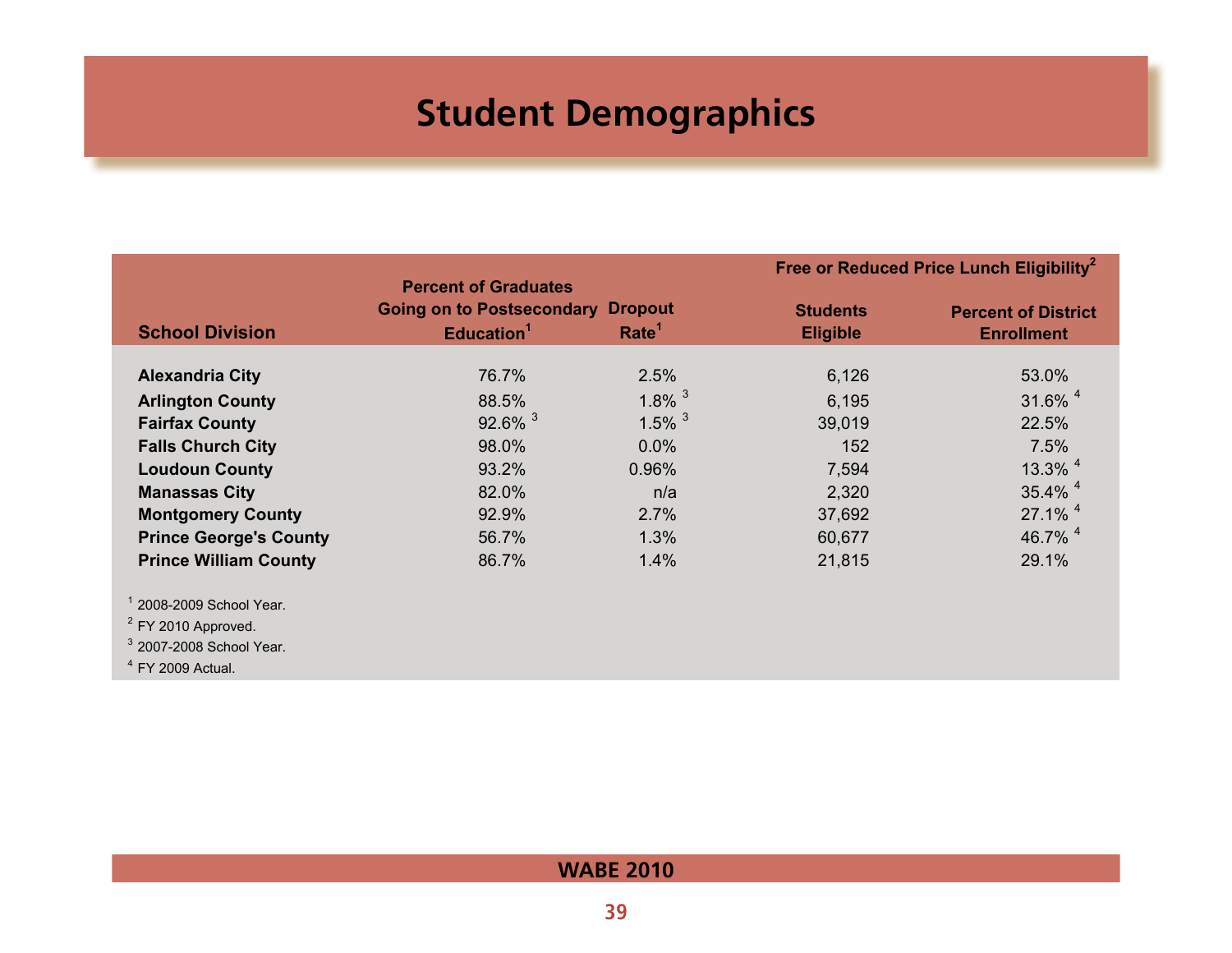### **SAT Scores School Year 2008-2009**

<span id="page-40-0"></span>

| <b>School Division</b>                               | <b>Average</b><br><b>Math</b> | <b>Average</b><br><b>Critical</b><br>Reading* | Average<br><b>Writing</b> | <b>Total</b> | <b>Percent of</b><br><b>Seniors</b><br><b>Taking Tests</b> |
|------------------------------------------------------|-------------------------------|-----------------------------------------------|---------------------------|--------------|------------------------------------------------------------|
|                                                      |                               |                                               |                           |              |                                                            |
| <b>Alexandria City</b>                               | 474                           | 484                                           | 483                       | 1441         | 62.0%                                                      |
| <b>Arlington County</b>                              | 548                           | 541                                           | 521                       | 1610         | 68.0%                                                      |
| <b>Fairfax County</b>                                | 569                           | 552                                           | 543                       | 1664         | $70.6\%$ <sup>1</sup>                                      |
| <b>Falls Church City</b>                             | 577                           | 568                                           | 567                       | 1712         | 78.0%                                                      |
| <b>Loudoun County</b>                                | 535                           | 533                                           | 525                       | 1593         | 70.3%                                                      |
| <b>Manassas City</b>                                 | 494                           | 498                                           | 485                       | 1477         | n/a                                                        |
| <b>Montgomery County</b>                             | 547                           | 533                                           | 536                       | 1616         | 78.0%                                                      |
| <b>Prince George's County</b>                        | 425                           | 438                                           | 433                       | 1296         | 50.0%                                                      |
| <b>Prince William County</b>                         | 499                           | 507                                           | 493                       | 1499         | 52.7%                                                      |
| *Formerly verbal.<br><sup>1</sup> FY 2007-2008 data. |                               |                                               |                           |              |                                                            |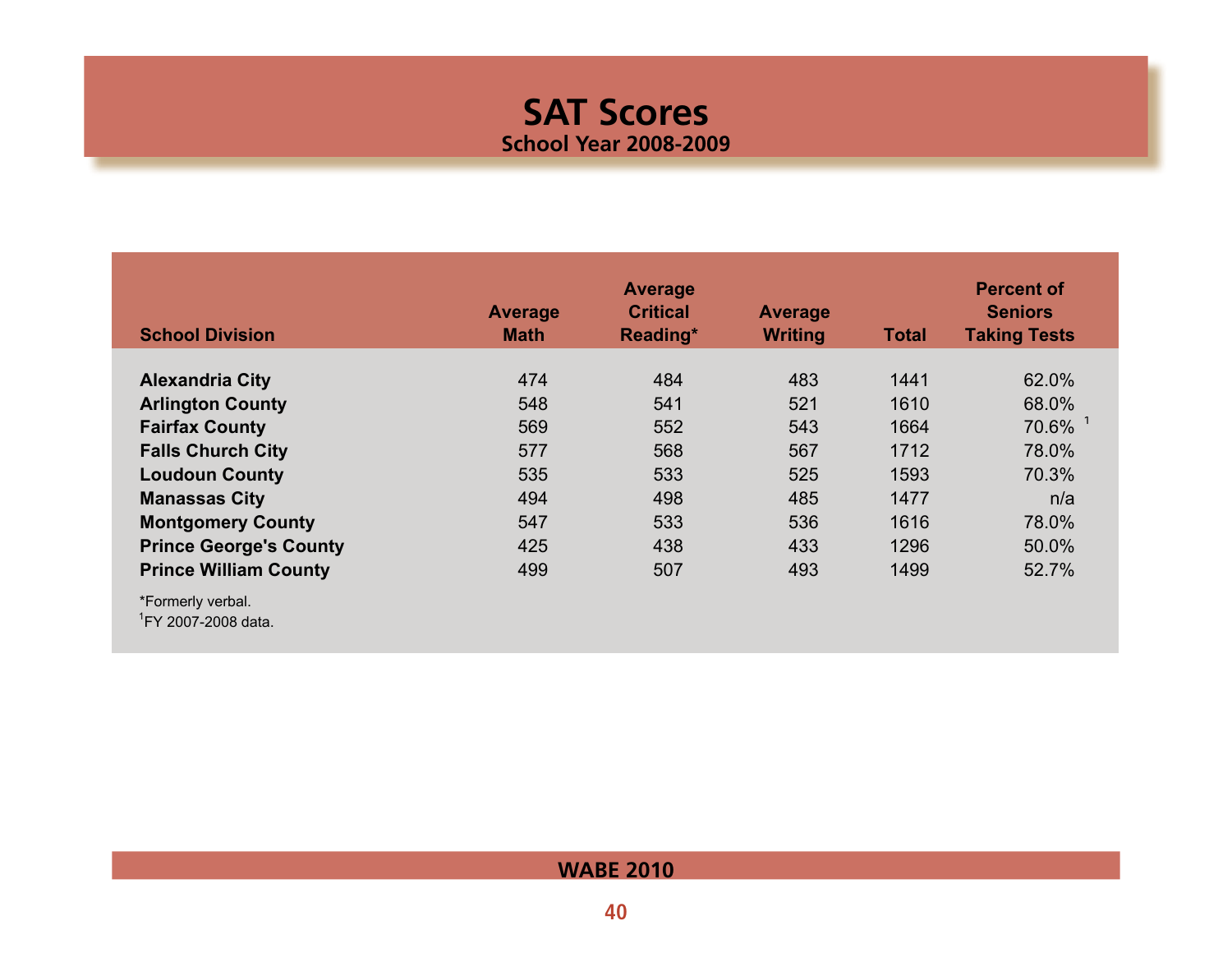### **Teacher Cost Comparison Salary & Benefits Costs for one Teacher Position with a Hypothetical Annual Salary of \$60,000**

<span id="page-41-0"></span>

|                               | FY 2010 Annual       |  |
|-------------------------------|----------------------|--|
| <b>School Division</b>        | <b>Employer Cost</b> |  |
| <b>Alexandria City</b>        | \$86,274             |  |
| <b>Arlington County</b>       | \$85,242             |  |
| <b>Fairfax County</b>         | \$85,386             |  |
| <b>Falls Church City</b>      | \$86,358             |  |
| <b>Loudoun County</b>         | \$86,138             |  |
| <b>Manassas City</b>          | \$84,714             |  |
| <b>Montgomery County</b>      | \$88,134             |  |
| <b>Prince George's County</b> | \$81,546             |  |
| <b>Prince William County</b>  | \$85,398             |  |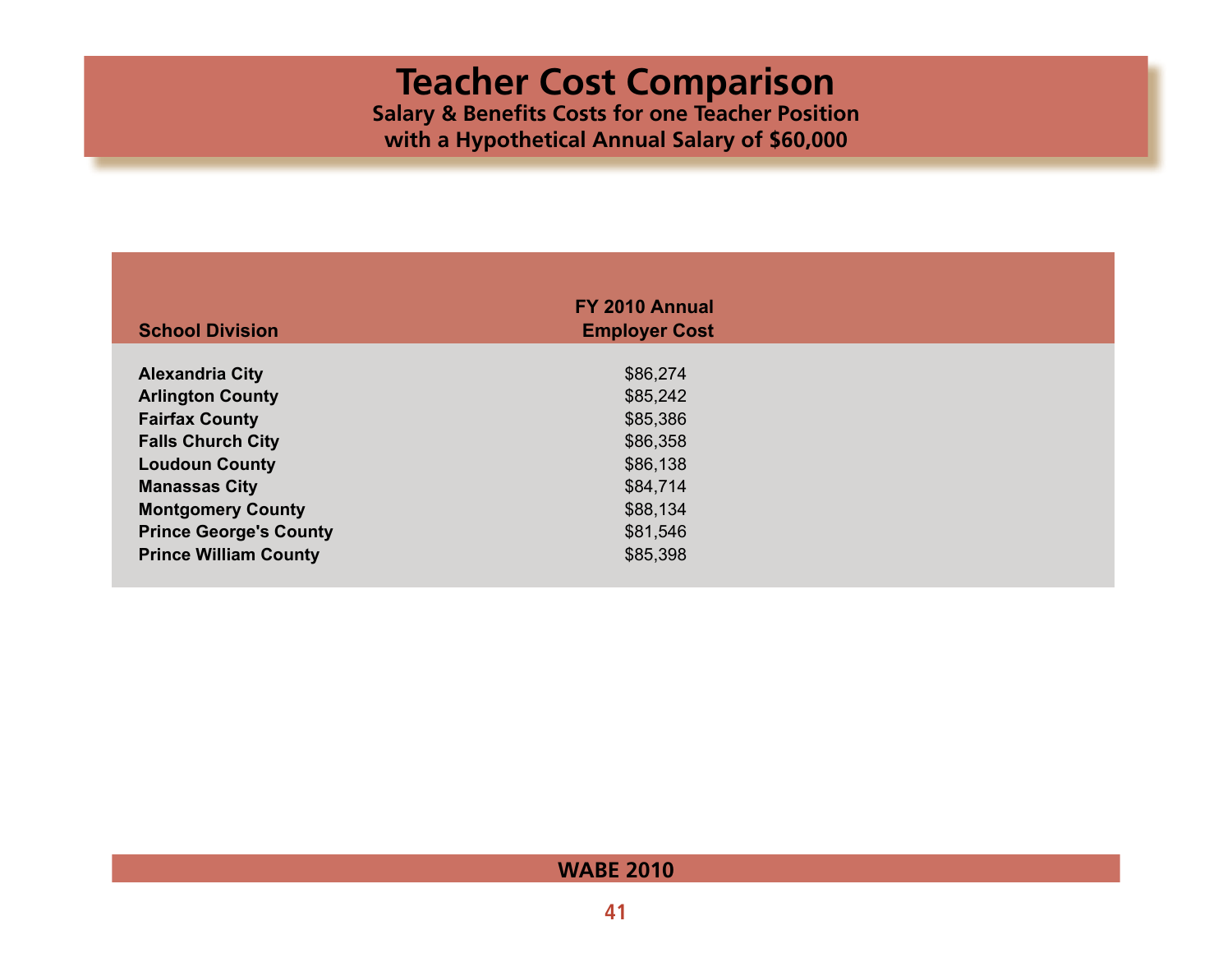**Alexandria City Public Schools**

<span id="page-42-0"></span>

|                                                                                 | <b>Percent of</b><br><b>Salary</b> | FY 2010 Annual<br><b>Employer Cost</b> |  |
|---------------------------------------------------------------------------------|------------------------------------|----------------------------------------|--|
| <b>Hypothetical Teacher Salary</b>                                              |                                    | \$60,000                               |  |
| <b>Benefits</b>                                                                 |                                    |                                        |  |
| <b>Social Security</b>                                                          | 7.65%                              | \$4,590                                |  |
| Retirement                                                                      |                                    |                                        |  |
| Virginia Retirement System (VRS)                                                | 13.81%                             | \$8,286                                |  |
| <b>VRS Life</b>                                                                 | 0.79%                              | \$474                                  |  |
| <b>VRS RHIC</b>                                                                 | 1.41%                              | \$846                                  |  |
| <b>Supplemental Retirement</b>                                                  | 2.25%                              | \$1,350                                |  |
| Life Insurance                                                                  |                                    |                                        |  |
| Health Insurance: POS - Family Coverage<br>Name: United Health Care/Choice Plus | 17.88%                             | \$10,728                               |  |
| <b>Total Benefits</b>                                                           | 43.79%                             | \$26,274                               |  |
| <b>Total Salary and Benefits</b>                                                |                                    | \$86,274                               |  |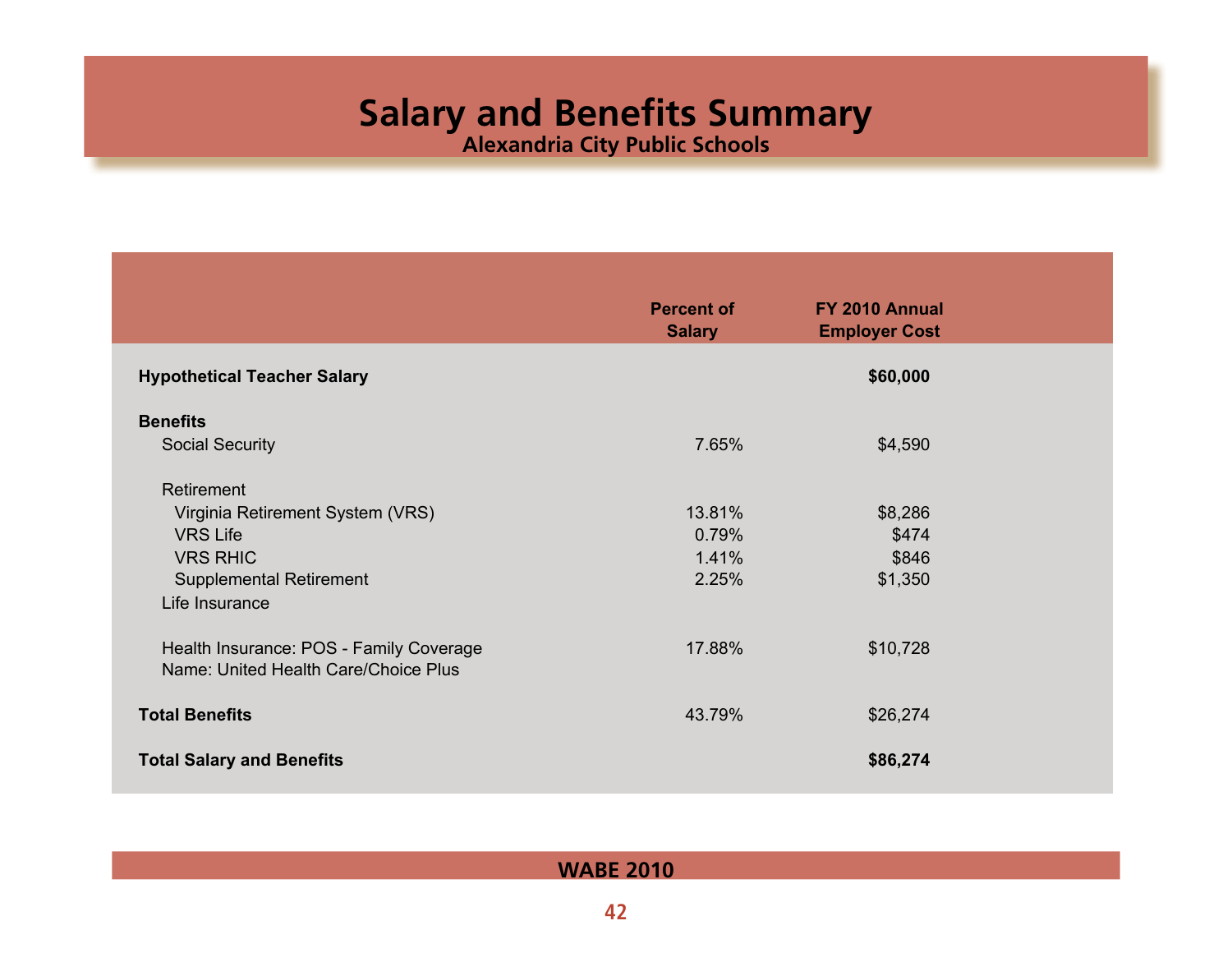**Arlington County Public Schools**

<span id="page-43-0"></span>

|                                                                             | <b>Percent of</b><br><b>Salary</b> | FY 2010 Annual<br><b>Employer Cost</b> |  |
|-----------------------------------------------------------------------------|------------------------------------|----------------------------------------|--|
| <b>Hypothetical Teacher Salary</b>                                          |                                    | \$60,000                               |  |
| <b>Benefits</b>                                                             |                                    |                                        |  |
| <b>Social Security</b>                                                      | 7.65%                              | \$4,590                                |  |
| Retirement<br>Virginia Retirement System (VRS)/VRS-RHCC<br><b>TSA Match</b> | 14.85%<br>0.40%                    | \$8,910<br>\$240                       |  |
| Life Insurance                                                              | 0.79%                              | \$474                                  |  |
| Health Insurance: POS - Family Coverage<br>Name: CIGNA                      | 18.38%                             | \$11,028                               |  |
| <b>Total Benefits</b>                                                       | 42.07%                             | \$25,242                               |  |
| <b>Total Salary and Benefits</b>                                            |                                    | \$85,242                               |  |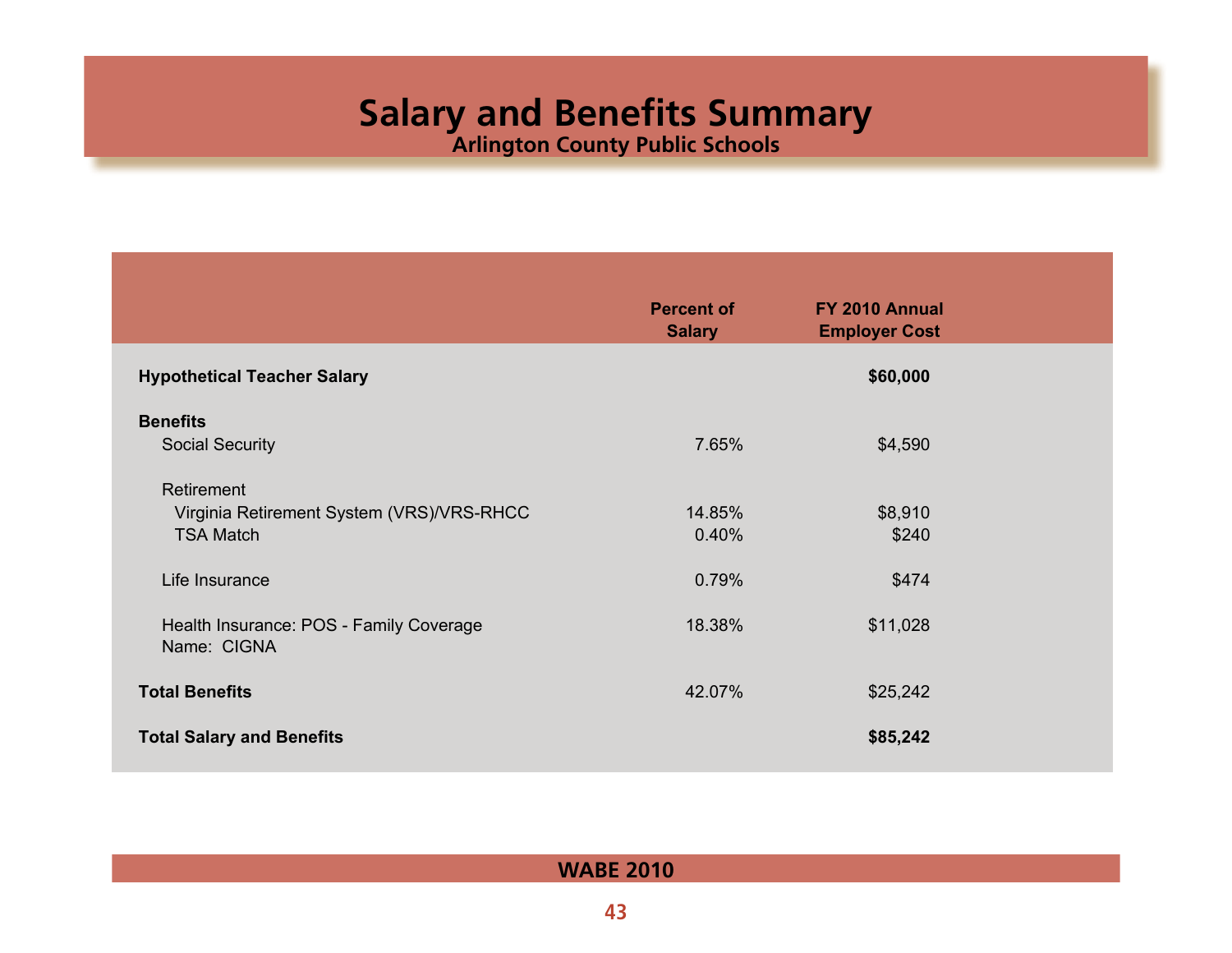**Fairfax County Public Schools**

<span id="page-44-0"></span>

|                                                                                                                                 | <b>Percent of</b><br><b>Salary</b> | FY 2010 Annual<br><b>Employer Cost</b> |  |
|---------------------------------------------------------------------------------------------------------------------------------|------------------------------------|----------------------------------------|--|
| <b>Hypothetical Teacher Salary</b>                                                                                              |                                    | \$60,000                               |  |
| <b>Benefits</b><br><b>Social Security</b>                                                                                       | 7.65%                              | \$4,590                                |  |
| Retirement<br>Virginia Retirement System (VRS)<br><b>Employees' Supplementary Retirement System</b><br>of Fairfax County (ERFC) | 14.85%<br>3.20%                    | \$8,910<br>\$1,920                     |  |
| Life Insurance State                                                                                                            | 0.56%                              | \$336                                  |  |
| Health Insurance: POS - Family Coverage<br>Name: Care First Blue Choice POS 2009                                                | 16.05%                             | \$9,630                                |  |
| <b>Total Benefits</b>                                                                                                           | 42.31%                             | \$25,386                               |  |
| <b>Total Salary and Benefits</b>                                                                                                |                                    | \$85,386                               |  |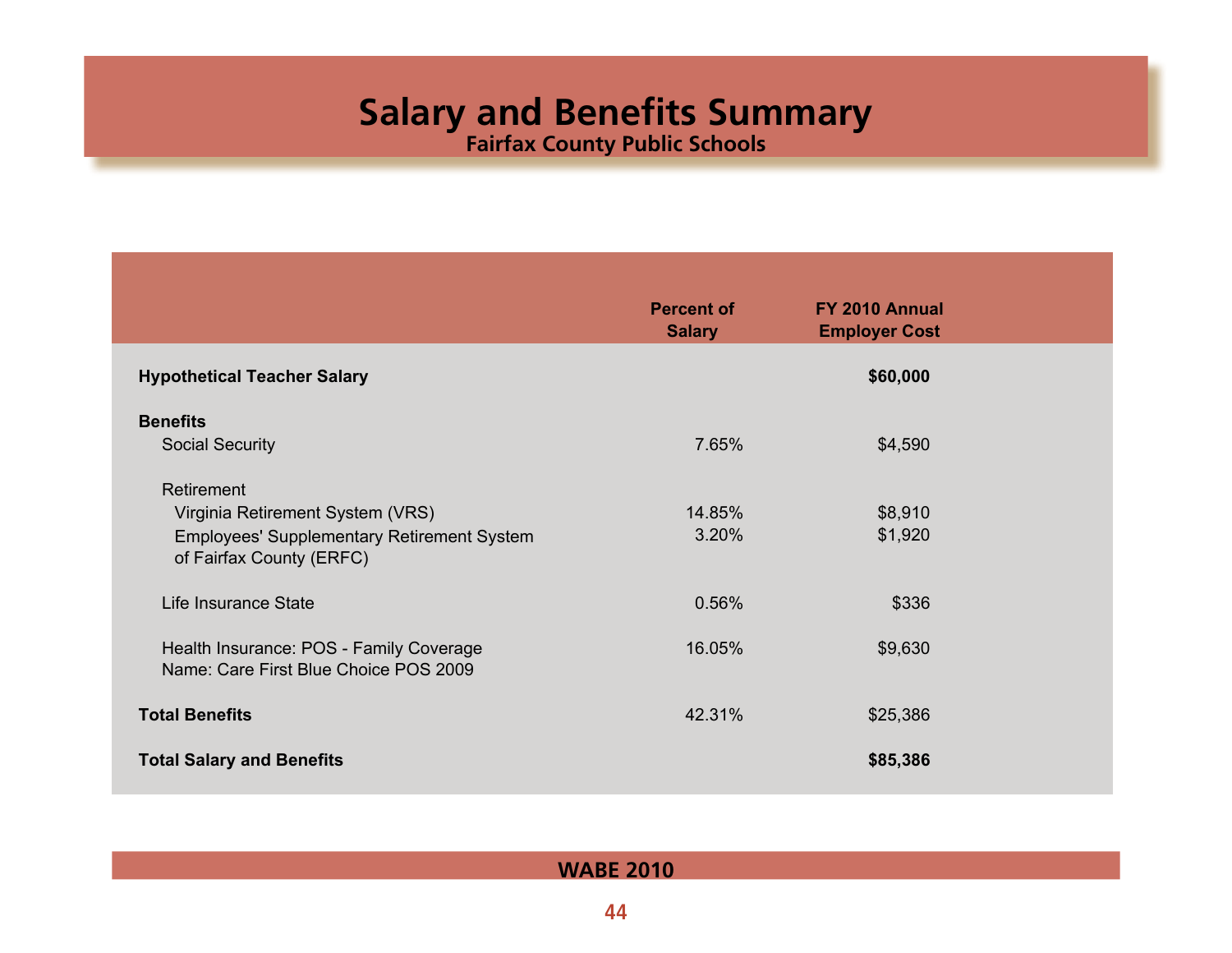**Falls Church City Public Schools**

<span id="page-45-0"></span>

|                                                                     | <b>Percent of</b><br><b>Salary</b> | FY 2010 Annual<br><b>Employer Cost</b> |  |
|---------------------------------------------------------------------|------------------------------------|----------------------------------------|--|
| <b>Hypothetical Teacher Salary</b>                                  |                                    | \$60,000                               |  |
| <b>Benefits</b>                                                     |                                    |                                        |  |
| <b>Social Security</b>                                              | 7.65%                              | \$4,590                                |  |
| Retirement                                                          |                                    |                                        |  |
| Virginia Retirement System (VRS)                                    | 14.85%                             | \$8,910                                |  |
| $401(a)$ Match                                                      | 2.00%                              | \$1,200                                |  |
| Life Insurance                                                      | 0.79%                              | \$474                                  |  |
| Health Insurance: POS - Family Coverage<br>Name: United Health Care | 18.64%                             | \$11,184                               |  |
| <b>Total Benefits</b>                                               | 43.93%                             | \$26,358                               |  |
| <b>Total Salary and Benefits</b>                                    |                                    | \$86,358                               |  |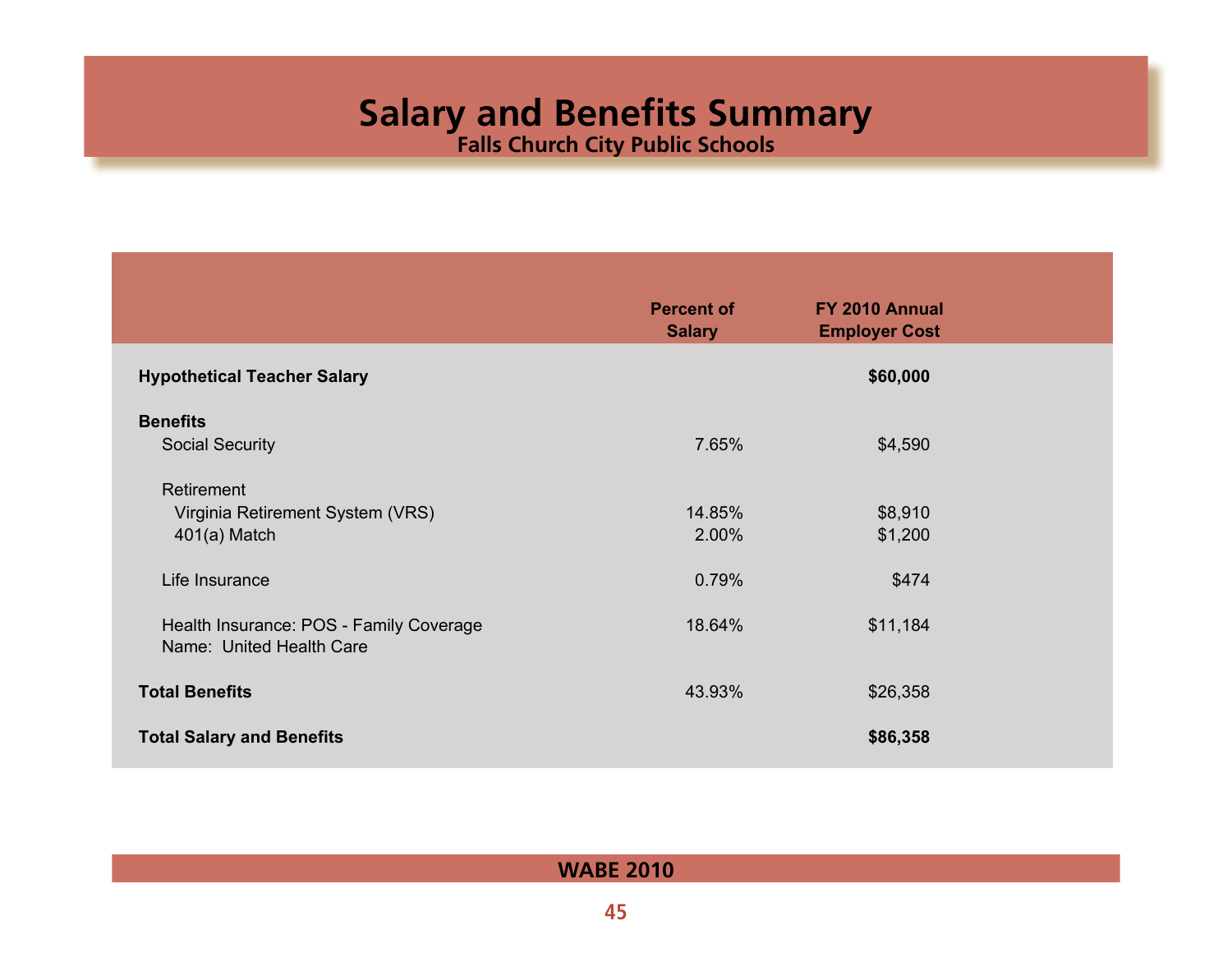**Loudoun County Public Schools**

<span id="page-46-0"></span>

|                                                        | <b>Percent of</b><br><b>Salary</b> | FY 2010 Annual<br><b>Employer Cost</b> |  |
|--------------------------------------------------------|------------------------------------|----------------------------------------|--|
| <b>Hypothetical Teacher Salary</b>                     |                                    | \$60,000                               |  |
| <b>Benefits</b><br><b>Social Security</b>              | 7.65%                              | \$4,590                                |  |
| Retirement<br>Virginia Retirement System (VRS)         | 14.85%                             | \$8,910                                |  |
| Life Insurance                                         | 0.79%                              | \$474                                  |  |
| Health Insurance: POS - Family Coverage<br>Name: CIGNA | 20.27%                             | \$12,164                               |  |
| <b>Total Benefits</b>                                  | 43.56%                             | \$26,138                               |  |
| <b>Total Salary and Benefits</b>                       |                                    | \$86,138                               |  |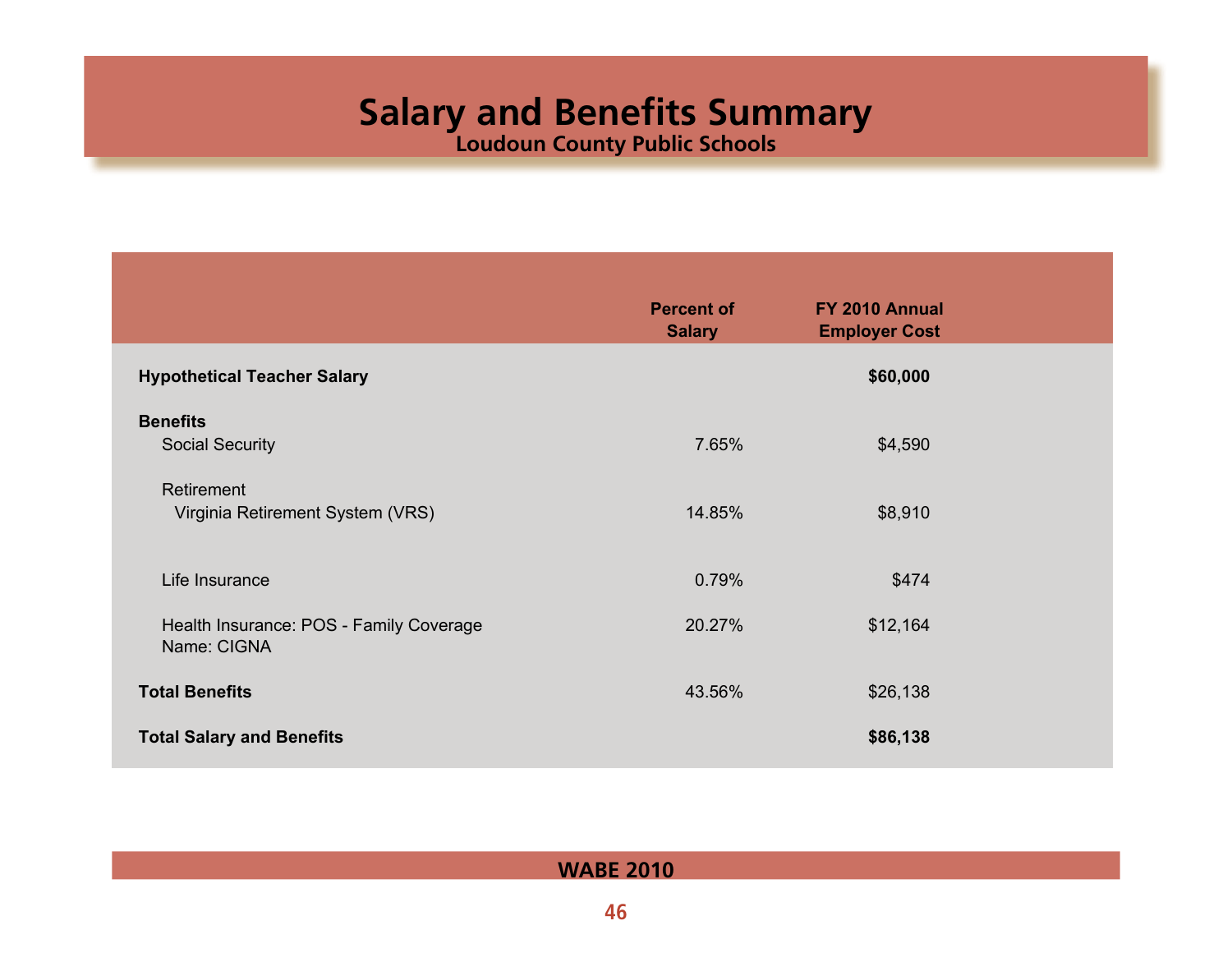**Manassas City Public Schools**

<span id="page-47-0"></span>

|                                         | <b>Percent of</b><br><b>Salary</b> | FY 2010 Annual<br><b>Employer Cost</b> |  |
|-----------------------------------------|------------------------------------|----------------------------------------|--|
| <b>Hypothetical Teacher Salary</b>      |                                    | \$60,000                               |  |
| <b>Benefits</b>                         |                                    |                                        |  |
| <b>Social Security</b>                  | 7.65%                              | \$4,590                                |  |
| Retirement                              |                                    |                                        |  |
| Pension                                 | 13.81%                             | \$8,286                                |  |
| <b>Retiree Health Credit</b>            | 1.04%                              | \$624                                  |  |
| Life Insurance                          | 0.79%                              | \$474                                  |  |
| Health Insurance: POS - Family Coverage | 17.90%                             | \$10,740                               |  |
| Name: Anthem Key Advantage Expanded     |                                    |                                        |  |
| <b>Total Benefits</b>                   | 41.19%                             | \$24,714                               |  |
| <b>Total Salary and Benefits</b>        |                                    | \$84,714                               |  |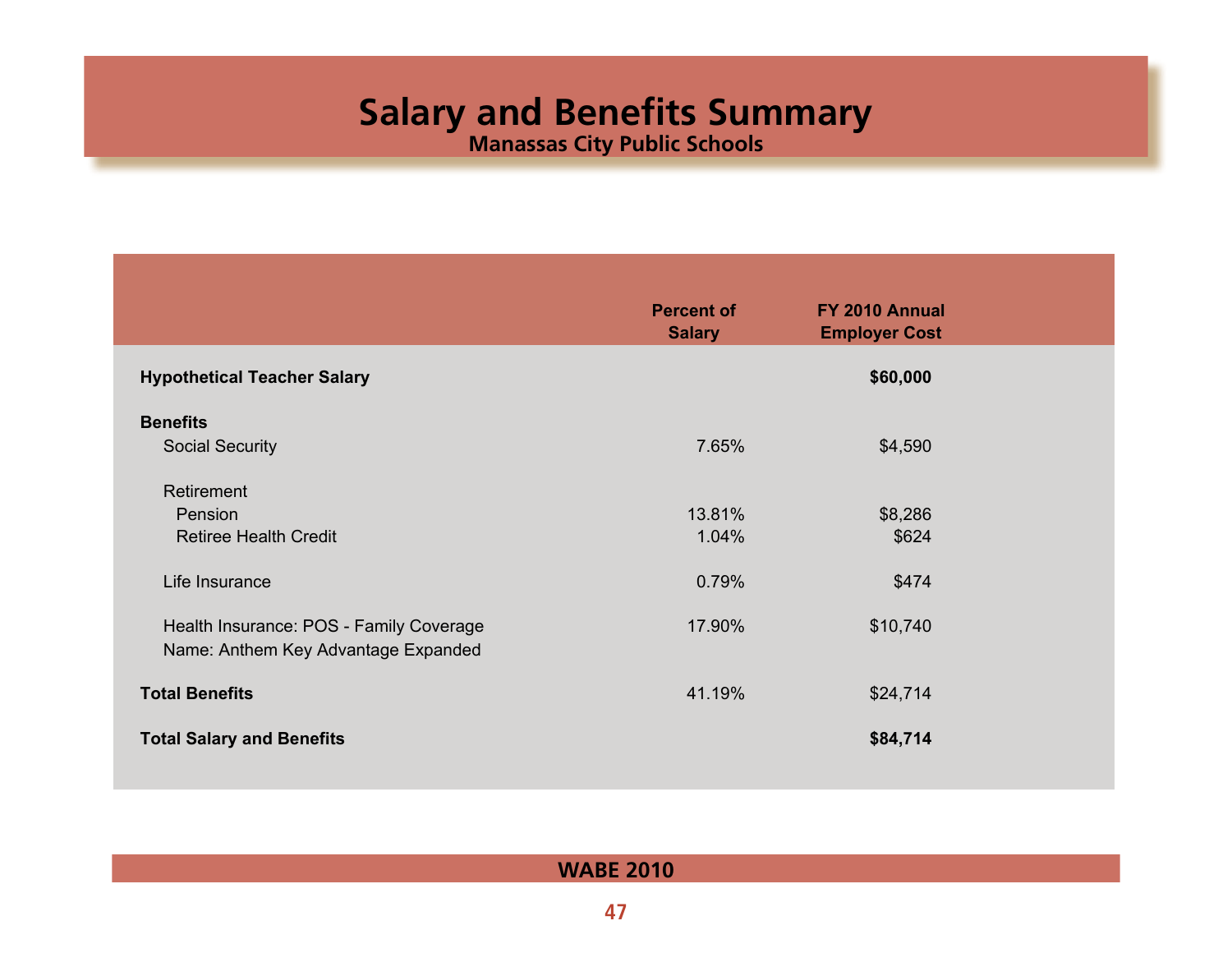**Montgomery County Public Schools**

<span id="page-48-0"></span>

|                                                                         | <b>Percent of</b><br><b>Salary</b> | FY 2010 Annual<br><b>Employer Cost</b> |  |
|-------------------------------------------------------------------------|------------------------------------|----------------------------------------|--|
| <b>Hypothetical Teacher Salary</b>                                      |                                    | \$60,000                               |  |
| <b>Benefits</b>                                                         |                                    |                                        |  |
| <b>Social Security</b>                                                  | 7.65%                              | \$4,590                                |  |
| Retirement                                                              |                                    |                                        |  |
| <b>State Pension</b>                                                    | 13.15%                             | \$7,890                                |  |
| Montgomery County Public Schools Supp Pension                           | 4.53%                              | \$2,718                                |  |
| Life Insurance                                                          | 0.91%                              | \$546                                  |  |
| Health Insurance: POS - Family Coverage<br>Name: United Health Care POS | 20.65%                             | \$12,390                               |  |
| <b>Total Benefits</b>                                                   | 46.89%                             | \$28,134                               |  |
| <b>Total Salary and Benefits</b>                                        |                                    | \$88,134                               |  |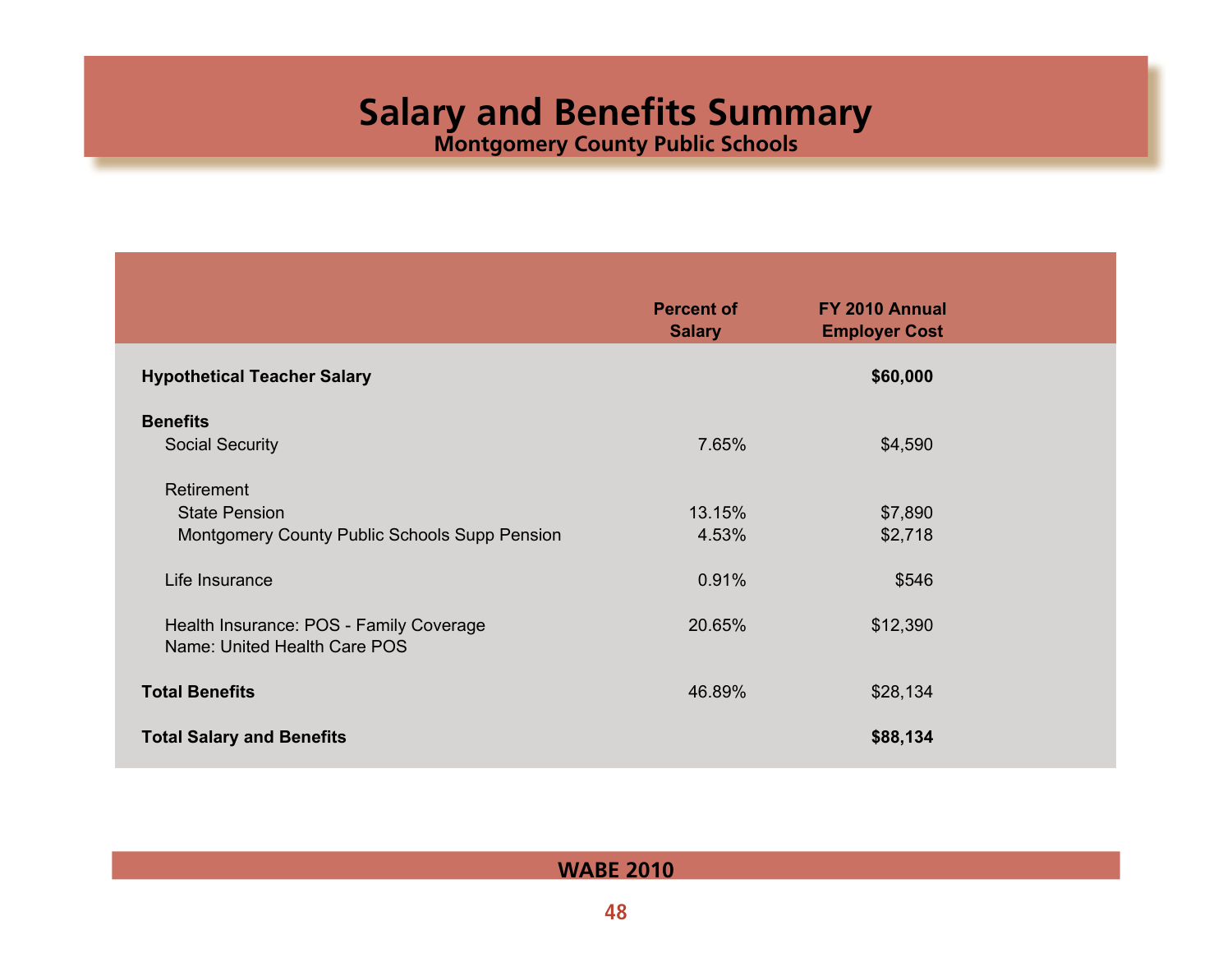**Prince George's County Public Schools**

<span id="page-49-0"></span>

|                                                                                   | <b>Percent of</b><br><b>Salary</b> | FY 2010 Annual<br><b>Employer Cost</b> |  |
|-----------------------------------------------------------------------------------|------------------------------------|----------------------------------------|--|
| <b>Hypothetical Teacher Salary</b>                                                |                                    | \$60,000                               |  |
| <b>Benefits</b>                                                                   |                                    |                                        |  |
| <b>Social Security</b>                                                            | 7.65%                              | \$4,590                                |  |
| Retirement                                                                        |                                    |                                        |  |
| State Retirement & Pension System of Maryland                                     | 13.15%                             | \$7,890                                |  |
| Life Insurance                                                                    | 0.36%                              | \$216                                  |  |
| Health Insurance: POS - Family Coverage<br>Name: Carefirst Blue Cross Blue Shield | 14.75%                             | \$8,850                                |  |
| <b>Total Benefits</b>                                                             | 35.91%                             | \$21,546                               |  |
| <b>Total Salary and Benefits</b>                                                  |                                    | \$81,546                               |  |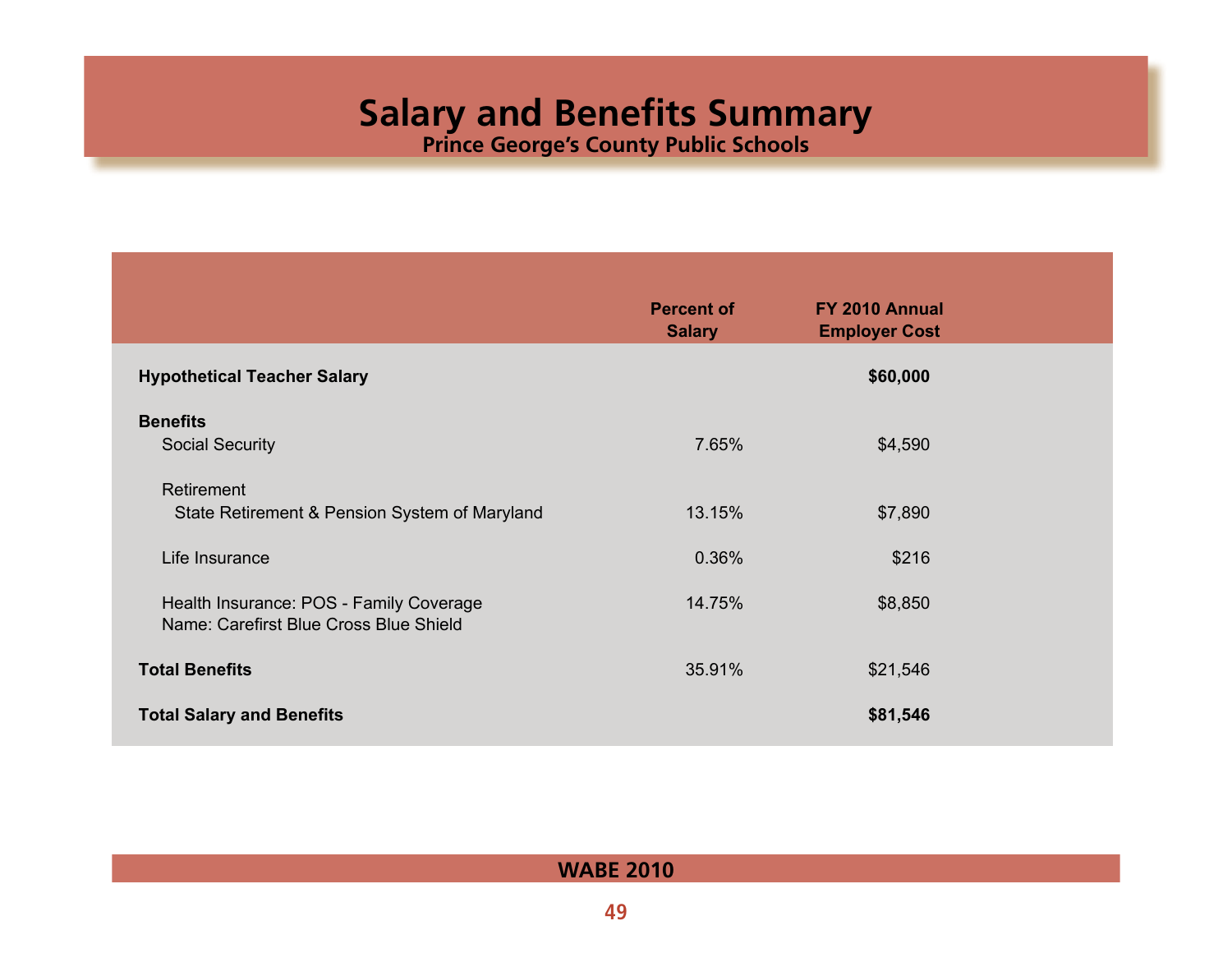**Prince William County Public Schools**

<span id="page-50-0"></span>

|                                                               | <b>Percent of</b><br><b>Salary</b> | FY 2010 Annual<br><b>Employer Cost</b> |
|---------------------------------------------------------------|------------------------------------|----------------------------------------|
| <b>Hypothetical Teacher Salary</b>                            |                                    | \$60,000                               |
| <b>Benefits</b>                                               |                                    |                                        |
| <b>Social Security</b>                                        | 7.65%                              | \$4,590                                |
| Retirement                                                    |                                    |                                        |
| Virginia Retirement System                                    | 13.81%                             | \$8,286                                |
| <b>VRS Retiree Health Care</b>                                | 1.04%                              | \$624                                  |
| 403b                                                          | 2.25%                              | \$1,350                                |
| Life Insurance                                                | 0.76%                              | \$456                                  |
| Health Insurance: POS - Family Coverage<br>Name: Anthem BC/BS | 16.82%                             | \$10,092                               |
| <b>Total Benefits</b>                                         | 42.33%                             | \$25,398                               |
| <b>Total Salary and Benefits</b>                              |                                    | \$85,398                               |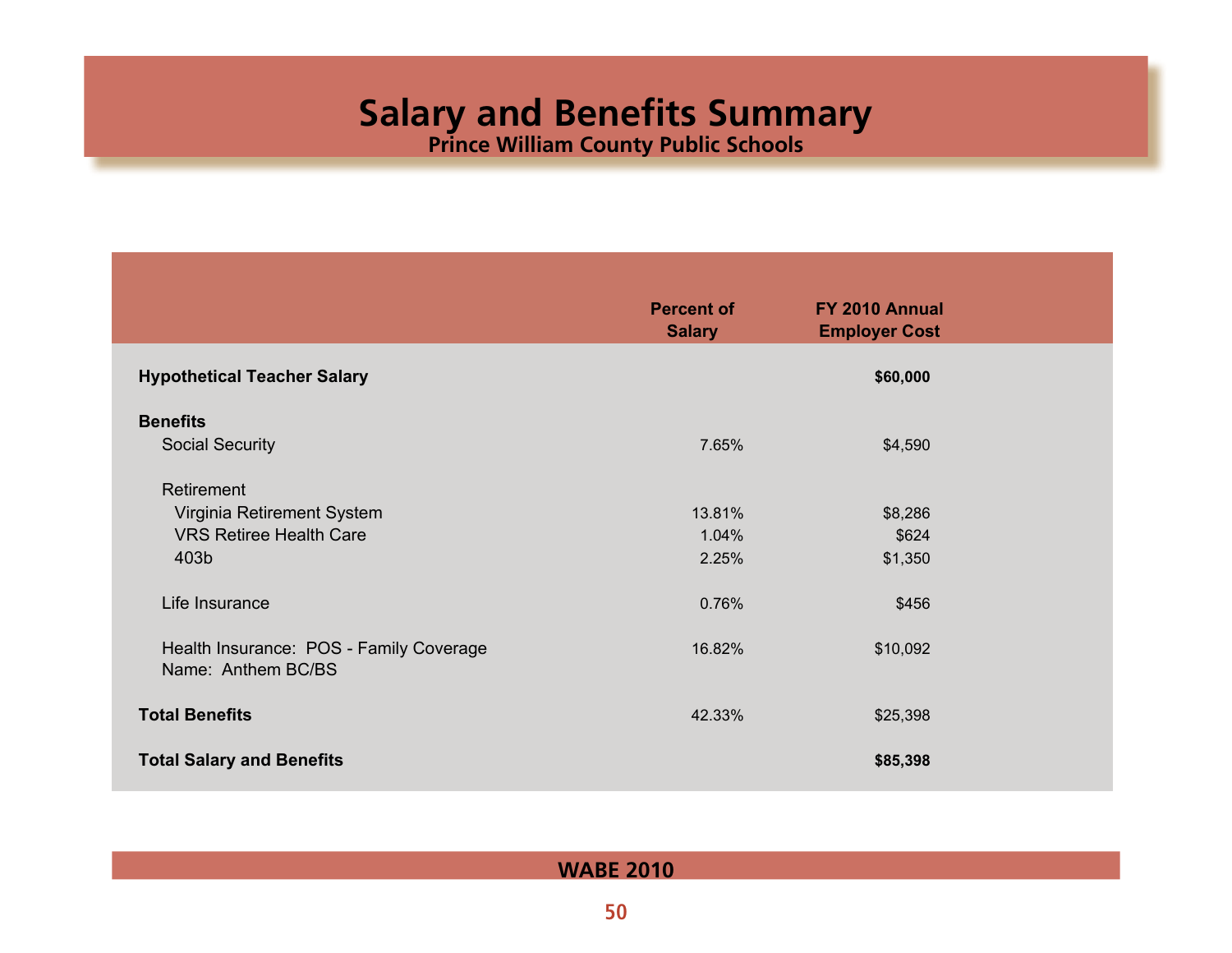# **FY 2010 Compensation Accounts**

<span id="page-51-0"></span>

| <b>School Division</b>         | <b>Full-Time</b><br><b>Position Salaries</b> | <b>Other</b><br>Compensation <sup>1</sup> | <b>Employee</b><br><b>Benefits</b> | Total<br><b>Compensation</b> | <b>Turnover &amp;</b><br><b>Vacancy</b><br><b>Savings</b> |
|--------------------------------|----------------------------------------------|-------------------------------------------|------------------------------------|------------------------------|-----------------------------------------------------------|
| <b>Alexandria City</b>         | \$114,756,201                                | \$8,272,109                               | \$47,296,734                       | \$170,325,044                | (\$1,631,459)                                             |
| <b>Arlington County</b>        | \$240,361,877                                | \$22,135,750                              | \$85,949,469                       | \$348,447,096                | (\$3,362,500)                                             |
| <b>Fairfax County</b>          | \$1,285,589,556                              | \$117,629,544                             | \$505,885,103                      | \$1,909,104,203              | (\$30,424,127)                                            |
| Falls Church City <sup>2</sup> | \$22,476,441                                 | \$2,365,187                               | \$7,755,064                        | \$32,596,692                 | \$0                                                       |
| <b>Loudoun County</b>          | \$435,951,639                                | \$26,772,100                              | \$178,495,334                      | \$641,219,073                | (\$3,960,000)                                             |
| <b>Manassas City</b>           | \$52,161,976                                 | \$2,710,629                               | \$17,622,204                       | \$72,494,809                 | $($ \$620,000)                                            |
| <b>Montgomery County</b>       | \$1,341,906,124                              | \$78,334,008                              | \$445,299,351                      | \$1,865,539,483              | (\$29,331,596)                                            |
| <b>Prince George's County</b>  | \$1,027,513,259                              | \$74,814,496                              | \$200,541,187                      | \$1,302,868,942              | (\$10,222,291)                                            |
| <b>Prince William County</b>   | \$473,673,142                                | \$23,898,064                              | \$165,765,215                      | \$663,336,421                | (\$4,736,731)                                             |

<sup>1</sup> Includes hourly and part-time accounts.

 $2$  Falls Church City Public Schools budgets using current staff grade and step. Teacher vacancies are budgeted at MA+30, step 9; support staff vacancies are budgeted at step 5. Therefore, no savings are anticipated when preparing budgets.